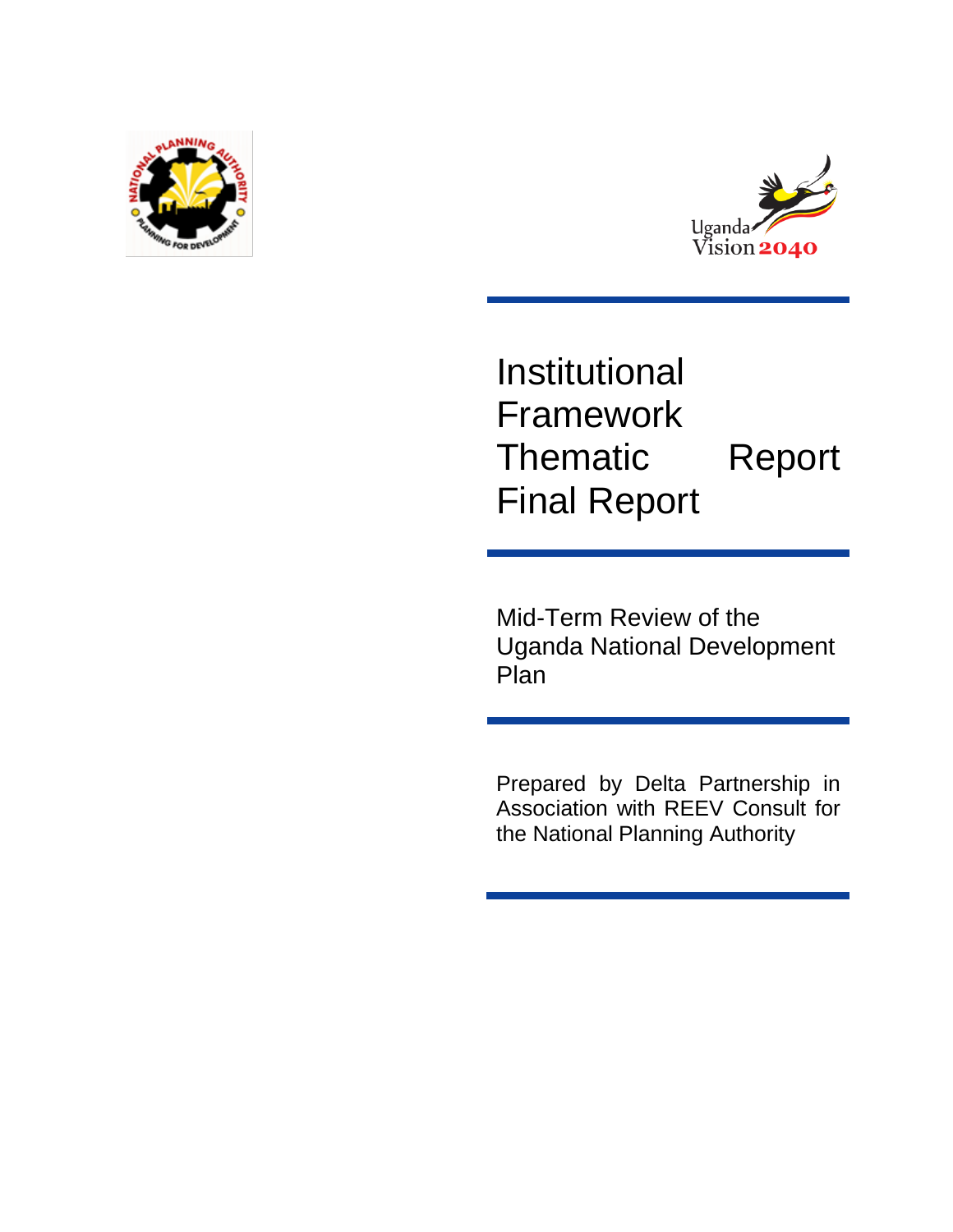## **CONTENTS**

| 1.0 |                                                                          |  |  |
|-----|--------------------------------------------------------------------------|--|--|
| 1.1 |                                                                          |  |  |
| 1.2 |                                                                          |  |  |
| 1.3 |                                                                          |  |  |
| 1.4 |                                                                          |  |  |
| 2.0 |                                                                          |  |  |
| 2.0 |                                                                          |  |  |
| 2.1 |                                                                          |  |  |
| 2.2 |                                                                          |  |  |
| 2.3 |                                                                          |  |  |
| 2.4 |                                                                          |  |  |
| 3.0 | MECHANISMS FOR NDP IMPLEMENTATION, MONITORING AND OVERSIGHT 11           |  |  |
| 3.0 |                                                                          |  |  |
| 3.1 |                                                                          |  |  |
| 3.2 |                                                                          |  |  |
| 3.3 |                                                                          |  |  |
| 3.4 |                                                                          |  |  |
| 4.0 | KEY INSTITUTIONAL CHANGES REQUIRED FOR EFFECTIVE NDP DESIGN.             |  |  |
|     |                                                                          |  |  |
| 4.0 | RATIONALISATION OF ROLES, FUNCTIONS AND MANDATES FOR NDP DESIGN25        |  |  |
| 4.1 |                                                                          |  |  |
| 4.2 | RATIONALIZATION OF ROLES AND FUNCTIONS FOR MONITORING AND EVALUATION  28 |  |  |
| 4.3 |                                                                          |  |  |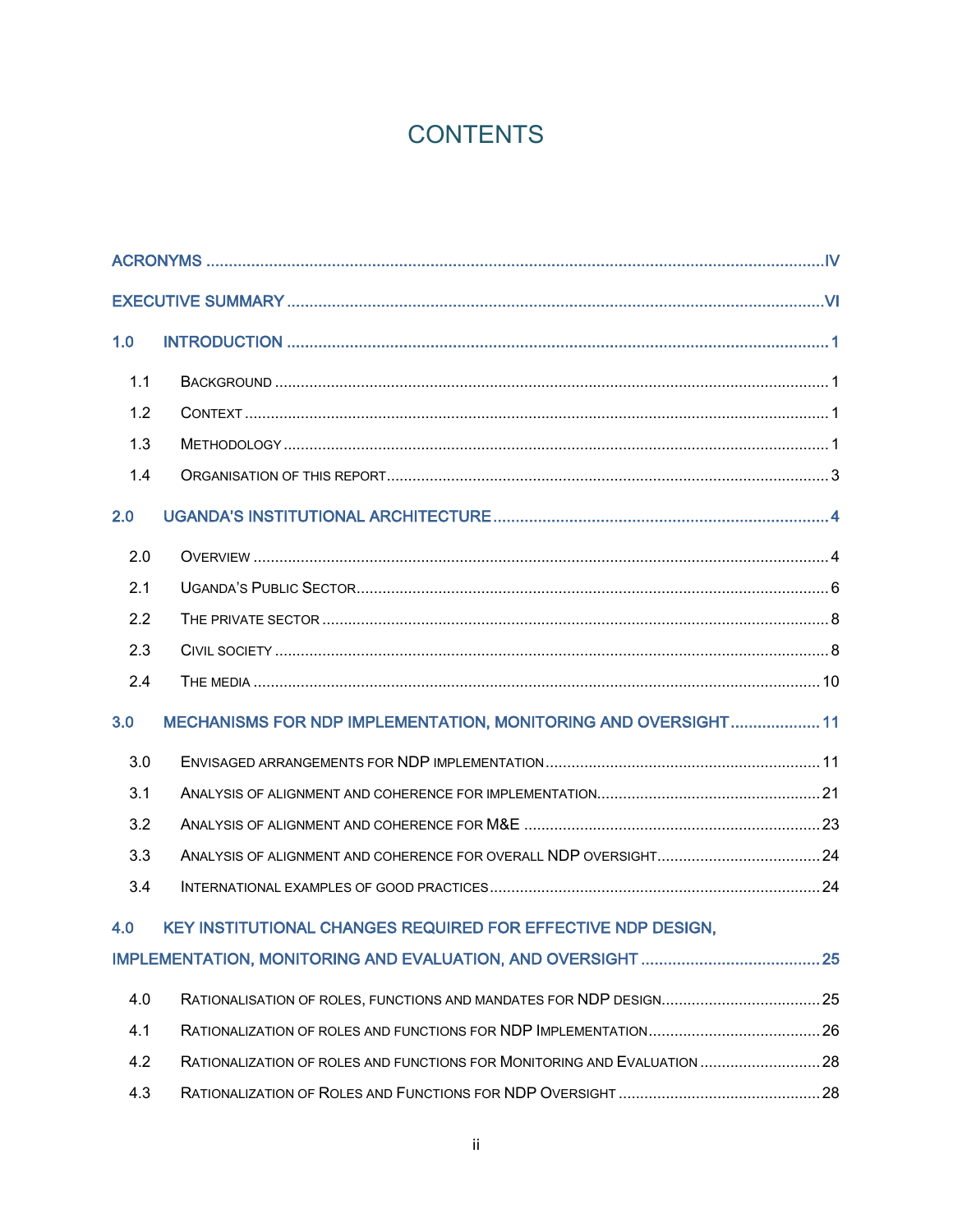| 5.0 |                                                                              |  |
|-----|------------------------------------------------------------------------------|--|
| 5.1 |                                                                              |  |
| 5.2 |                                                                              |  |
| 5.3 |                                                                              |  |
| 5.4 |                                                                              |  |
| 5.5 |                                                                              |  |
| 5.6 |                                                                              |  |
| 5.7 |                                                                              |  |
| 6.0 |                                                                              |  |
| 6.0 |                                                                              |  |
| 6.1 |                                                                              |  |
| 6.2 | KEY INSTITUTIONAL CHANGES REQUIRED FOR EFFECTIVE NDP DESIGN, IMPLEMENTATION, |  |
|     |                                                                              |  |
| 6.3 |                                                                              |  |
|     |                                                                              |  |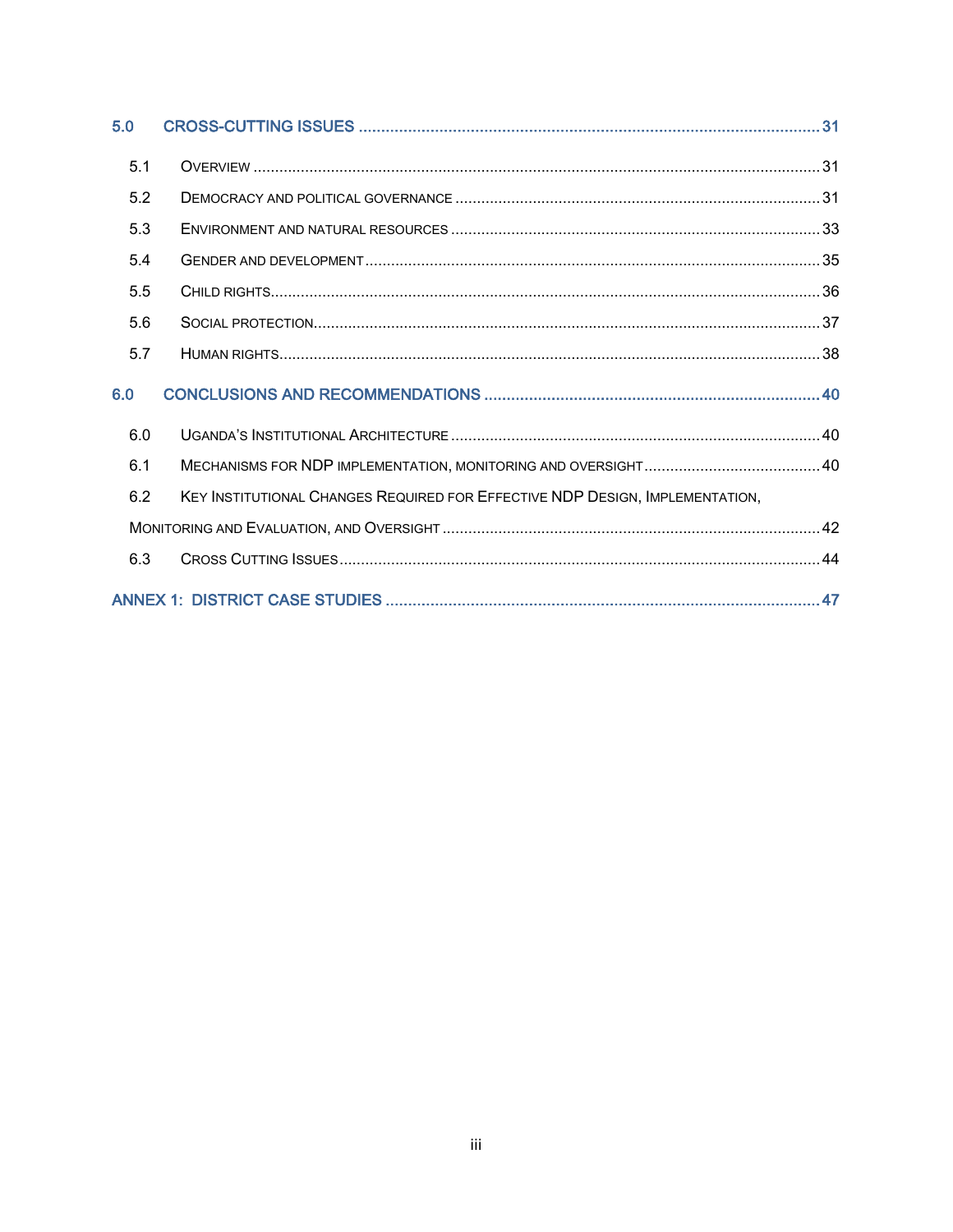## ACRONYMS

<span id="page-3-0"></span>

| <b>BFP</b>    | <b>Budget Framework Paper</b>                            |
|---------------|----------------------------------------------------------|
| <b>BoU</b>    | Bank of Uganda                                           |
| <b>CSO</b>    | <b>Civil Society Organisation</b>                        |
| <b>DDP</b>    | <b>District Development Plan</b>                         |
| <b>EAC</b>    | <b>East African Community</b>                            |
| <b>EPRC</b>   | <b>Economic Policy Research Centre</b>                   |
| <b>FBO</b>    | <b>Faith Based Organisation</b>                          |
| <b>GAPR</b>   | Government Annual Performance Report                     |
| <b>GDP</b>    | <b>Gross Domestic Product</b>                            |
| GoU           | Government of Uganda                                     |
| <b>IFC</b>    | International Finance Corporation                        |
| <b>IGG</b>    | Inspectorate of Government                               |
| <b>JBSF</b>   | Joint Budget Support Framework                           |
| <b>LDPG</b>   | <b>Local Development Partners Group</b>                  |
| <b>LGDP</b>   | Local Government Development Plan                        |
| <b>LGFC</b>   | <b>Local Government Finance Commission</b>               |
| <b>MDA</b>    | Ministry / Department / Agency                           |
| <b>MoAAIF</b> | Ministry of Agriculture, Animal Industries and Fisheries |
| MoD           | Ministry of Defence                                      |
| MoEACA        | Ministry of East African Community Affairs               |
| <b>MoEMD</b>  | Ministry of Energy and Minerals Development              |
| <b>MoES</b>   | Ministry of Education & Science                          |
| <b>MoFPED</b> | Ministry of Finance, Planning and Economic Development   |
| <b>MoGLSD</b> | Ministry of Gender, Labour and Social Development        |
| MoH           | Ministry of Health                                       |
| MolA          | Ministry of Internal Affairs                             |
| <b>MoICT</b>  | Ministry of Information and Communications Technology    |
| <b>MoJCA</b>  | Ministry of Justice and Constitutional Affairs           |
| <b>MoLHUD</b> | Ministry of Lands, Housing and Urban Development         |
| <b>MoTIC</b>  | Ministry of Trade, Industry and Commerce                 |
| <b>MoTWH</b>  | Ministry of Tourism, Wildlife and Heritage               |
| <b>MoWE</b>   | Ministry of Water and Environment                        |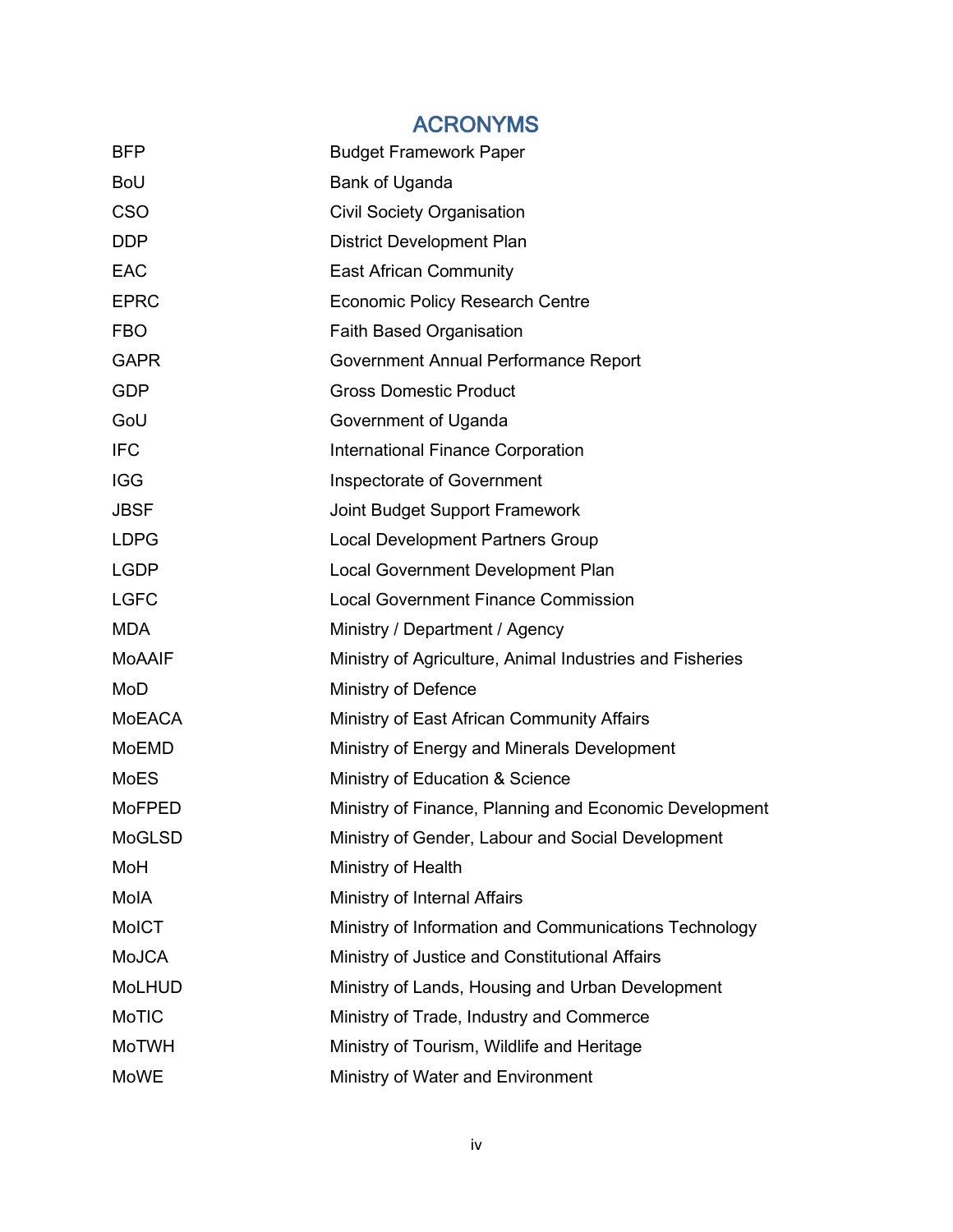| <b>MoWT</b>  | Ministry of Works and Transport         |
|--------------|-----------------------------------------|
| <b>MPS</b>   | <b>Ministerial Policy Statement</b>     |
| <b>MTEF</b>  | Medium Term Expenditure Framework       |
| <b>MTR</b>   | <b>Mid Term Review</b>                  |
| <b>NDP</b>   | National Development Plan               |
| <b>NDR</b>   | <b>National Development Report</b>      |
| <b>NPA</b>   | <b>National Planning Authority</b>      |
| <b>OBT</b>   | <b>Output Based Tool</b>                |
| <b>OoP</b>   | Office of the President                 |
| <b>OPM</b>   | Office of the Prime Minister            |
| <b>PEAP</b>  | Poverty Eradication Action Plan         |
| <b>PIP</b>   | <b>Public Investment Plan</b>           |
| <b>PPP</b>   | <b>Public Private Partnership</b>       |
| <b>PSFU</b>  | Private Sector Foundation of Uganda     |
| <b>SACCO</b> | <b>Savings and Credit Cooperative</b>   |
| <b>SIP</b>   | Sector Investment Plan                  |
| <b>SMEs</b>  | <b>Small and Medium Enterprises</b>     |
| <b>STA</b>   | Science and Technology Agency           |
| <b>SWG</b>   | <b>Sector Working Group</b>             |
| <b>ToR</b>   | <b>Terms of Reference</b>               |
| <b>UAAU</b>  | Urban Authorities Association of Uganda |
| <b>UBOS</b>  | Uganda Bureau of Statistics             |
| <b>URA</b>   | <b>Uganda Revenue Authority</b>         |
|              |                                         |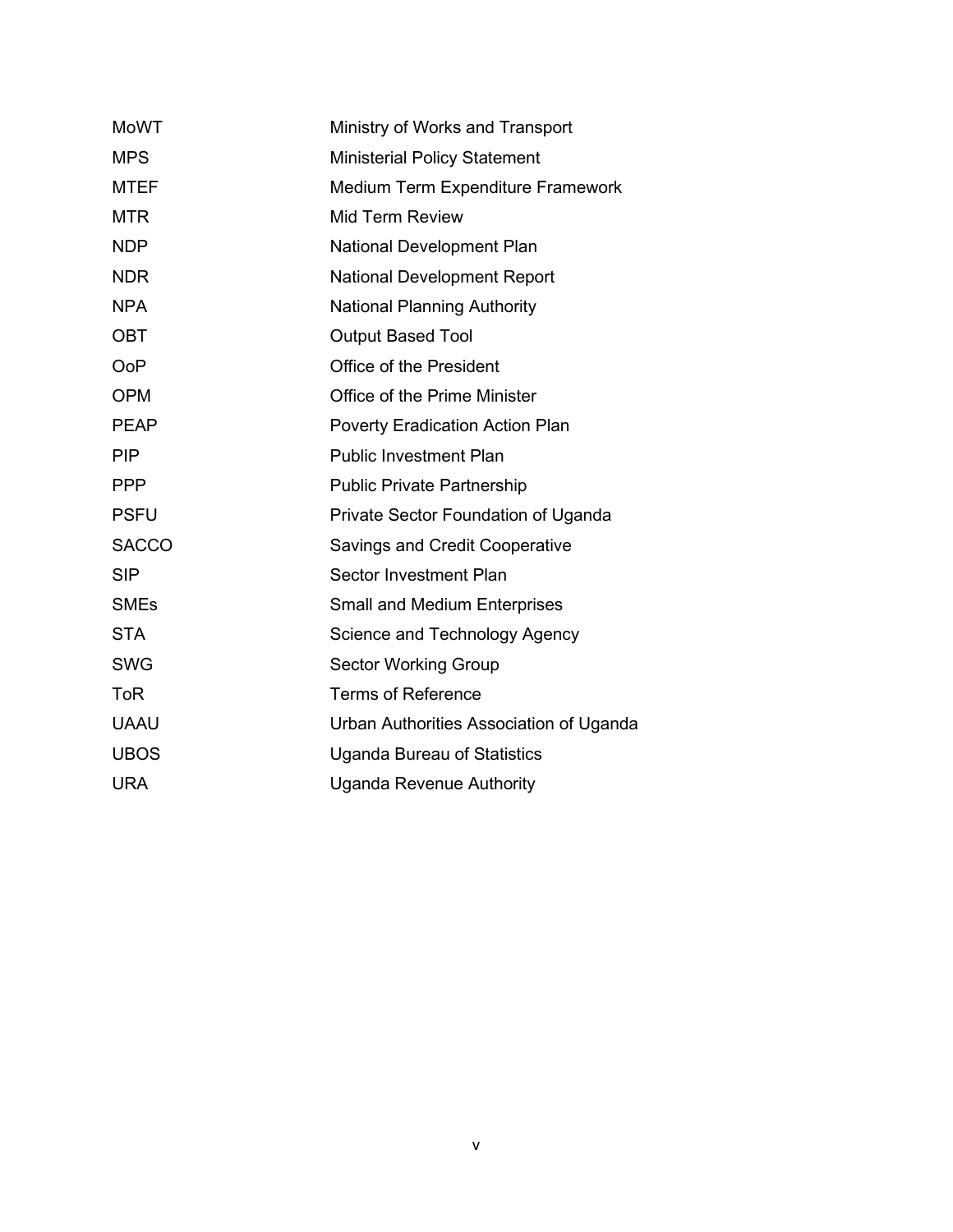## EXECUTIVE SUMMARY

<span id="page-5-0"></span>The mid-term review (MTR) of the National Development Plan (NDP) 2010/11 to 2014/15 was commissioned by the National Planning Authority (NPA) to determine the extent of progress made towards achievement of its objectives and to provide guidance on the preparation of the next NDP. This thematic report reviews the institutional framework for the NDP and covers four major aspects: an overview of the structure, roles, functions and mandates of key NDP implementing institutions; an assessment of the oversight and management architecture for NDP implementation; a review of the alignment and coherence of mechanisms for implementation, monitoring and oversight of NDP progress so far; and proposal of institutional changes that will ensure better implementation of this and subsequent NDPs.

#### Uganda's Institutional Architecture

Uganda's current institutional architecture is guided by the 1995 Constitution operationalized by various Acts, ordinances, bye-laws and statutes. The main blocks of the Institutional architecture comprises of four major components of the state namely: the Executive, Legislature and the Judiciary. In addition, there are also non-state actors that are key players on the functioning of the institutional set up namely civil society, private sector, academia and the media. The challenge remains the functionality of these institutions in a singular ethos that rallies all Uganda and all productive forces around one Comprehensive National Development Framework.

By and large, the MTR noted that the institutions in Uganda are generally weak in a number of respects. In particular, the institutions of the state (public services) continue to be characterised by low enforcement of critical reforms and innovations, overlapping and in some cases conflicting mandates, low levels of productivity stemming from a poor work ethic as well as limited financing. In an effort to enhance efficiency and effectiveness, Uganda in 1992 Uganda introduced the decentralisation policy aimed at devolving some functions to local governments. However, local governments remain heavily reliant on the central government for funding (with conditional grants accounting for about 85 per cent of their funding) and with dwindling local revenues insufficient to support financing of local service delivery.

Uganda's private sector continues to be the key driver of growth and development propelling Uganda to post a 6per cent average GDP per annum growth rate over the last decade, above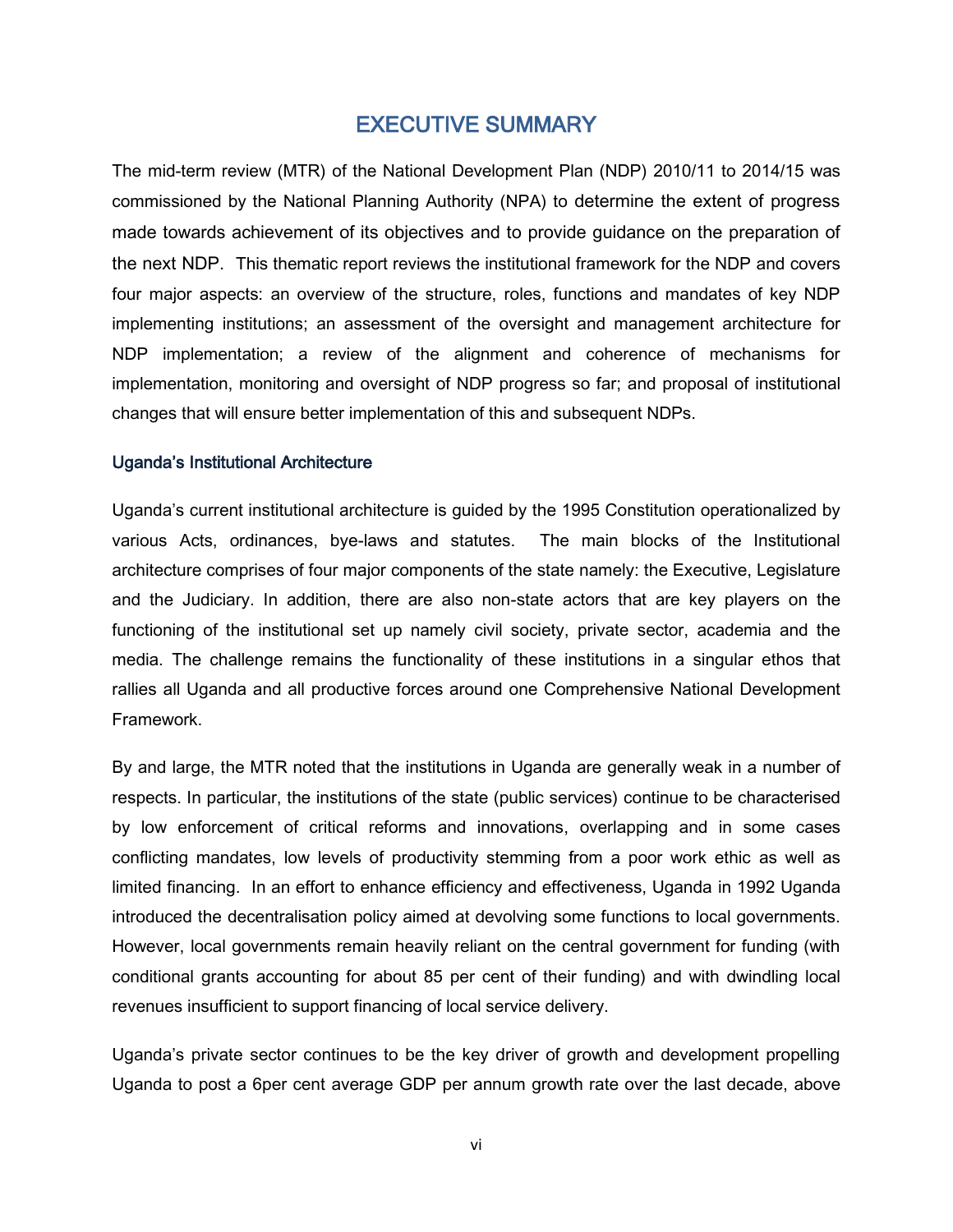the global average of 2.4 per cent The private sector, however, continued to face challenges during the NDP period with a need to foster and cultivate business acumen and expand innovation. The cost of doing business remains high due to such factors as the high cost of energy and transportation of goods, low labour productivity, bureaucracy emanating from slow reforms in the business regulatory regime (especially related to procurement, logistics and supply), weaknesses in the financial services sector and the lack of a public private partnership policy.

Civil society has continued to play its part, to a large extent through advocacy for requisite reforms to improve the quality of life of all Ugandans. Most CSOs remain reliant on external funding which in some instances affects the message / issues they represent as well as their sustainability. CSOs are now represented on the NPA expanded board, but more work will be required over the next NDP period in terms of increased consultations and dialogue on issues pertaining to inclusive growth, good governance and development. The media continues to be a key player in development. This role would be further enhanced through improvement in civic awareness among the public, leading to greater demand for information that can improve productive decision making.

#### Alignment and coherence of roles, functions and mandates for NDP implementation

Chapters 10 and 11 of the NDP clearly elaborate an implementation and monitoring and evaluation (M&E) strategy for the NDP with roles for key institutions. The main challenge over the NDP period so far has been the insufficient distinction between roles, functions and mandates for institutions. This now requires further clarity and mainstreaming.

The Forum headed by H.E the President to regularly assess the NDP performance has not had a single sitting over the NDP period, largely because the forum was never actually constituted in the first place. However, the NPA Board has been represented in Cabinet under the President's directive and has had various engagements there and in Parliament.

The Office of the Prime Minister (OPM) has the primary coordination and implementation role for the NDP, but has been limited in its activities to undertake this function within a landscape of weak and unstreamlined institutional structures. The OPM operates mainly under the framework of the Public Sector Management Working Group (PSM-WG) which includes the following structures: Policy Coordination Committee (PCC), the Implementation Coordination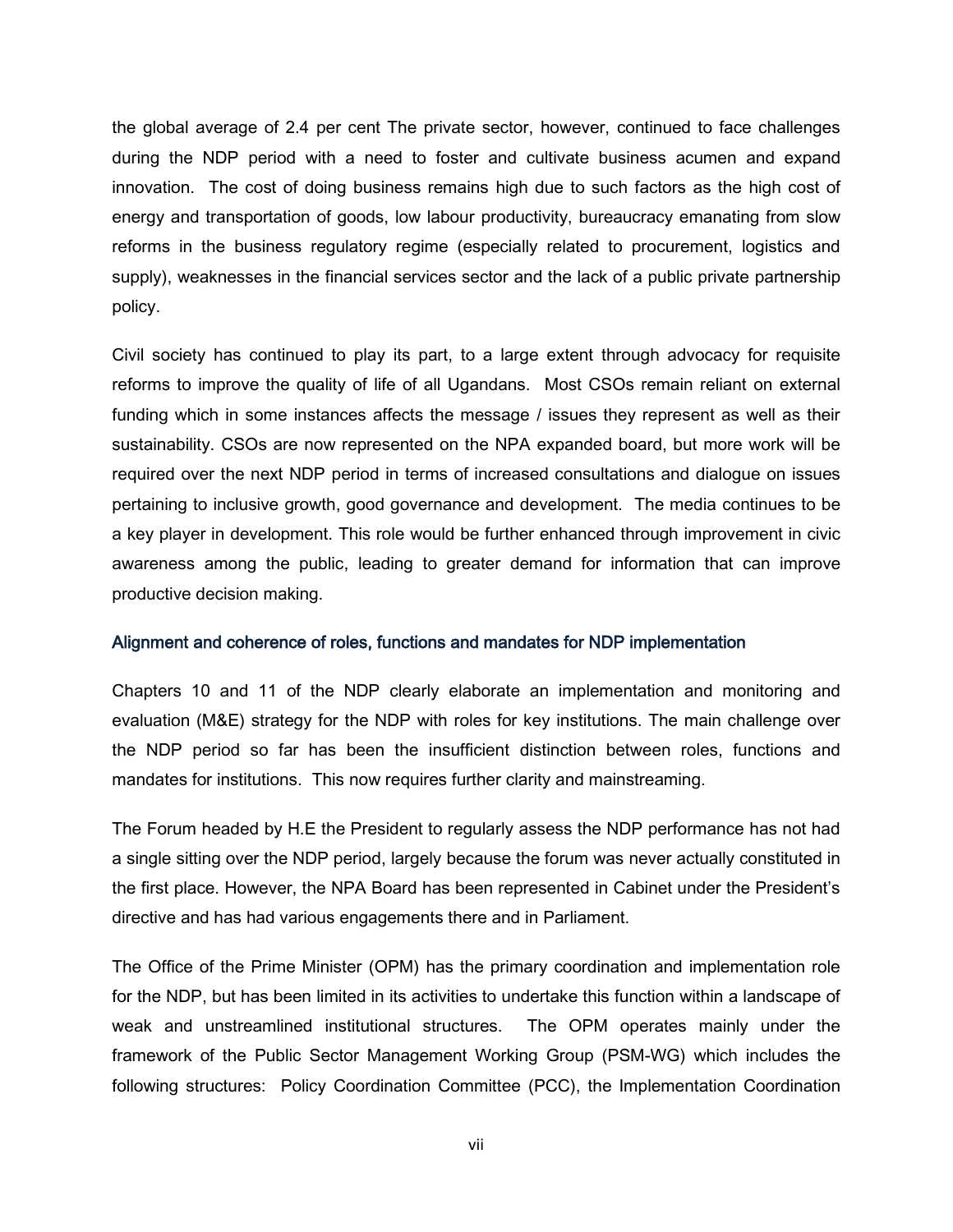Steering Committee (ICSC) and the Technical Implementation Coordination Committee (TICC). The MTR noted that NDP progress has not been a focus of the PSM-WG. By and large, due to many other demands the OPM has not played its NDP coordination and monitoring role effectively and this has become a major handicap of the NDP implementation process.

In addition, the NPA has not fully consolidated its role as an 'authority' to enforce sufficient guidance to sectors and districts in the alignment of plans and budget framework papers (BFPs) with the NDP. In an attempt to provide a national planning platform that includes more than Government, the NPA Expanded Board was constituted to include other key stakeholders including the Economic Policy Research Centre (EPRC), Private Sector Foundation of Uganda (PSFU), NGO Forum and others.

The Ministry of Finance, Planning and Economic Development (MoFPED) and the NPA have had limited engagement over the NDP period to link planning and budgeting for NDP implementation. Nonetheless, there were good consultations between MoFPED, NPA and the Bank of Uganda (BoU) to agree on the macroeconomic framework for the NDP and there is evidence that there has been increased allocation to NDP core projects over time, especially roads and energy. Going forward, it is important that the Medium Term Expenditure Framework (MTEF) is aligned as fully as possible to the five-year NDP.

Some sectors have not prepared their sector investment plans (SIPs). A high proportion of those SIPs which have been produced do not align to the same time line as the NDP which complicates implementation of the Plans. A challenge remains in that while the NDP adopted a cluster approach to development planning based on the 'egg concept', this approach is not fully congruent with the sector-wide approaches that were established before the NDP came into being. It is currently difficult to harness development synergies between sectors.

Over the NDP period, districts have transited from annual to five year development plans. However, almost all districts failed to undertake a comprehensive planning process. The NDP has been presented to districts as a top-down, bottom-up planning dispensation against which the district development plans (DDPs) must align. Owing to limited financing of local governments (which has reduced from 23 per cent of the national budget in 2011/12 to 17 per cent in 2012/13), implementation of the NDP in districts has so far been a challenge especially due to very low development grants.

viii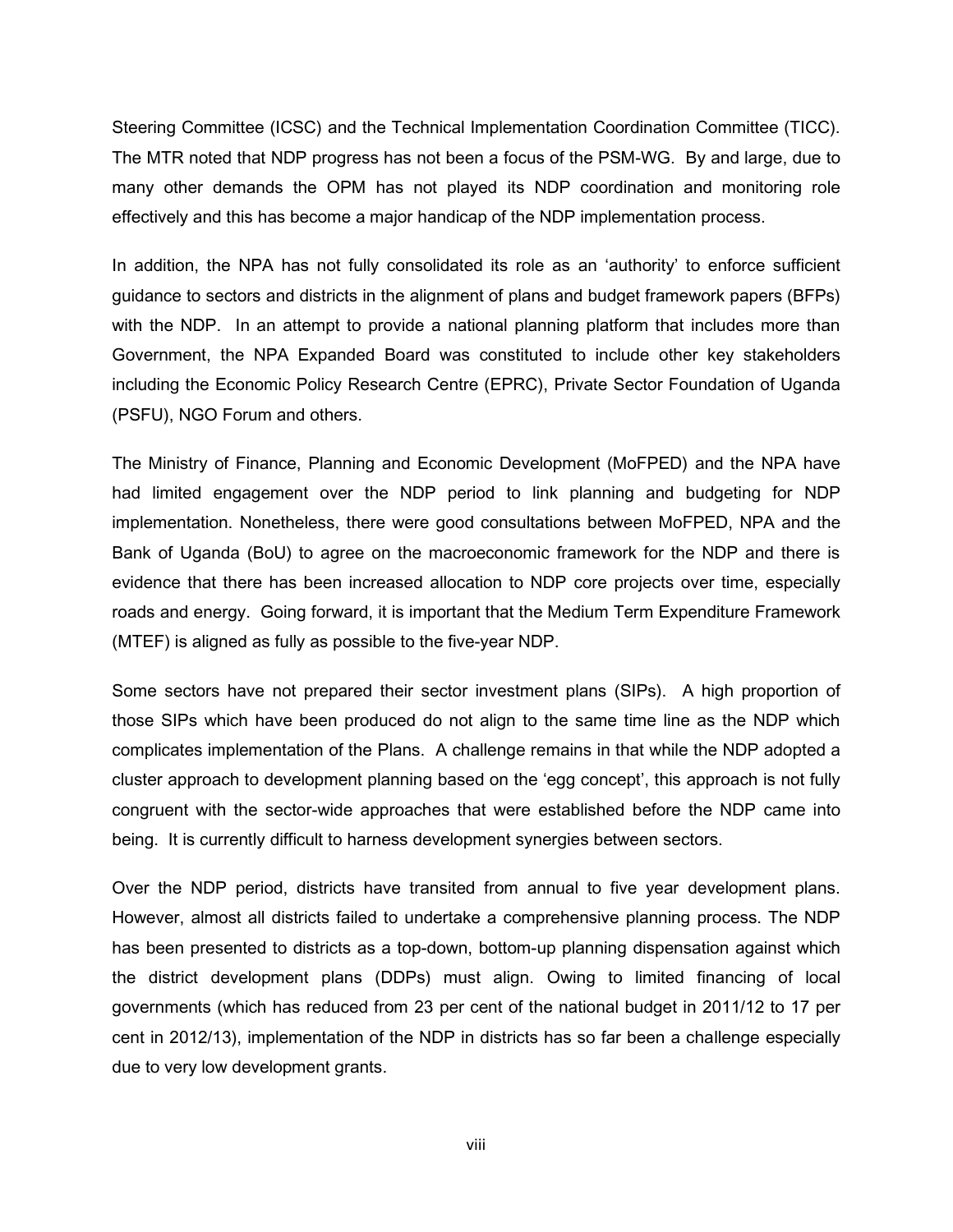The private sector has continued to be a driver of economic growth and development during the NDP period. With challenges notwithstanding, the private sector has propelled Uganda to an average 6 per cent GDP growth over the NDP period. It has created employment for Uganda and transformed lives through expansion of business opportunities and investments at corporate and individual levels. However, the sector remains bedevilled by a high cost of doing business, low productivity of labour, and weak business support infrastructure.

Civil society has continued to play its role as a watchdog over government and private sector performance - particularly in its reporting and advocacy on issues like social protection, good governance and respect for human rights and the environment. However, CSO representatives who were interviewed as part of this MTR have alluded to 'shrinking space' for them to contribute ideas, with a feeling that government has over the last three years become less receptive to constructive criticism, evidenced in their view by the passing legislation aimed at curtailing alternative views, especially on issues of good governance.

The MTR observed that the media's participation in the preparation of the NDP was low and as such did not feature as a potentially important partner for the NDP. Nonetheless, over the NDP period the media has continued to be a big player in communicating information (through print, air and public media outlets) about the NDP. This intensified recently as the Vision 2040 was launched, and the media has promoted this with a view to it becoming the talk of all Ugandans. The NPA should now be innovative in seeking ways to utilise the various platforms available to drum up popular support for the NDP and to sustain the public goodwill prevailing around the Vision 2040.

#### Required institutional changes to ensure better implementation of this and subsequent NDPs

Sectors will be required to prepare SIPs in line with the NDP, while districts will prepare and finalise five year DDPs with better priority setting and guidance from NPA. Priorities should to the maximum extent possible be in line with the aspirations of the Vision 2040, with NPA being the 'guardian' of the critical path to the vision. This responsibility will require access to all requisite planning and M&E data from the Uganda Bureau of Statistics (UBOS), MDAs, districts and elsewhere.

Mobilisation of resources and facilitating financing of the NDP will remain the core business of MoFPED. Implementation of the NDP will continue to be through key instruments such as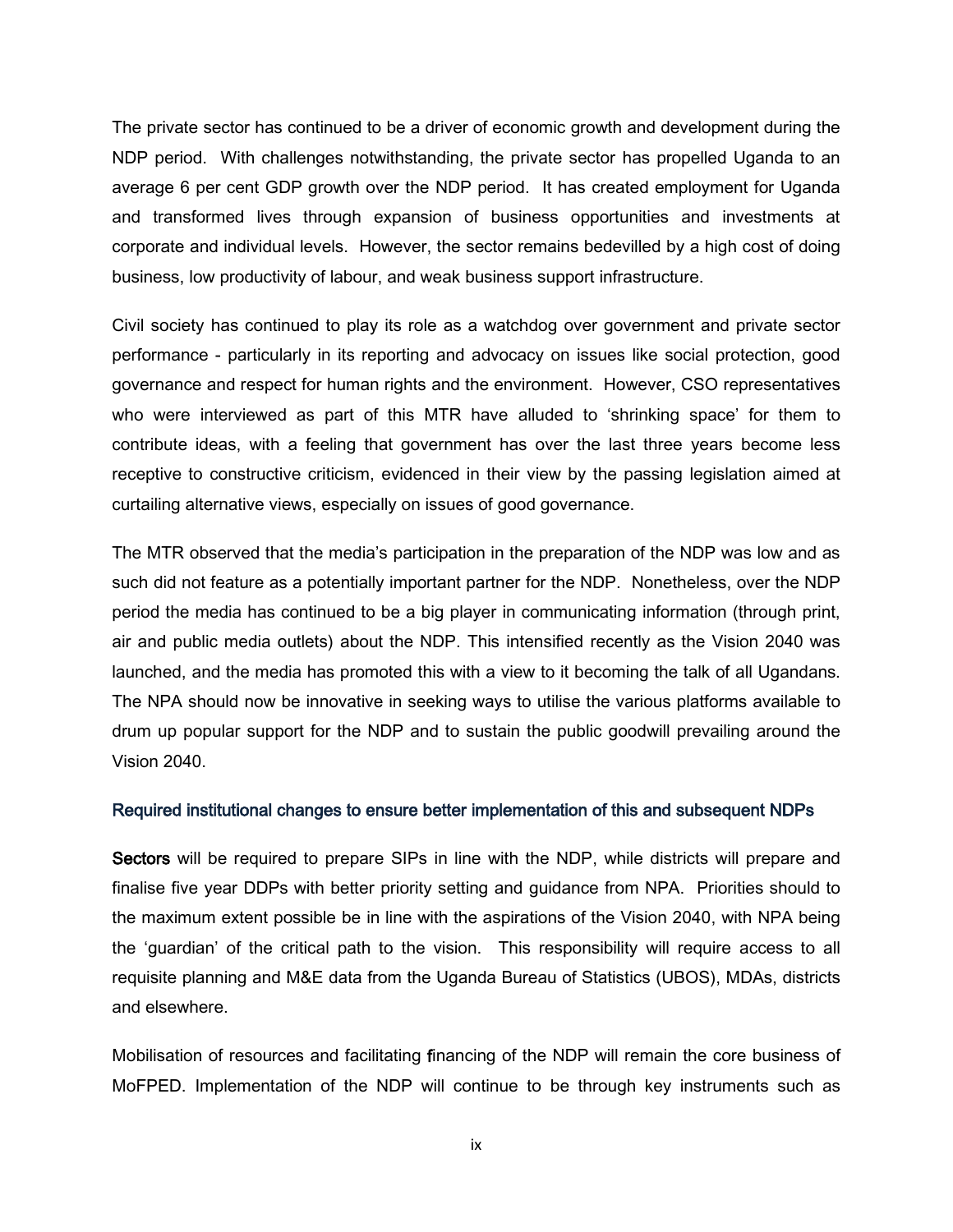Sector development plans; district plans; Public Investment Plan; Ministerial Policy Statements, and budget framework papers (annual plans).

Overall oversight and implementation of the NDP was intended to be under the leadership of H.E the President through the Presidential Forum for the NDP. However, this forum was not yet in place at the time of the NDP mid-term review. Going forward, the Presidential NDP Forum should be established to guide NDP implementation and provide oversight and political leadership.

Implementation of the NDP should be a shared responsibility of all Ugandans - all MDAs, districts, the private sector, CSOs, media and development partners. OPM is responsible for ensuring effective coordination of NDP implementation across government. The challenge is lack of national level oversight and coordination of the private sector and non-governmental organisations. There is also the challenge of the responsibility for reviewing budget framework papers (BFPs) to ensure their alignment to the NDP. Similarly, there remains gaps in alignment of plans and country programs of different development partners with respect to the NDP. This lack of alignment of donor priorities is even more complicated in the case of non-traditional donors.

Whereas the NPA Act (2002) mandates the NPA to be responsible for monitoring and evaluation, recent development of the Public Sector M&E Policy to a large extent contradict the former. For instance, while the NPA Act assigns the Authority the responsibility to monitor and evaluate the effectiveness and impact of development programs and the performance of the economy of Uganda, the M&E policy asserts OPM as the institution responsible for evaluation of Government programs. Going forward, it may be worthwhile for government to switch coordination of implementation of its policies and programs and dedicate monitoring and evaluation to OPM. This would require a review of the NPA Act and raising the profile of the political leadership of NPA. On the hand, while the OPM produces the Government semi-annual and annual performance report, the NPA produces the annual National Development Report. There is need to consolidate the GAPR as a comprehensive government performance report that covers the output contributions of the private sector and the other non-state actors. On its part, the NDR should be consolidated as the main national report on the implementation of planning and development outcomes.

#### Cross-cutting issues

x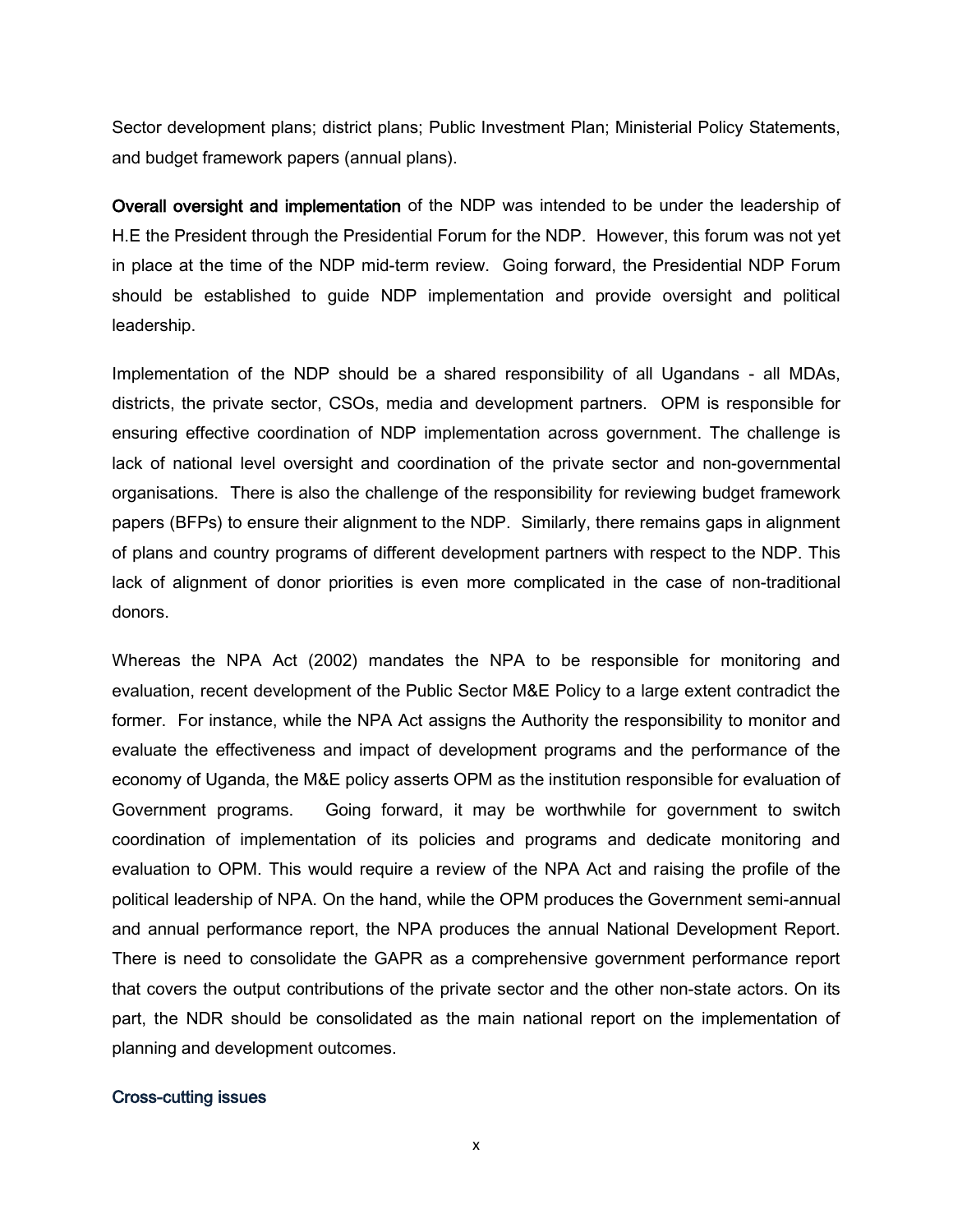The MTR identified general weakness in key government institutions, particularly those related to democracy and governance, and have outlined a number of factors that have constrained the ability to deliver cross cutting outcomes the NDP. The environment sector in particular reveals a challenge of unclear and overlapping roles among key sector institutions. In addition, gender mainstreaming facing a challenge of coordination leading to adequate achievement of national strategies and objectives

Recommendations regarding institutional frameworks in the cross-cutting reports include establishing NPA as a constitutional body akin to the Office of the Auditor General and developing a revenue sharing mechanism between local governments and the Uganda Revenue Authority.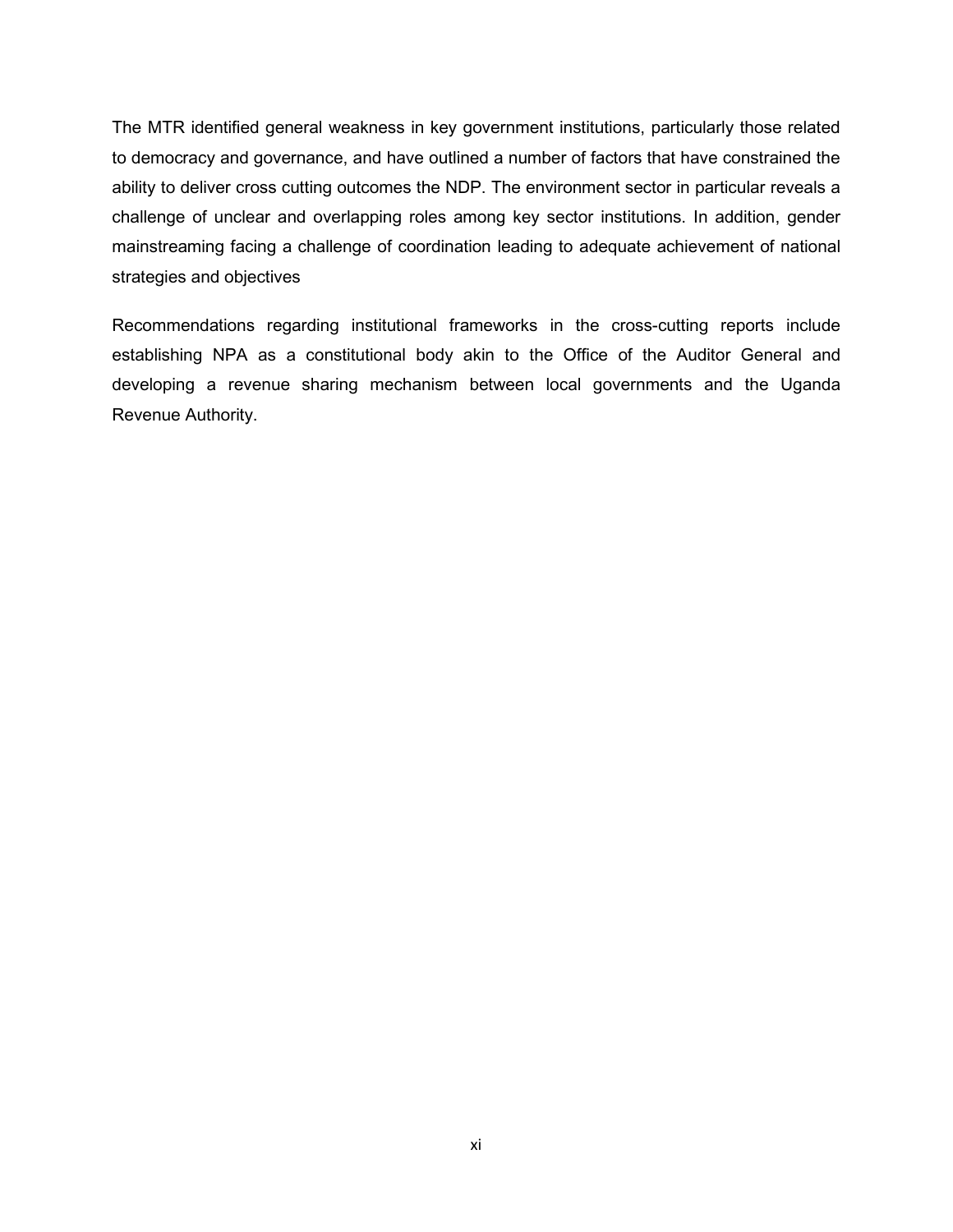## 1.0 INTRODUCTION

## <span id="page-11-1"></span><span id="page-11-0"></span>1.1 Background

Uganda elaborated her five year blue print for national development – the National Development Plan (NDP) in April 2010 as the country's overall development framework. The mid-point for implementation of the NDP was December 2012, thereby warranting a mid-term review (MTR). This review of the institutional framework of the implementation of the NDP is one of six thematic reports of the MTR. The report analyses the performance of institutions in the public, private and civil society sectors, as well as considering the media ('fourth estate'). It highlights successes and challenges encountered during the two and a half years of implementation of the plan. The essence of this report is to make recommendations for appropriate institutional arrangements for implementation of the NDP over the remaining period to 2014/15, and the next NDP.

#### <span id="page-11-2"></span>1.2 Context

Over the last two decades there has been a transformation of Uganda's national development platform that has included three key milestones: the elaboration of Uganda's Constitution in 1995, the adoption of Comprehensive National Development Framework, and a shift of focus from poverty reduction alone to emphatically include growth through the NDP towards achievement of the objectives of the Vision 2040. It is imperative that the institutional framework for Uganda's development aligns with these transformations. By and large, the reform attempts have been largely skewed to the public sector but with less focus on the private sector and other non-state actors. Incorporation of all facets of the state is critical for effective implementation of the NDP and achievements of its goals and objectives.

While this report is focused on an analysis and assessment of how the institutional arrangements to support NDP implementation have played out thus far, the context of the review includes assessment of the institutional apparatus that should support the contribution of the private sector, CSOs and the media.

## <span id="page-11-3"></span>1.3 Methodology

It was agreed as part of the inception report that the Institutional Framework thematic report will cover the following review questions: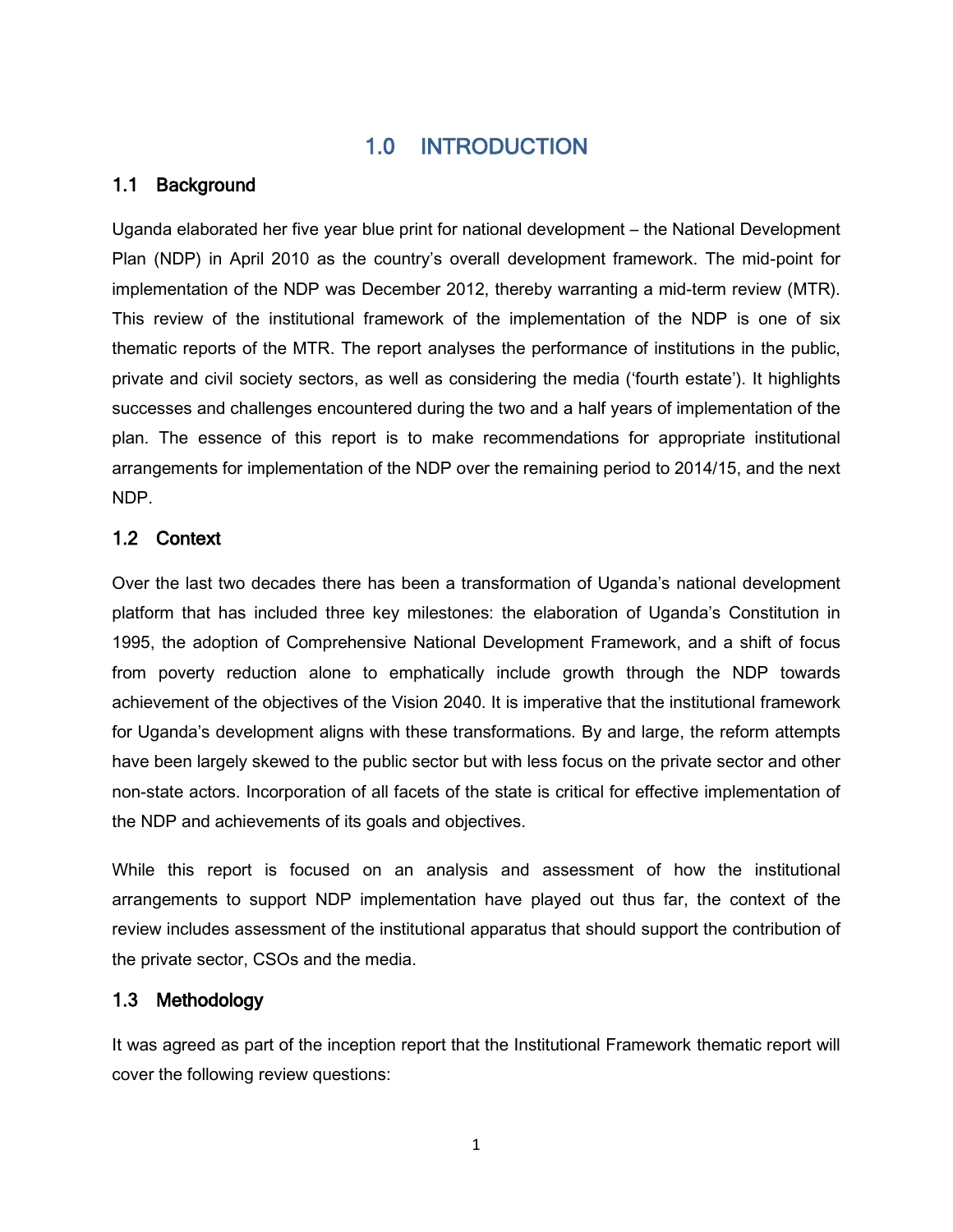| IF <sub>1</sub> | To what extent is there ownership, unequivocal leadership and a sense of urgency and         |  |  |  |
|-----------------|----------------------------------------------------------------------------------------------|--|--|--|
|                 | commitment to drive the changes envisaged in the NDP from the Cabinet / highest levels of    |  |  |  |
|                 | Government?                                                                                  |  |  |  |
| IF <sub>2</sub> | How effective has the Forum (chaired by the President) and the NPA Board been in             |  |  |  |
|                 | reviewing progress of the NDP?                                                               |  |  |  |
| IF <sub>3</sub> | What is the actual institutional / management 'architecture' (for oversight, authority,      |  |  |  |
|                 | accountability and management of NDP implementation as a 'programmatic' plan, and how        |  |  |  |
|                 | effective has this been?                                                                     |  |  |  |
| IF4             | To what extent are the roles of NPA, OPM, MoFPED, MPS, other MDAs and LG bodies              |  |  |  |
|                 | separate, distinct, harmonised and carried out in order to maximise efficiency and           |  |  |  |
|                 | effectiveness of NDP preparation, implementation and monitoring?                             |  |  |  |
| IF <sub>5</sub> | What are the mechanisms for aligning the NDP to resource allocation and how can these        |  |  |  |
|                 | be improved?                                                                                 |  |  |  |
| IF <sub>6</sub> | To what extent has NDP implementation at the Local Government level been enabled or          |  |  |  |
|                 | hindered?                                                                                    |  |  |  |
| IF7             | To what extent are institutions working together effectively to develop, deliver and monitor |  |  |  |
|                 | cross sectoral policy outcomes / results relevant to the NDP?                                |  |  |  |
| IF <sub>8</sub> | To what extent has the change from PEAP to NDP influenced policy, planning and               |  |  |  |
|                 | budgeting at all levels?                                                                     |  |  |  |
| IF <sub>9</sub> | To what extent have government structural changes led to more efficient and effective        |  |  |  |
|                 | delivery of NDP objectives?                                                                  |  |  |  |
| <b>IF10</b>     | How effectively does central and local government, civil society and the private sector work |  |  |  |
|                 | together for joined-up implementation of the NDP?                                            |  |  |  |

The overall approach to the mid-term review has included:

- **•** A three week inception period to hold introductory meetings, to collect and review background documentation, to refine and agree the review questions, and to populate review matrices showing how evidence would be collected and analysed;
- **•** Discussion forums with representatives of 13 sectors, the private sector, civil society organisations (CSOs) and development partners;
- **•** A series of key informant meetings in each thematic area, focused on the review questions;
- **•** Supplementary analysis of data and collation of documented evidence;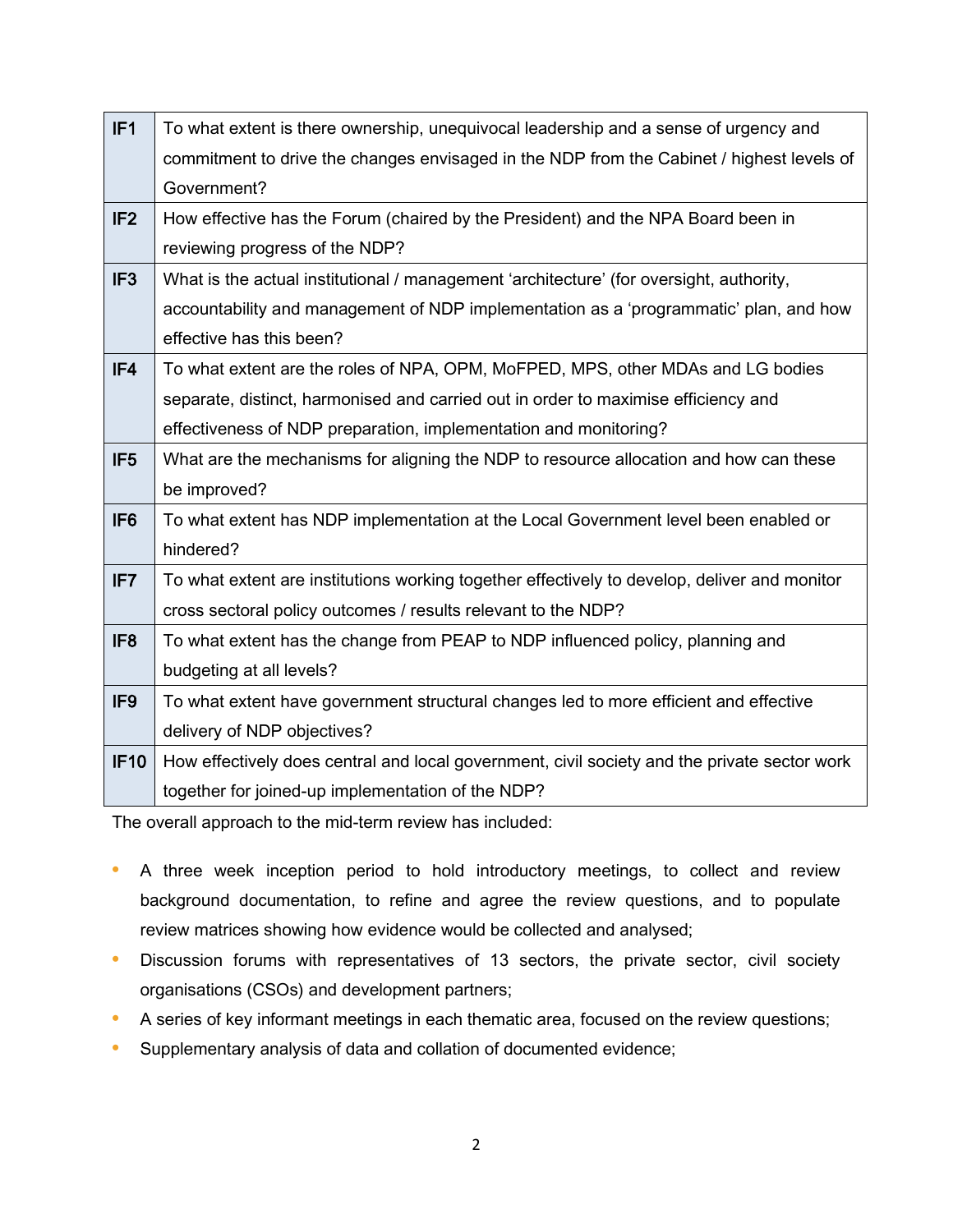- **•** Review of 10 relevant research reports of the Economic Policy Research Centre produced over the past 2 to 3 years;
- **•** Assessment of the national development planning experiences in the four comparator countries mentioned in the NDP itself – Kenya, Ghana, Malaysia and South Korea;
- **•** Visits to 12 districts / municipalities to obtain data and opinion surrounding NDP implementation at local government level;
- **•** Two meetings with a Technical Committee to present and get feedback on progress;
- **•** Internal meetings to peer review the quality and robustness of analysis and interpretation;
- **•** Preparation of the zero draft thematic reports;
- **•** Presentation of draft thematic findings and recommendations to the extended management team of the NPA;
- **•** Conduct of meetings with the NPA review manager to obtain and incorporate verbal comments into the first draft thematic reports;
- **•** Presentation of updated drafts reports to the Ministry of Finance, Planning and Economic Development (MoFPED), the Extended NPA Board and the committee of Permanent Secretaries chaired by the Cabinet Secretary;
- **•** Incorporation of comments on the updated draft reports.

#### <span id="page-13-0"></span>1.4 Organisation of this report

The remainder of this report comprises the following five sections:

- **•** Section 1 presents the background, context and methodology of this report;
- **•** Section 2 looks at the institutional architecture for effective management of Uganda's economy;
- Section 3 is an analysis of the alignment and coherence of mechanisms for implementation, M&E and NDP oversight;
- **•** Section 4 focuses on the required institutional changes to achieve NDP goals and objectives;
- **•** Section 5 looks at issues from the cross-cutting reports;
- **•** Section 6 is the summary of conclusions and recommendations for the institutional framework for the current and next NDPs.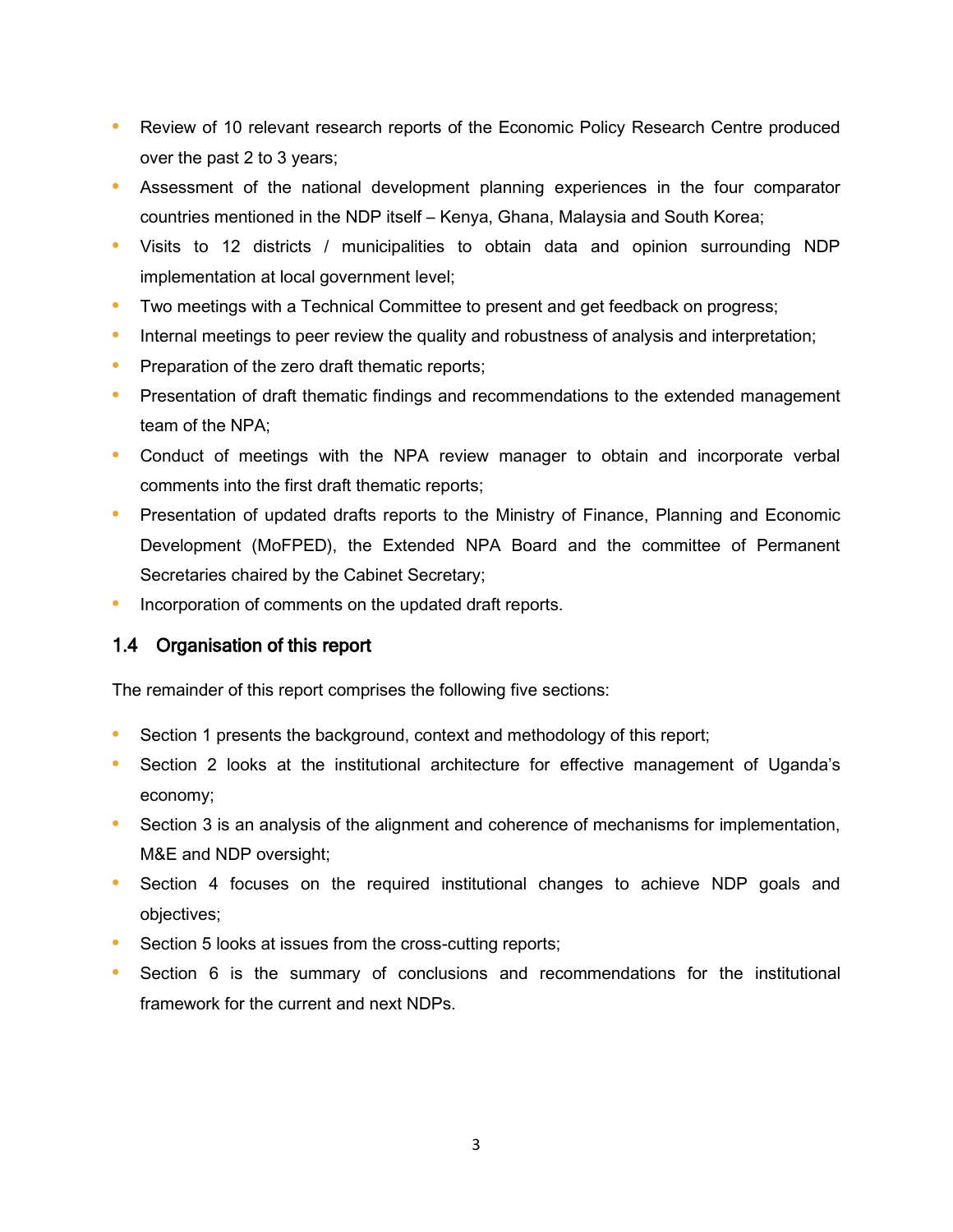## 2.0 UGANDA'S INSTITUTIONAL ARCHITECTURE

#### <span id="page-14-1"></span><span id="page-14-0"></span>2.0 Overview

Uganda's current institutional architecture is guided by the 1995 Constitution operationalized by various Acts, ordinances, bye-laws and statutes. The main blocks of the Institutional architecture comprises of three major components of the state namely: the Executive, Legislature and the Judiciary. In addition, there are also non-state actors that are key players on the functioning of the institutional set up namely civil society, private sector, academia and the media. The challenge remains the functionality of these institutions in a singular ethos that rallies all Uganda and all productive forces around one Comprehensive National Development Framework.

The MTR noted that by and large, the institutions in Uganda are generally weak in a number of respects. In particular, the institutions of the state (public services) continue to be characterised by low enforcement of critical reforms and innovations, overlapping and in some cases conflicting mandates, low levels of productivity stemming from a poor work ethic as well as limited financing. In an effort to enhance efficiency and effectiveness, Uganda, in 1992, introduced the decentralisation policy aimed at devolving some functions to local governments. However, local governments remain heavily reliant on the central government for funding (with conditional grants accounting for about 85 per cent of their funding) and with dwindling local revenues insufficient to support financing of local service delivery.

Uganda's private sector continues to be the key driver of growth and development propelling Uganda to post a 6per cent average GDP per annum growth rate over the last decade, above the global average of 2.4 per cent The private sector, however, continued to face challenges during the NDP period with a need to foster and cultivate business acumen and expand innovation. The cost of doing business remains high due to such factors as the high cost of energy and transportation of goods, low labour productivity, bureaucracy emanating from slow reforms in the business regulatory regime (especially related to procurement, logistics and supply), weaknesses in the financial services sector and the lack of a public private partnership policy.

Civil society has continued to play its part, to a large extent through advocacy for requisite reforms to improve the quality of life of all Ugandans. Most CSOs remain reliant on external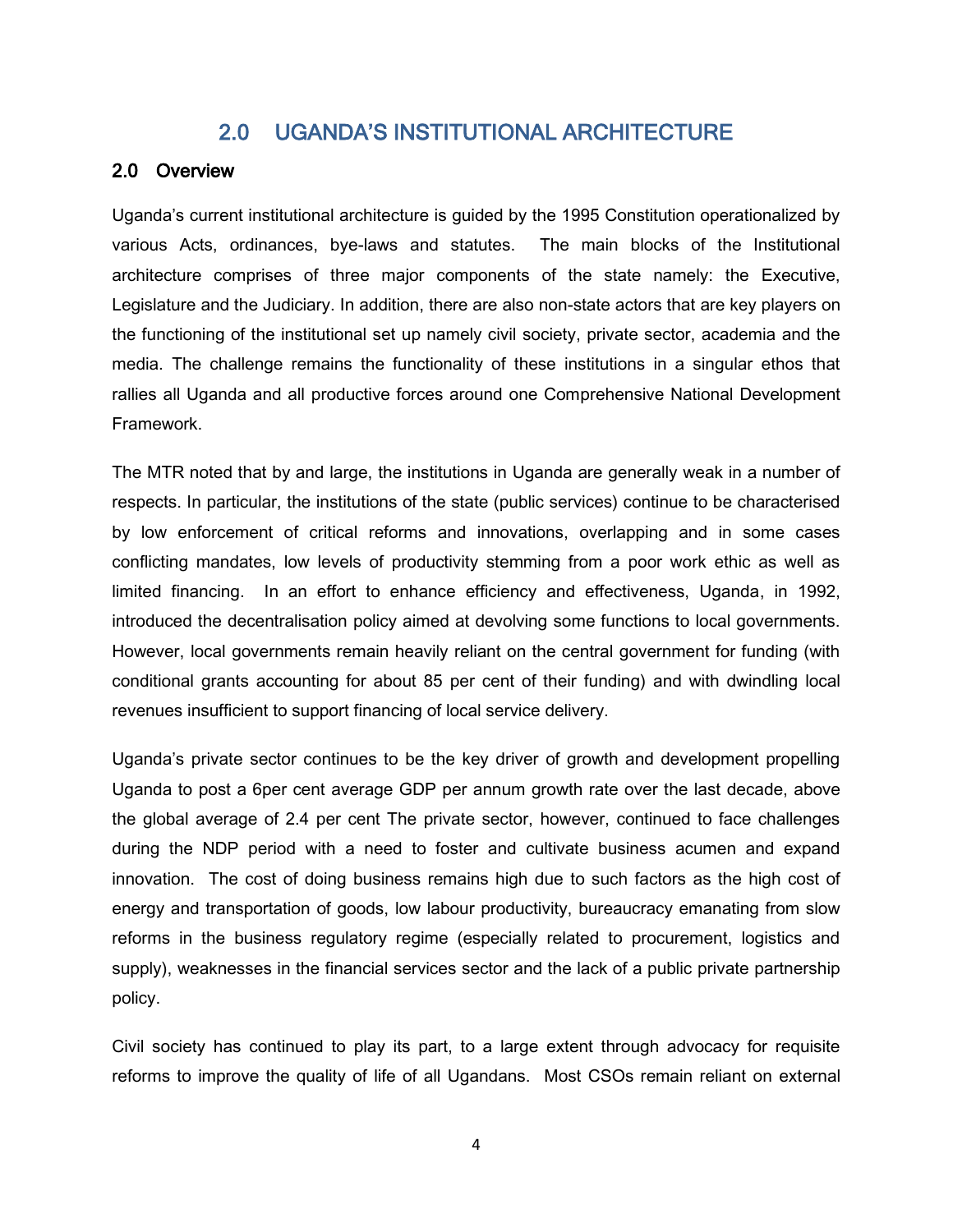funding which in some instances affects the message / issues they represent as well as their sustainability. CSOs are now represented on the NPA expanded board, but more work will be required over the next NDP period in terms of increased consultations and dialogue on issues pertaining to inclusive growth, good governance and development. The media continues to be a key player in development. This role would be further enhanced through improvement in civic awareness among the public, leading to greater demand for information that can improve productive decision making.

These pillars of the state are illustrated in fig.1.



#### Fig 1: Diagrammatic depiction of the pillars of the State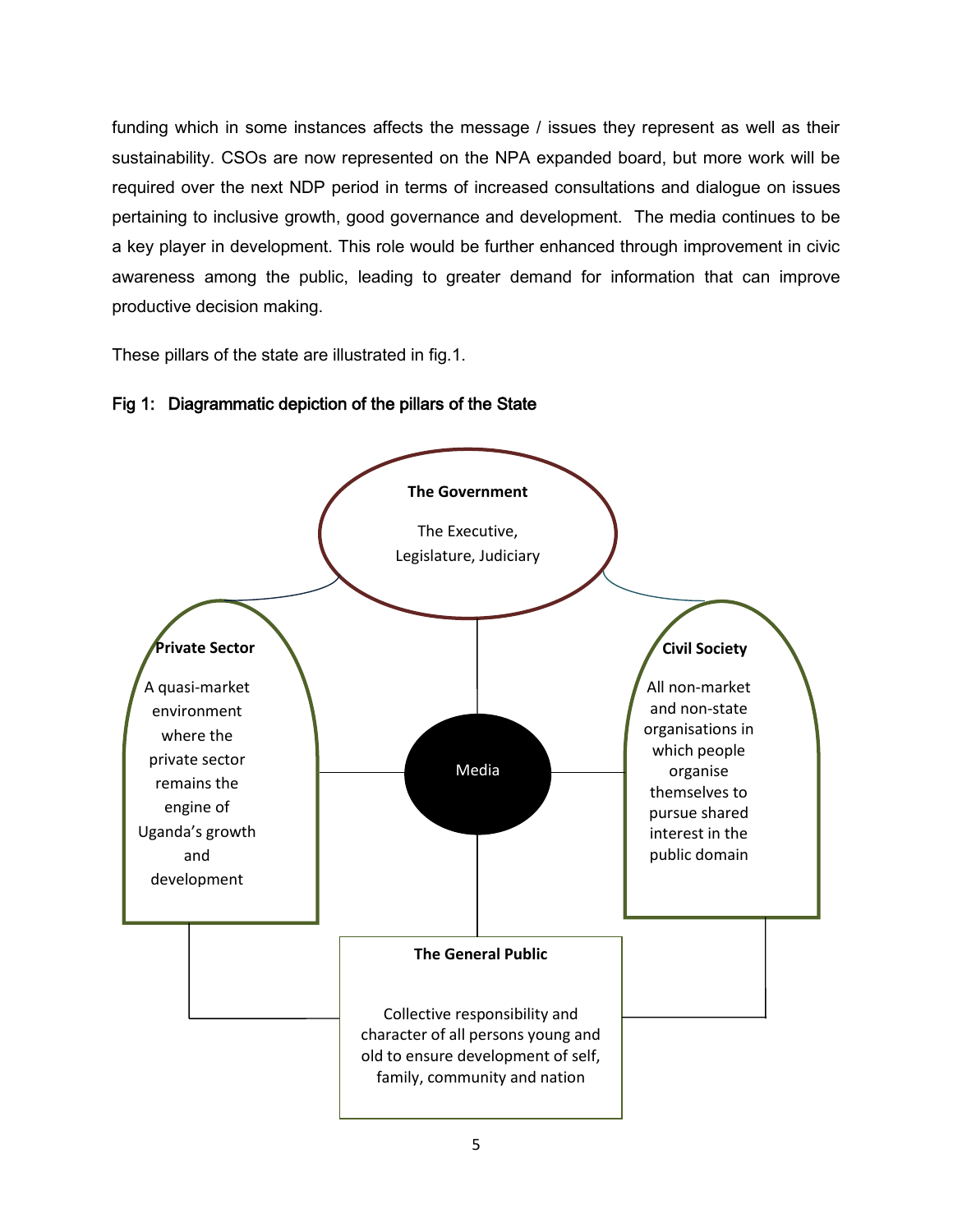#### <span id="page-16-0"></span>2.1 Uganda's Public Sector

The public sector should ideally be arranged to deliver the constitutional development objectives. These are: political objectives; protection and promotion of fundamental and other human rights and freedoms; social and economic objectives; cultural objectives; accountability; the environment; foreign policy objectives; and duties of a citizen.

The fabric of the public sector mandate is to govern, organise, and preside over all Government and the security and sustainability of its resources. Based on best practices, the structures of the public sector were determined by the Constitution to include the Executive, Legislature and Judiciary. According to the Constitution, the President is the Head of State and the Head of Government. He or She carries out or delegates authority for appointment and creation of structures to enable effective delivery of government objectives. The NDP places the oversight role over the Plan's implementation and management under the overall leadership of H.E the President. The President is to be represented at all levels of implementation in line with the existing institutional arrangements. The President was therefore expected to play a key role in realignment and creation of structures for effective implementation of the NDP. In addition, Parliament is accorded power to legislate and ensure democratic governance of Uganda according to the constitution. Under the NDP Parliament was expected to ensure effective implementation of the Plan through its oversight, legislative and appropriation functions. Lastly, the Judiciary is mandated by the Constitution to provide legal direction and advice to the state. Under the NDP the Judiciary is accordingly expected to undertake the administration of justice, independence, and the protection of the rights and property of all Ugandans.

The MTR noted that the anticipated public sector reforms are yet to be realized. This has made effective implementation of the NDP slow due to the lack of the 'business approach' in the public sector. In addition, some of the important legislations affecting development have been slow in coming such as cyber laws relating to the adaption electronic transaction. The Judiciary continued to be characterised by low staffing levels among the various ranks which has led to faster growth of backlog of cases.

Overall, the MTR noted the need to strengthen the current institutional architecture in ways that improve its efficiency and effectiveness. Going forward, it would be critical for the public sector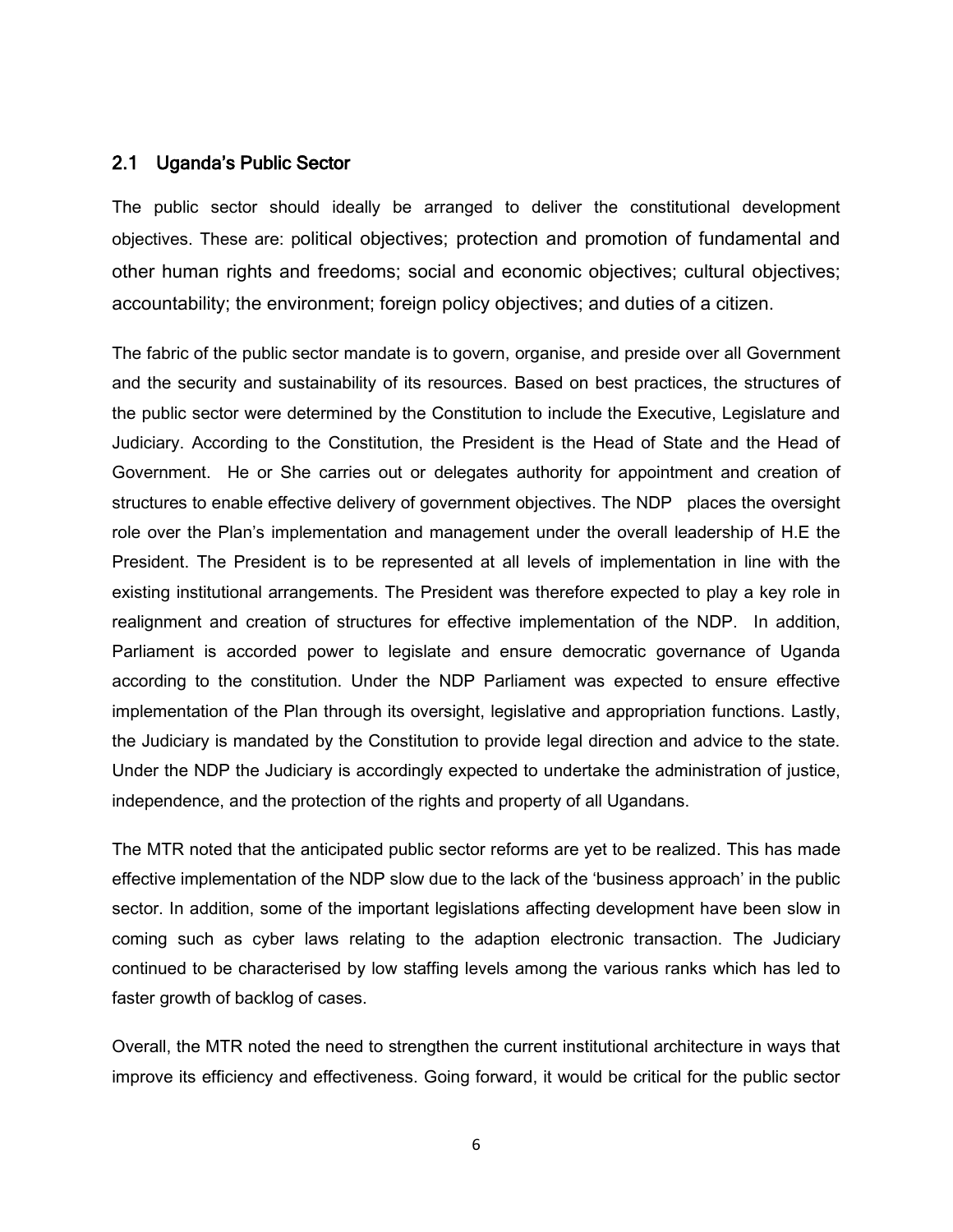to identify and reduce unproductive functions and ensure that public functions and mandates are harmonized, with optimal levels of staffing. It is imperative that Government implements recommendations of institutional reviews of sector MDAs that were undertaken under MoPS during the NDP period.

According to Article 176 of the Constitution, followed by the Local Government Act CAP243, the local government system is described as one that:

- Ensures that functions, powers and responsibilities are devolved and transferred from the Government to local government units in a coordinated manner;
- Is pursuant of decentralisation as a principle applying to all levels of local government and, in particular, from higher to lower local government units to ensure peoples' participation and democratic control in decision making;
- Ensures the full realisation of democratic governance at all local government levels;
- Establishes for each local government unit a sound financial base with reliable sources of revenue;
- Ensures that appropriate measures shall be taken to enable local government units to plan, initiate and execute policies in respect of all matters affecting the people within their jurisdictions;
- Has persons in its service who shall be employed by the local governments which oversees their performance; and
- Guarantees that local governments implement monitor and report on the provision of services in their areas on behalf of government.

Currently, Uganda has 112 districts and 22 municipalities that constitute the overall tier of local government, each with lower local governments / town and urban councils which are frontline service delivery units for decentralised services. The number of districts has increased, especially over the last two decades from 56 in 2006 to 112 today. While this increase has inflated the cost of public administration, decentralisation has by and large increased the reach of government. However, the MTR found mixed results on the relationship between proliferation of new districts and improvement in the level of service delivery especially in the areas of education, primary health care, water and sanitation, roads and agricultural extension services.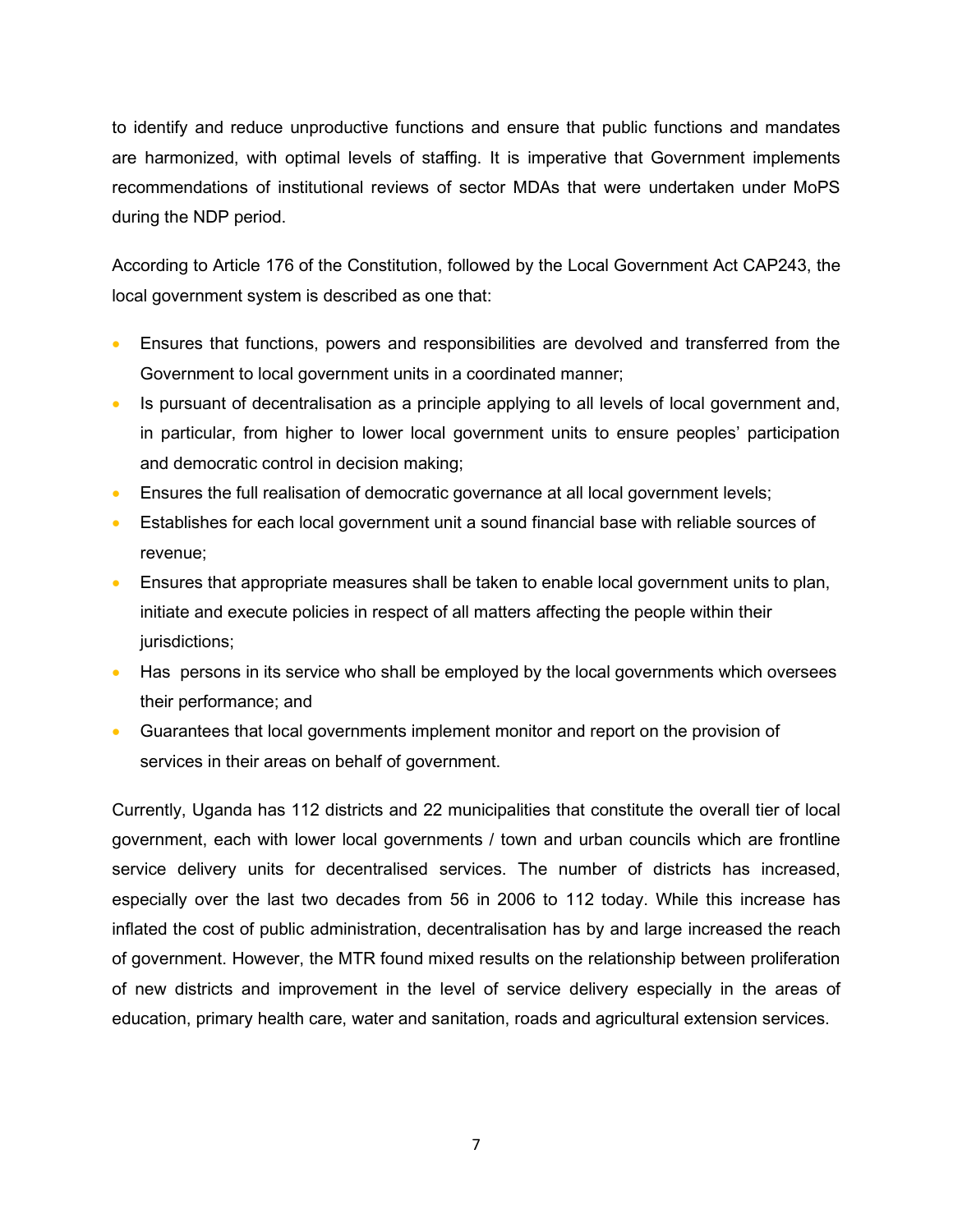#### <span id="page-18-0"></span>2.2 The private sector

The NDP espouses the private sector as the engine of Uganda's growth and development. This is to be realised within a quasi-market framework, involving participation of government to fill the gaps in key growth sector drivers. The private sector growth is to be promoted through: capacity building and nurturing; provision of incentives; increasing accessibility to credit; and provision of an enabling regulatory framework. Uganda's private sector may be classified into three parts:

- The primary production cluster, which includes production of raw materials for processing;
- The manufacturing cluster, which focuses on agro-processing, construction, and cottage, medium and large scale industrial production;
- The services sector (financial services, telecommunications, tourism, sales of products etc.).

Over the NDP period, the private sector has continued to grow and has positioned itself as the leading arm for growth and socio economic transformation of the country. Impressive performance was particularly registered in the services and manufacturing sectors. However, the private sector institutions continue to be characterised by high morbidity of businesses due to lack of business acumen; and appropriate incentives. There are a number of institutions mandated to support the private sector some of which have conflicting mandates and unable to respond adequately to requisite private sector needs. The multiplicity of institutions has in most instances led to over-regulation and increase in bureaucracy and duplication of effort with negative impact on private sector growth. For instance, Uganda Investment Authority, Uganda Export Promotion Board, Uganda Chamber of Commerce, Uganda Competitiveness and Investment Climate Secretariat together with the Ministry of Trade and Industry have conflicting core functions and roles. The private sector national umbrella associations aimed at collective advocacy and self-regulation, such as Uganda Manufactures Association and Private Sector Foundation of Uganda, require strengthening in order to play a leading role in the county's industrial transformation.

## <span id="page-18-1"></span>2.3 Civil society

 $\overline{\phantom{a}}$ 

Civil Society is defined as 'all non-market and non-state organisations outside of the family in which people organise themselves to pursue shared interest in the public domain'.<sup>1</sup> The 1995 Constitution and successor policies have ensured a comprehensive legal and institutional framework for citizen participation: notably the decentralisation (1993) and NGO (2012) policies.

 $^1$  ITAD (2012) Support to Civil Society Engagement in Policy Dialogue Uganda Country Report, p9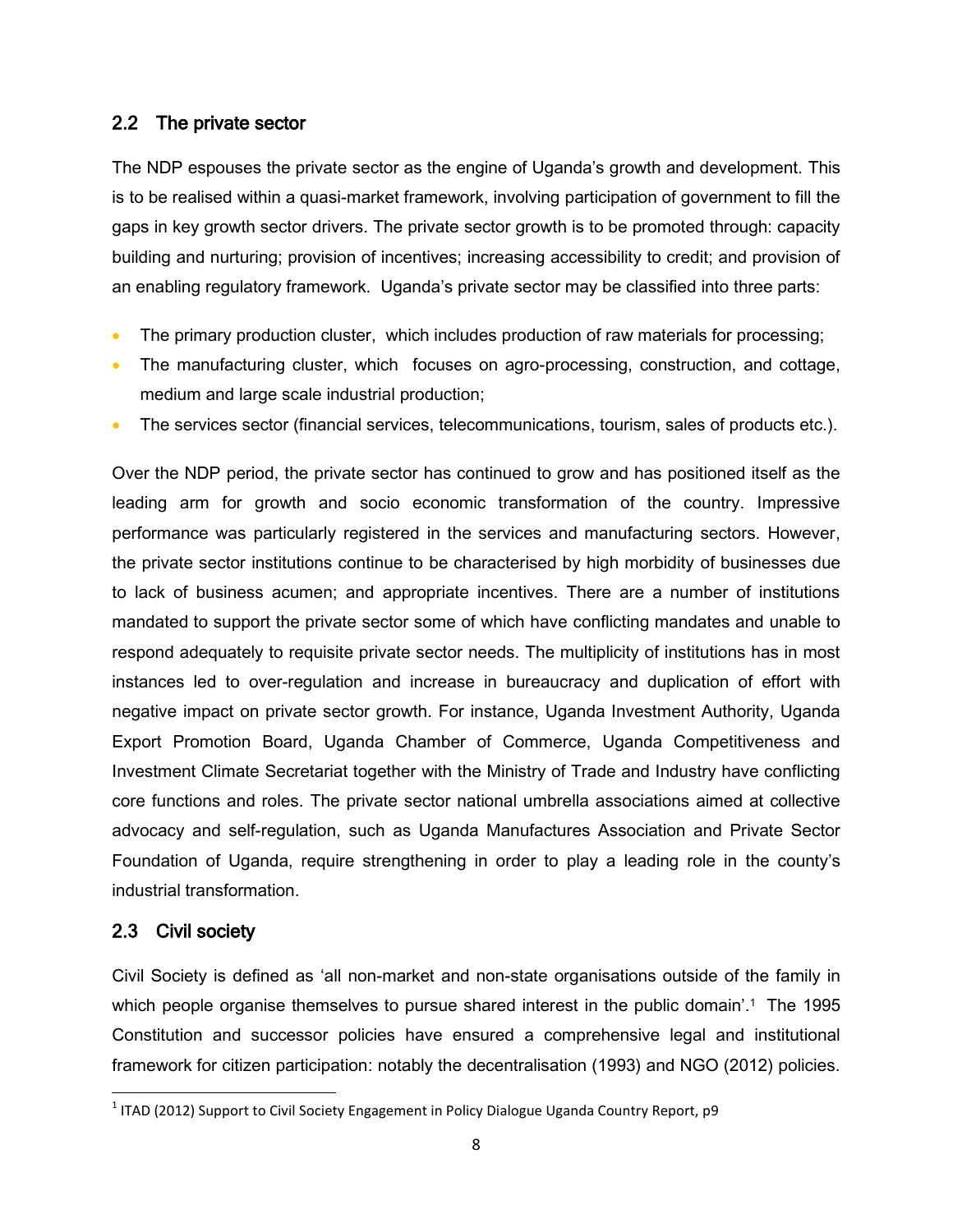Most CSOs in Uganda have channelled effort into ensuring social protection, good governance, accountability and advocacy for a number of social issues that affect the most vulnerable constituents such as children, women, people with disabilities (PWDs), people living with HIV&AIDS (PLWHAs) and the elderly. CSOs in Uganda are mainly registered under three umbrella organisations:

- Development Network for Indigenous Voluntary Organisations (DENIVA);
- Uganda National Non-Governmental Organisations Forum (UNNGOF);
- International NGOs Association (INGOA).

However, there are CSOs that operate but which are not registered under these umbrella organisations, since there are no legal obligations / requirements to do so. Uganda is signatory to a host of international obligations to protect the work and personnel of CSO operatives and to support policy dialogue as a mechanism to provide further checks and balances in governance and service delivery. This is why, for the last three decades, the cause for the CSO movement in Uganda has rallied around the Accra Agenda for Action (Section 13) which calls for open and inclusive dialogue on development policies. Most CSOs (of which the majority remain based in Kampala and urban centres across the country) have helped to bridge the gap in service delivery and advocacy for human rights, protection of vulnerable groups of society and implementation of projects in areas denoted as 'hard-to-reach' and 'hard-to-stay'. However, challenges remain for CSOs in disclosure of their resource deployment plans, with many remaining delinked from the national planning spectrum at both central and local government levels. For its part, the government has been calling upon CSOs to 'work more closely with parliamentarians, local authorities and private sector in preparing, implementing, monitoring of national development policies and plans' (part of Section 13 of the Accra Agenda).

The MTR noted that there is currently lack of a clear forum for NGOs to present their findings as regards their oversight role, to Government, in particular, Parliament and Cabinet. There is need to streamlining and strengthen the reporting mechanism for the CSOs by re-aligning it to be under the MoGLSD. In addition, a platform should be established to produce a national oversight report constituting key oversight players including NPA, Parliament and NGO Forum, and presented to the Plenary of Parliament by the overall chair to the oversight committees of Parliament. This annual oversight report will facilitate follow-up of key recommendations and findings on national development issues.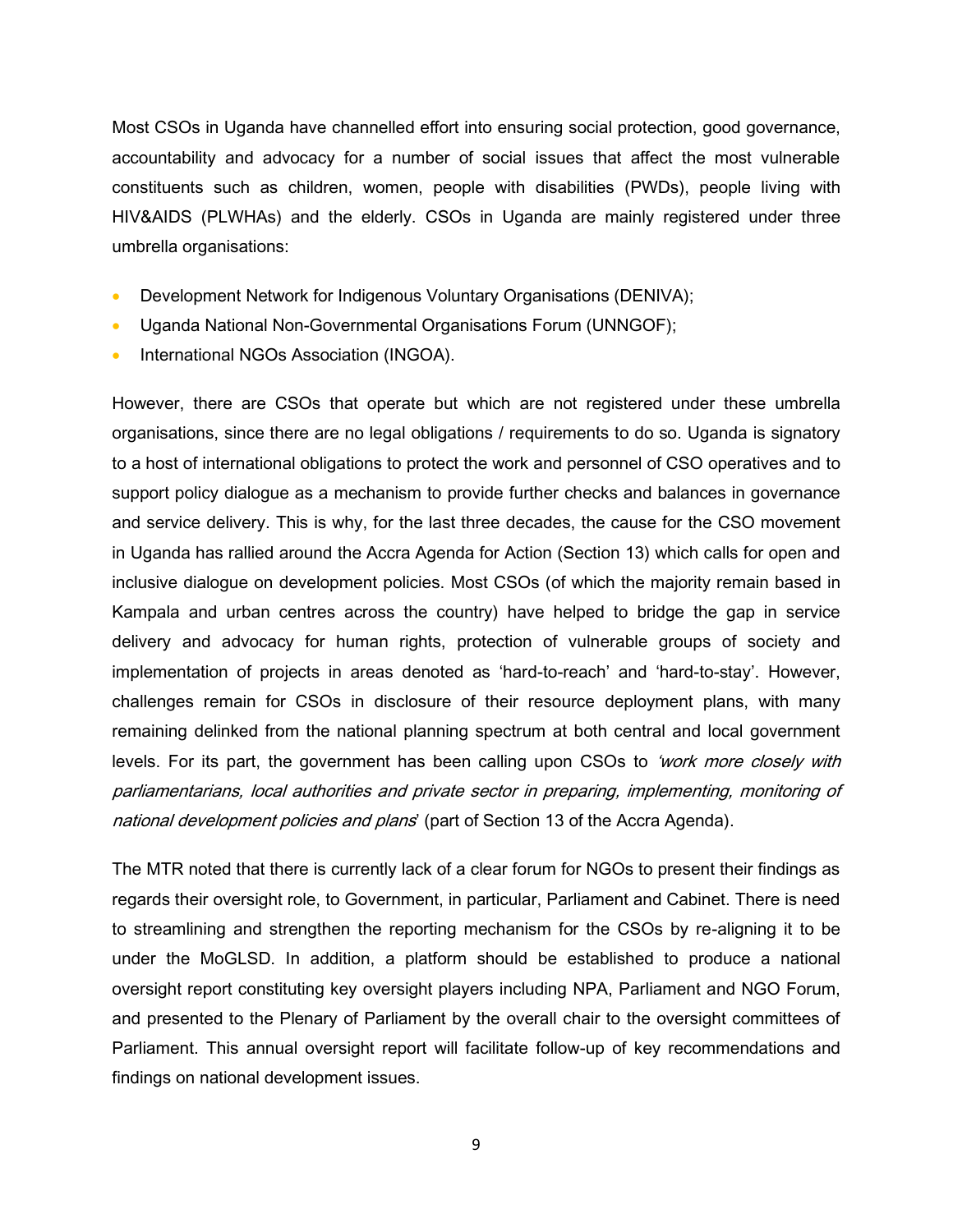#### <span id="page-20-0"></span>2.4 The media

The media (also referred to as the 'fourth estate') is a vital part of Uganda's broader institutional framework since it is the mouth-piece for the development agenda of government through various outlets including radio, TV, newspapers, public address, internet or word of mouth. According to the UBOS (2012) Statistical Abstract, almost every Ugandan on a daily basis listens to news through one or other of the afore-mentioned outlets (with word of mouth as the most used form of communication). The media in Uganda has been used to raise public awareness about issues on social, political and socio-economic development aspects. Raising public awareness is important in maintaining debate on policy decisions, as well as, increasing awareness and understanding of policy issues. These roles justify the inclusion of the media as a vital component of the overall spectrum of activity that is fundamental for realisation of country development goals.

The MTR noted that there is lack of a platform to engage the media. The media, which is a vanguard of democracy, needs to do more to educate the citizens of Uganda on national development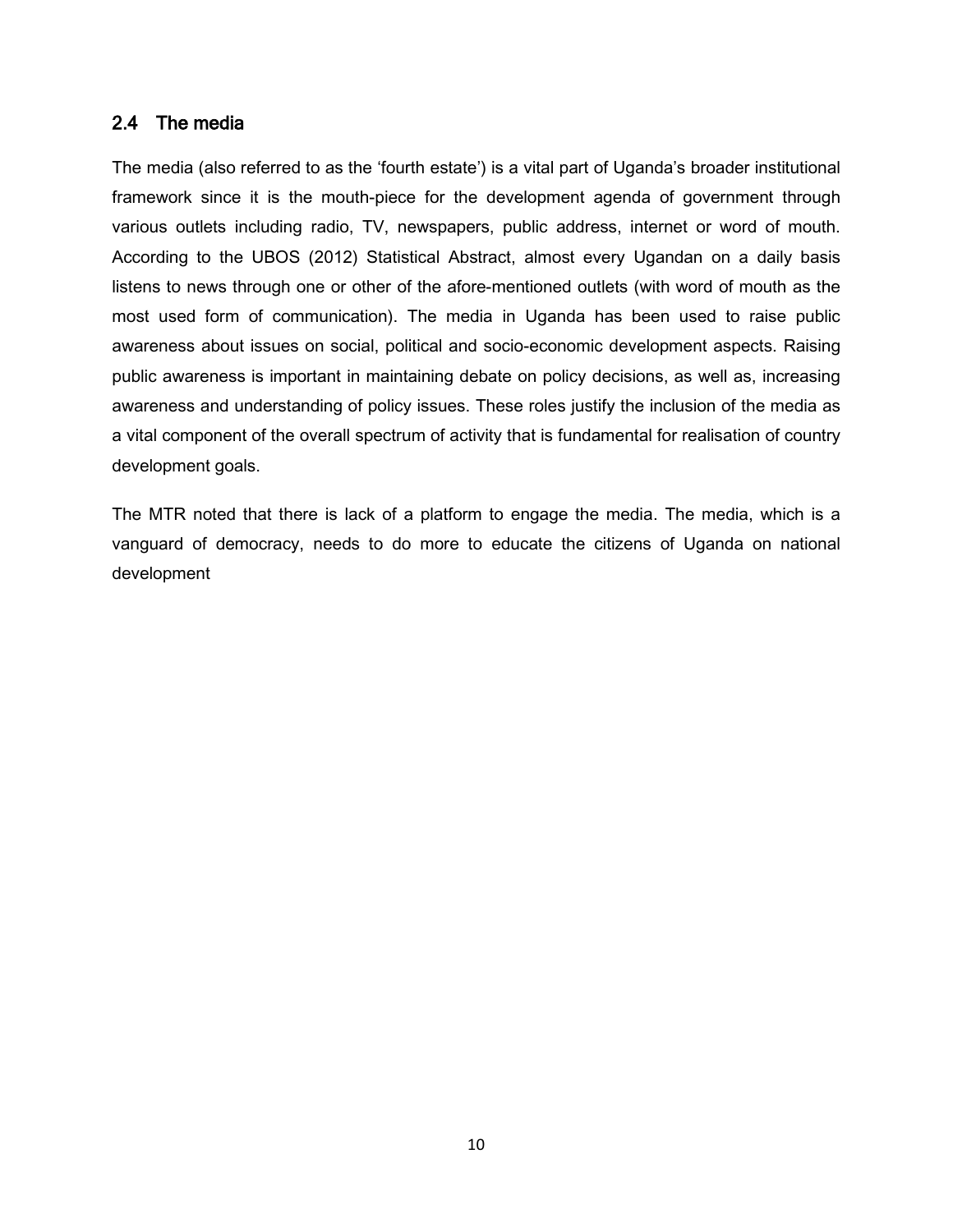## <span id="page-21-0"></span>3.0 MECHANISMS FOR NDP IMPLEMENTATION, MONITORING AND **OVERSIGHT**

## <span id="page-21-1"></span>3.0 Envisaged arrangements for NDP implementation

At its inception, the NDP was to be implemented through a combination of both central and local government structures. Various important aspects of the institutional framework were supposed to be put in place to facilitate much of the effectiveness of this structure. The diagram below illustrates the institutional arrangements, structures and systems for NDP implementation as outlined in Figure 11.1 of the NDP (NDP p.404).



#### Fig.2: Organisational structure for NDP Implementation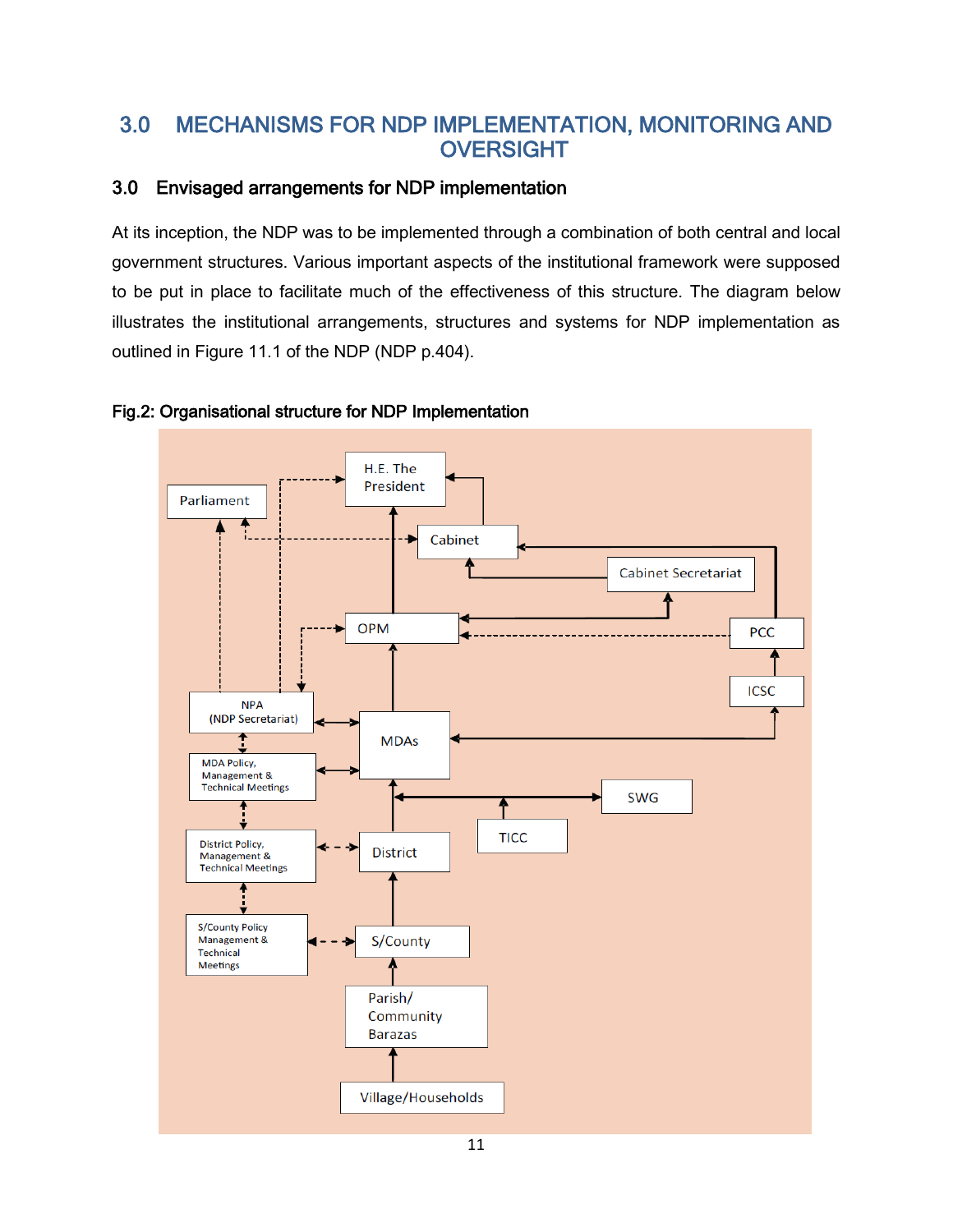Section 11.4 of the NDP specifically describes the institutional arrangements, structures and systems for NDP Implementation. This chapter highlights a review of the appropriateness and effectiveness of these structures, the extent to which institutions mandated to implement elements of the NDP have worked together to achieve NDP results, and progress with attempts to strengthen arrangements to make them more efficient over the next NDP period. The following paragraphs consider the effectiveness thus far of these processes.

The NDP Implementation Forum – Headed by the H.E the President to regularly assess the NDP performance is its yet to be constituted. This was attributed to the existence of parallel forums on the NDP implementation such as the GAPR and the Presidential Round Table, which are confused to be substitutes to the NDP implementation Forum. Given that this is the single most important forum focusing on implementation of planning, it is recommended that it should be urgently constituted and becomes fully operational over the remaining period of the current NDP implementation. The forum is particularly important because of the unique composition of participants in relation to the Presidential Round Table, Presidential Economic Council (PEC) and GAPR.

Cabinet – Cabinet chaired by H.E the President is the body responsible for the overall leadership of Government and the country. Cabinet business is run under arrangements of collective responsibility. Cabinet Sub-Committees are often created to facilitate in-depth research, understanding, analysis and guidance on issues as found necessary. Currently, Cabinet is in the process of institutionalizing permanent committees as a standard mode of operation. Cabinet Secretariat is mandated to provide support to Cabinet by ensuring the consistency of new policies with existing ones to avoid duplication and undertaking analysis of policies in order to provide further guidance on their application.

The MTR noted that during the NDP period, the NPA Board has been represented in Cabinet by the Chairman of the Board, on a personal to holder basis. This has improved the 'political visibility' of the importance of the NDP with continued references to the NDP in speeches of various cabinet ministers, reading of the national budget and the State of the Nation address by the Head of State.

12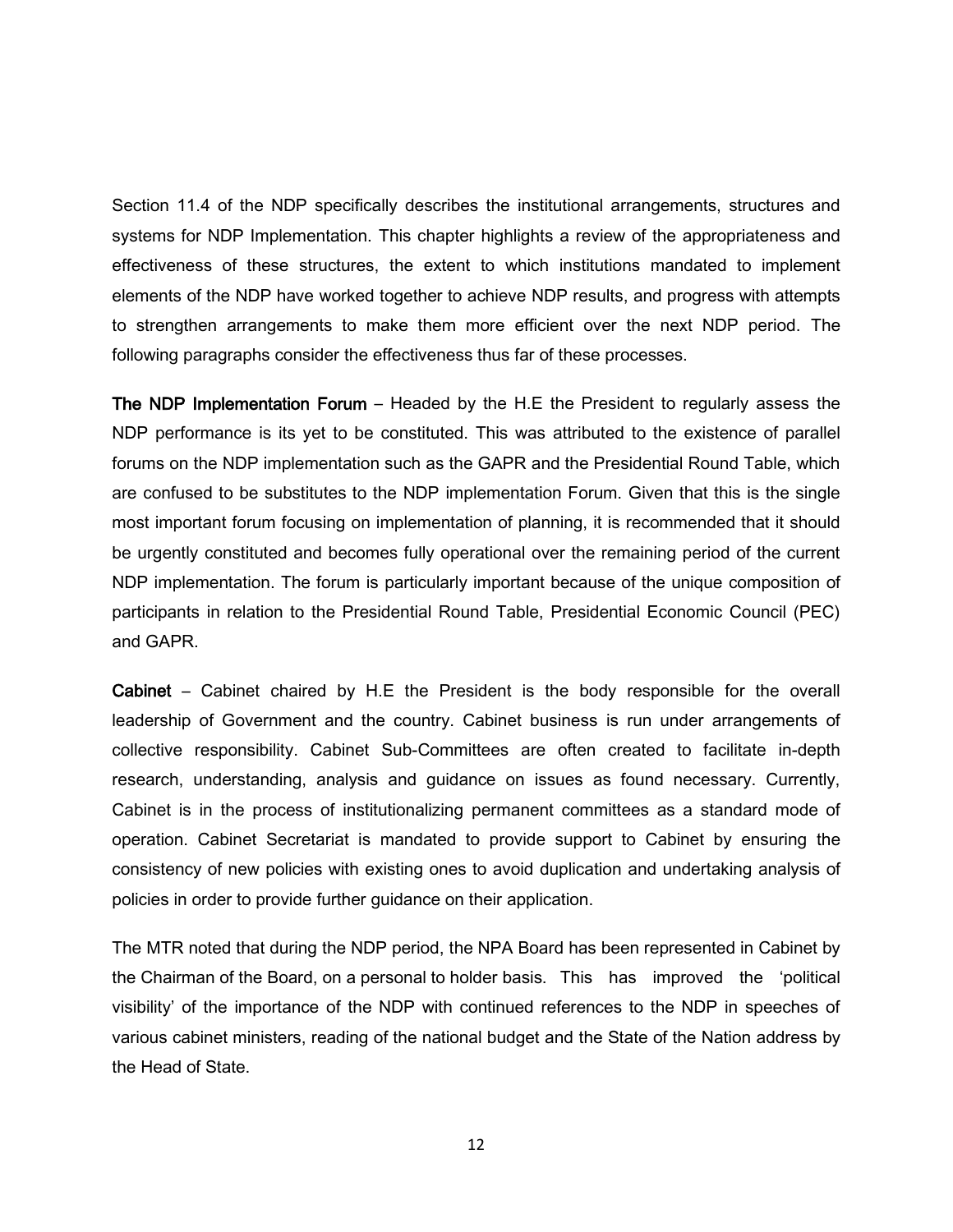In the light of the above, there is need to strengthen the Cabinet Secretariat in terms of staffing levels and increased collaboration with the NPA.

The Parliament- Parliament is responsible for oversight, legislation and public accountability. The institution of Parliament executes its mandate roles and functions through various Standing Committees, Sessional Committees and Ad hoc Committees. To facilitate effective implementation of these responsibilities, parliament is supported by a number of constitutional agencies of the state. Four categories of institutions supporting government oversight functions are in place in Uganda. They include:

- Those that are within parliament to receive, discuss, and enforce action on the oversight decisions and recommendations;
- Those that work outside parliament to initiate oversight reports that are fed into the parliament, such as the Auditor General's Office, IGG, Human Rights Commission and Public service commission;
- Those that work as auxiliary institutions to facilitate effective functioning of parliament and other oversight institutions by directing and enforcing implementation of oversight decisions / recommendations, such as the Office of the President and the National Planning Authority;
- Those within civil society on whose behalf oversight services are rendered. The citizens are the ultimate beneficiaries of oversight services.

Over the NDP period, the NPA has held meetings with Committees most relevant to the NDP implementation including those of Finance and Planning, Budget and National Economy Committees to review performance of the NDP and present the progress of NDP implementation. Respondents in parliament as part of this MTR have noted that there is need for further engagement between NPA and Parliament. It will also be necessary to build further awareness and capacity of parliamentarians to enhance their appreciation of the new planning dispensation, including the means and how they can play their roles effectively through their committees to ensure alignment of government business with the NDP.

The Office of the Prime Minister- OPM is responsible for ensuring effective coordination of NDP implementation across government. This is expected to be undertaken within the framework of the Policy Coordination Committee (PCC); Implementation and Coordination Steering Committee (ICSC); and the Technical implementation Coordination Committee (TICC);

13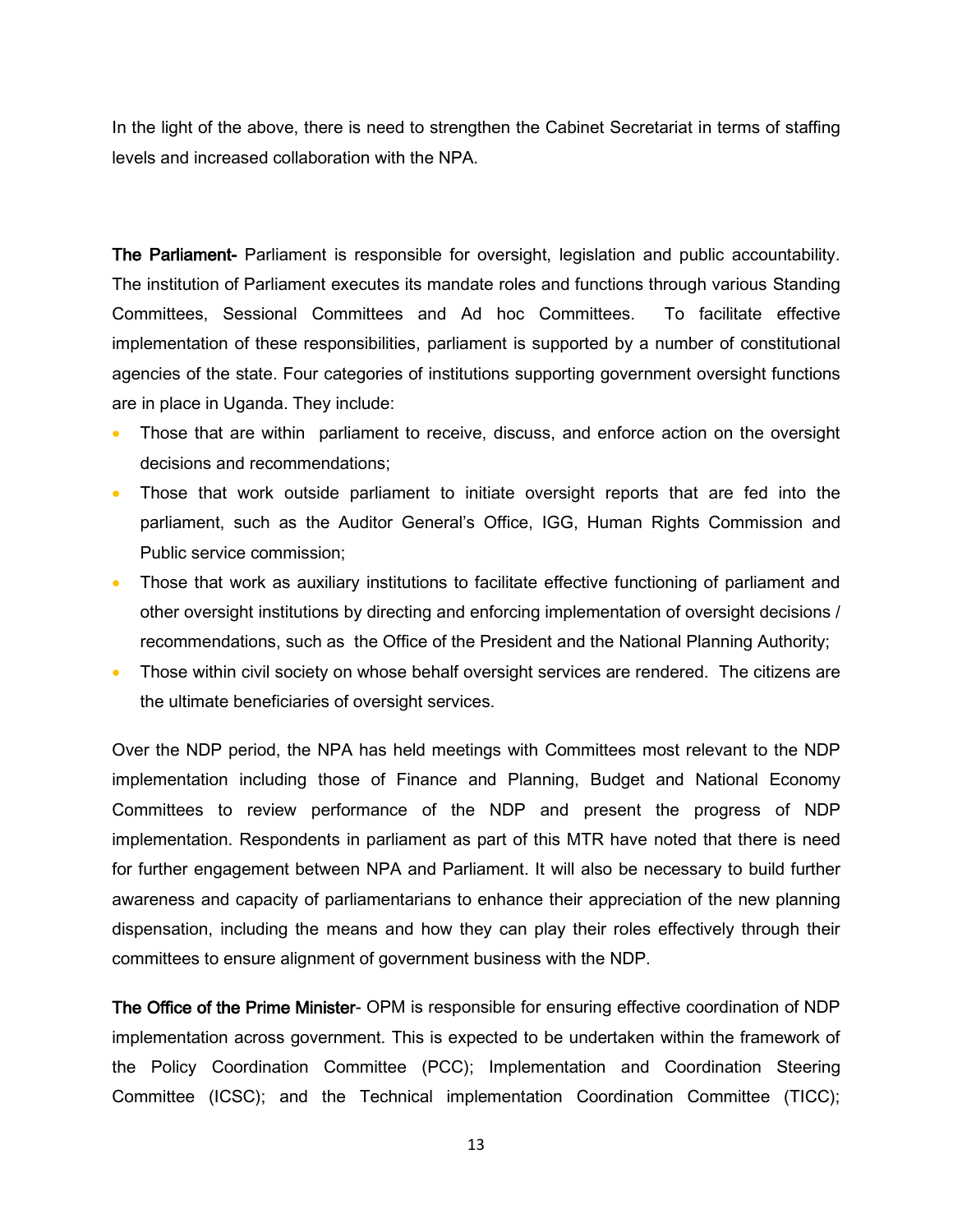enhanced by the NDP Implementation Forum and mandatory quarterly sector and local government meetings and reports. Thus the Prime Minister is therefore seen as the driver of NDP implementation. This has, however, not taken place. Instead the PCC has over the last two and a half years been pre-occupied largely with issues concerning the Public Sector Management Working Group (PSM-WG) and other pressing emerging issues of national importance. This has left no forum for effective coordination of NDP implementation and reporting.

Minutes from the PCC have not provided an indication that progress against the NDP was ever a major focus. OPM has over the NDP period undertaken bi-annual and annual iterations of the Government Annual Performance Review (GAPR) that marginally includes performance review against the NDP objectives and strategic targets. This assessment is mainly based on national budget resources released and has also omitted critical aspects notably the contribution of the private sector, CSOs and the media.

The Ministry of Finance Planning and Economic Development – According to the NDP, significant government resources were to be committed to the implementation of the NDP. Mobilisation and disbursement of resources for implementation of the NDP is the responsibility of MoFPED, within the framework of existing relevant laws. MoFPED has over the NDP period played a role as a ministry in charge of both planning (through the NPA) and financing (through the national budget). It holds the knowledge of what resources are available that will eventually fund identified national priorities. Over the last three financial years, the NDP has not been the sole informer and influencer of the allocation of national resources. The close relationship between the NRM manifesto and the NDP notwithstanding, resource allocation has generally eluded funding of programs to unlock the key binding constraints.

The National Planning Authority- The NPA has not fully consolidated its role as an 'authority' to enforce sufficient oversight over sectors and districts in the alignment of BFPs, policies and the work plans of MDAs and districts so far. Most districts now have 5-year plans which align to some extent to the NDP, but a major challenge is the resourcing of those plans. Only around half of MDAs have strategic investment plans which align well to the NDP.

A GoU–UNDP study conducted in 2012, and commissioned by the NPA, summarises the priority intervention areas that warrant attention at each level of oversight actors in order for the needed capacities to be generated and sustained. It elaborates those areas identified for the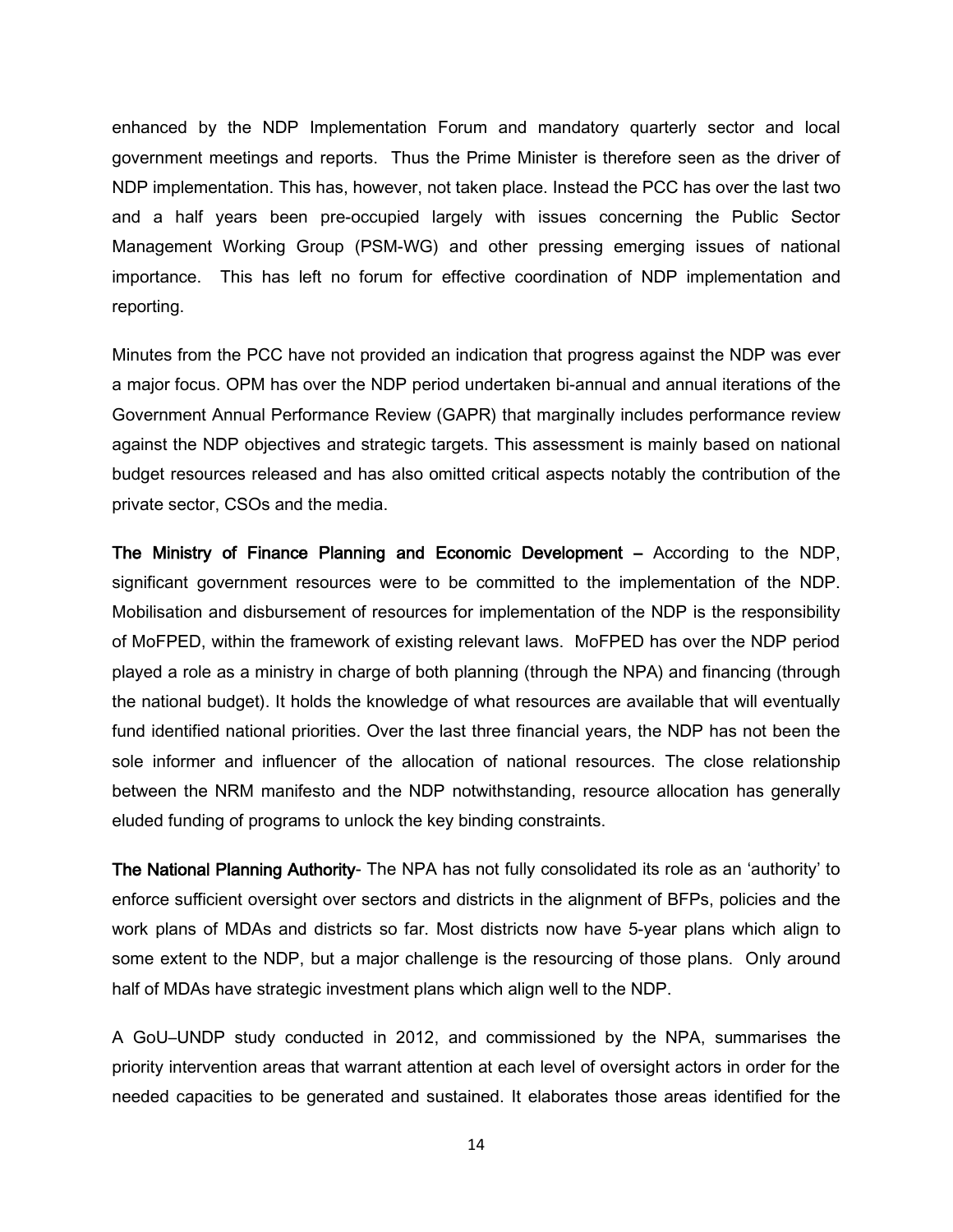Parliament, the NPA and others. For the NPA, the suggested areas of intervention including a framework for generating and compiling a national oversight report on the performance of the economy by the NPA, covering all development strategies, policies, and programmes by MDAs, local governments and the private sector;

Over the NDP period, the NPA produced two annual National Development Reports (NDRs). More analytical work (and requisite technical capacity and financial resources) will be required to ensure that the NDR captures the contribution of all sectors including those of CSOs, the private sector and the media over the remaining NDP period.

There is need to strengthen the capacity of the NPA with a view to establish effectively manned desks in charge of the various sectors. The MTR noted that the current effort to coordinate planning and implementation of the NDP by the NPA are haphazard due to limited staffing and general capacity inadequacies (financial, logistical and administrative). In addition, the current structure of the NPA needs to align to both the NPA Act and the NDP.

Ministry of Public Service – Under the NDP MoPS is required to provide the human resources needed for effective and efficient implementation of the Plan. Over the NDP period, MoPS undertook a number of studies and produced findings and recommendations for reforms of public service structures and management. These were a follow-up of various previous reforms which include:

- Public Service Review and Re-organisation Commission (1990). Two Public Sector Reform Programs (PSRPs) were initiated;
- A reduction of the Service from 32 to 23 Ministries (1992);
- A reduction of the Service from 23 to 21 Ministries (1996);
- Re-alignment of mandates, functions to the provisions of the Constitution and 1997 Local Governments' Act;
- A comprehensive review of MDAs of 1998;
- Post-constitutional restructuring of Service Commissions 2000;
- Restructuring of educational training Institutions 2002;
- A comprehensive review of local government structures and staffing (2005). Customisation of structures has continued whenever new local governments have been created.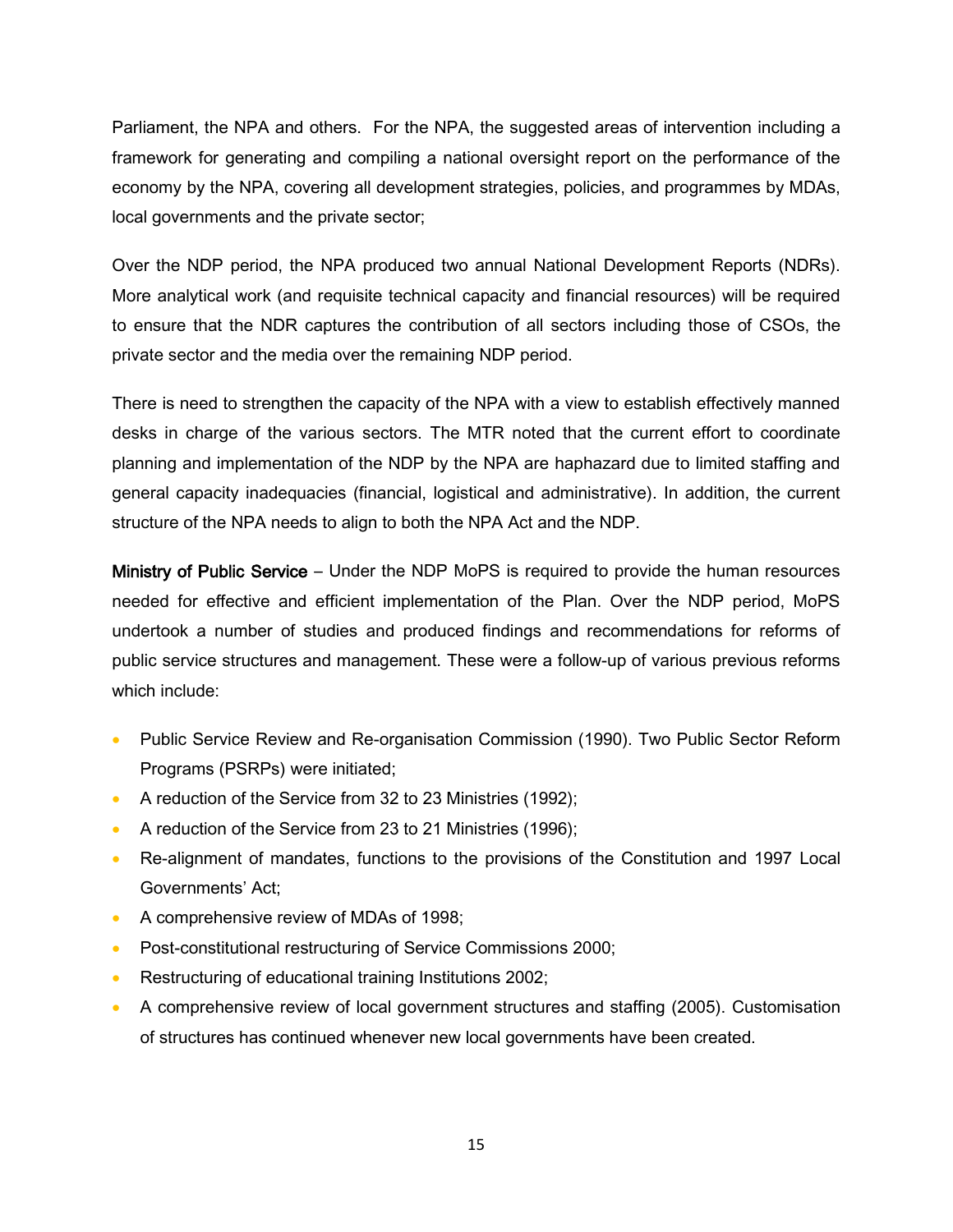The rationale for further restructuring with a comprehensive review of all MDAs from 2010-2012 was that piecemeal reviews from 1998-2009 had not adequately addressed the cross-cutting issues affecting the efficiency of the public service and the NDP implementation. Further considerations that have particular relevance for the NDP have been:

- **•** Proposed integration of the East African Community and the implementation of the East African Common Market;
- **•** Emphasis on the greater use of ICT across government;
- **•** Financial reforms, (IFMS, EFT, IPPS, ROM and Performance Management) with a view to working smarter;
- **•** Increased participation of the private sector in service delivery;
- **•** Creation of agencies like NITA-U;
- **•** Regional, continental and international agreements, protocols and conventions;
- **•** Millennium Development Goals;
- **•** Discovery of oil and gas in Uganda;
- **•** Recommendations from other studies in various sectors (such as the Human Resources Strategy, a Transformation paper on the Public Service Review of Inspection function in MoPS and a study on oversight functions).

Much as there have been substantial studies over the last decade, as shown above, there has not been commensurate transformation of the public sector as envisaged. The institutional framework remains weak largely due to inability to fully implement the reforms that have been proposed.

During the NDP period, a Comprehensive Functional Review of MDAs was undertaken and covered 21 Ministries and 41 Departments and Agencies. It was conducted in two phases over 17 months with MDAs being grouped into clusters. The intention was to involve both the senior leadership of MDAs and also their key stakeholders at all stages. While each of these were aimed at the more efficient and effective delivery of public services, functional reviews have not been clearly linked to the attainment of NDP objectives, but rather have emerged and proceeded as independent institutional reform processes.

A number of other structural changes that were recommended in functional reviews conducted by MoPS – essentially with a view to removing anomalies, duplications and conflicts of interest – and with a view to clear separation of functions that could help NDP oversight, management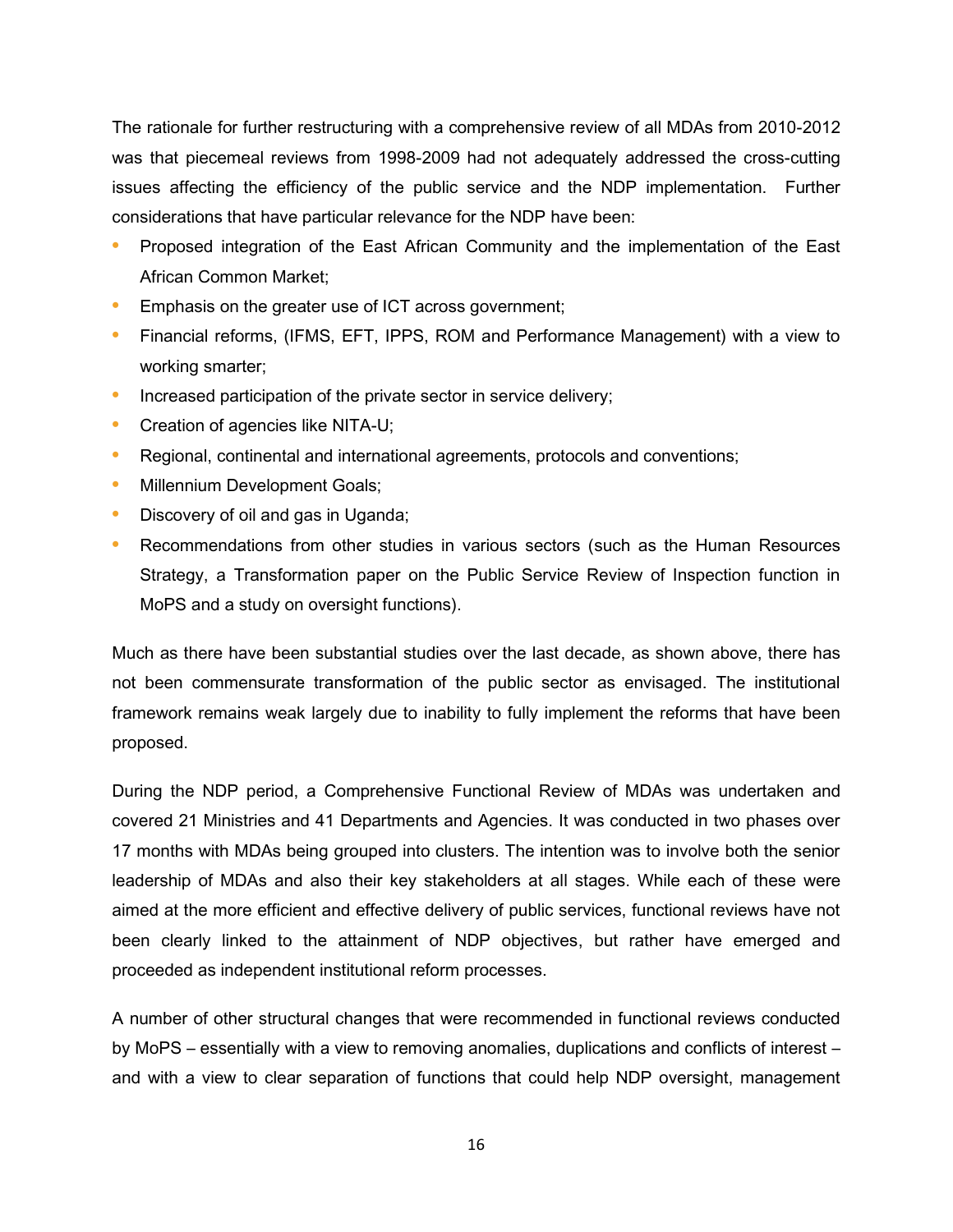and implementation, have not been addressed. In this context it is perhaps unfair criticism of this Ministry to imply that weaknesses in public administration or the slow progress of reforms (being one of the major constraints as is noted in the NDP) are in some sense a failure on its part, when the majority of recommendations that it has put forward have never been addressed.

Sector MDAs – The MTR noted that technocrats in most MDAs are receptive to the NDP and its recommended reforms. About half<sup>2</sup> of the sectors have fully aligned their sector investment plans to the NDP, a factor that determines effective implementation of the Plan. However, alignment of the SIP to the NDP has not always meant effective implementation of the NDP as this equally depends on the budget tools such as the OBT that determine the specific outcomes and outputs receiving the resources.

Sector MDAs remain institutionally weak due to significant lack of harmonization of structures and the high level of both fragmentation and duplication. The situation has been further aggravated by the structural changes in the economy. Optimal levels of structures and staffing levels for effective deliver of the NDP are yet to be worked on, as recommended by the NDP. There is lack of good will from technocrats within the public sector and among the political leadership regarding the reforms. Going forward, there is need for the key leading reform institutions such as the NPA, OPM, and MoPS to further engage the NRM government to fully embrace and enforce these reforms.

Local governments - Local Governments are in charge of front-end service delivery. In this regard, the local governments are responsible for monitoring frontline service delivery and accountability for results. Over the NDP period, districts continued to submit quarterly reports and work-plans to MoFPED, based on the OBT, to facilitate release of funds. As with MDAs, the reports do not cover the entire spectrum of the NDP such as the contribution of the private sector civil society and donor activities.

The MTR observed that limited development budget and low staffing levels coupled with weak alignment of district budget framework papers to the NDP were the greatest handicap to the implementation of the NDP by Local Governments. Reducing financial allocations to districts in real terms has thwarted development programme implementation at the local level. Districts

 $\overline{\phantom{a}}$ 

<sup>2</sup> These include: Health, Agriculture, JLOS, Education, Defense and Security, Public Service, Water and Environment, Public sector management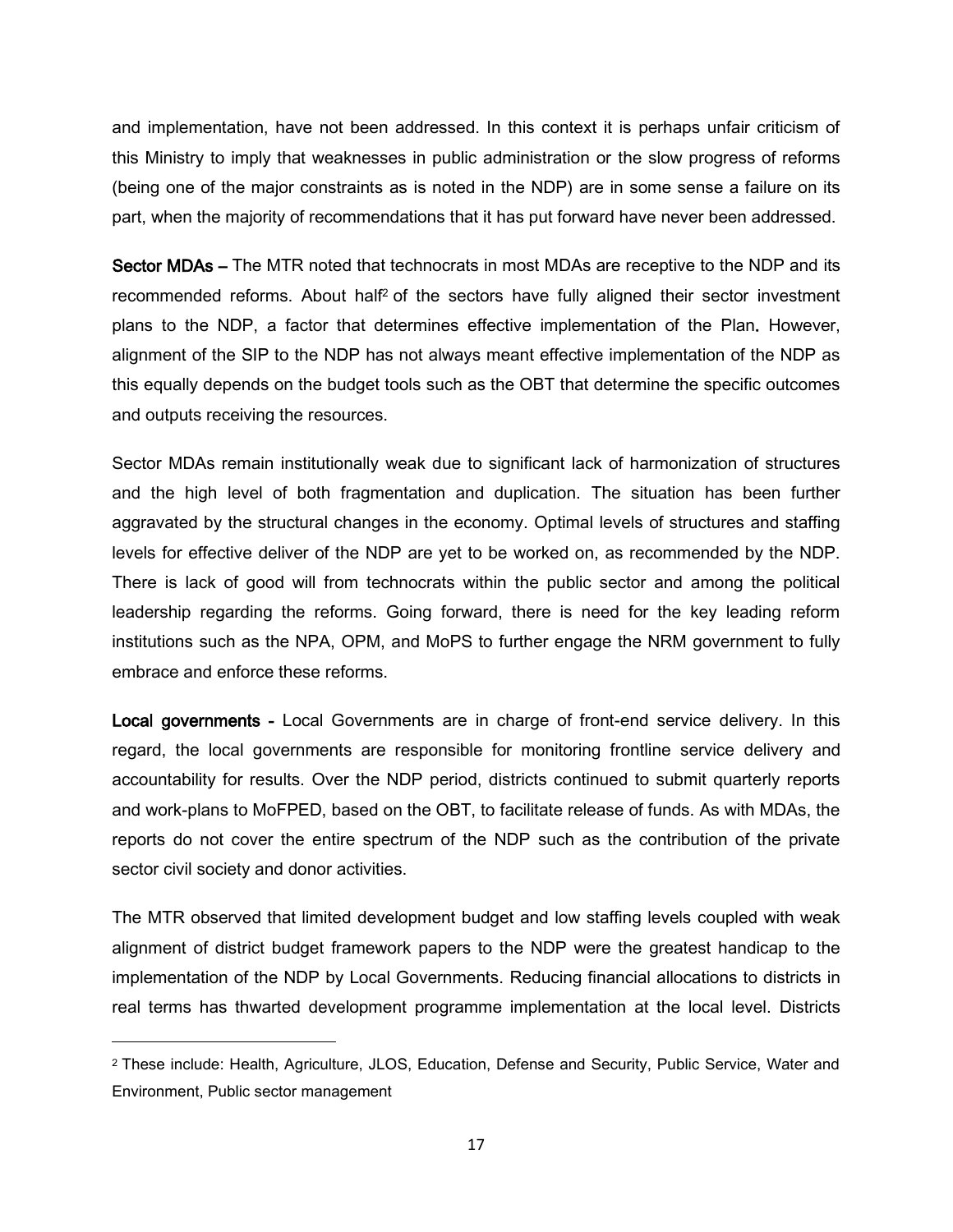receive limited development grants, and since 85 per cent of the financing of the LGs is in the form of conditional grants it is difficult for districts on their own to implement projects at the level of ambition due to financial constraints. What is clear from district visits undertaken as part of the MTR is that the NDP MTEF did not really emanate from district consultations but rather from sector ministries that did not adequately capture local needs and realities.

At present the sector / local government budget and planning processes are not well aligned. The budget cycle does not put sufficient emphasis on assessing progress over the preceding year. NDP reviews and district planning processes are carried out every 5 years whereas the budget is developed annually and sector plans timelines are not necessarily aligned with the NDP planning period. A key point emerging from our districts visits is a favourable view among some of the return in Uganda to the system of regional tier governments, as there is a widespread view that managing 112 districts is proving too much for the central government to organise, manage, supervise and develop. There may be efficiency gains to be had from delivering shared services at a regional level, but extreme care would need to be taken not to introduce further bureaucracy and additional administration cost.

There has been an increase in the number of districts which has inevitably increased the costs of LG administration. Over the NDP period two key studies were conducted by the Ministry of Local Government under the auspices of the UNDP: one on the holistic review of local government financing and another on the review of local government set-up. The following key recommendations have been made:

- **•** As a measure to improve financing and its impact on services delivery, priority should be given to gradually stepping up financing under the grants system to local government to bring it more in line with the service delivery requirements. Special emphasis should be placed on the adequacy of financing under the unconditional grants to include the management functions of planning, supervision and monitoring of service delivery.
- **•** Rationalisation of the expenditure assignments so that those functions that have been decentralised and cannot be served by districts are lifted either to the regional level or back to central government.

Civil society – this group has continued its role as a watchdog of government and private sector performance particularly in its reporting and advocacy on issues like social protection, good governance and respect for human rights and the environment. However CSO representatives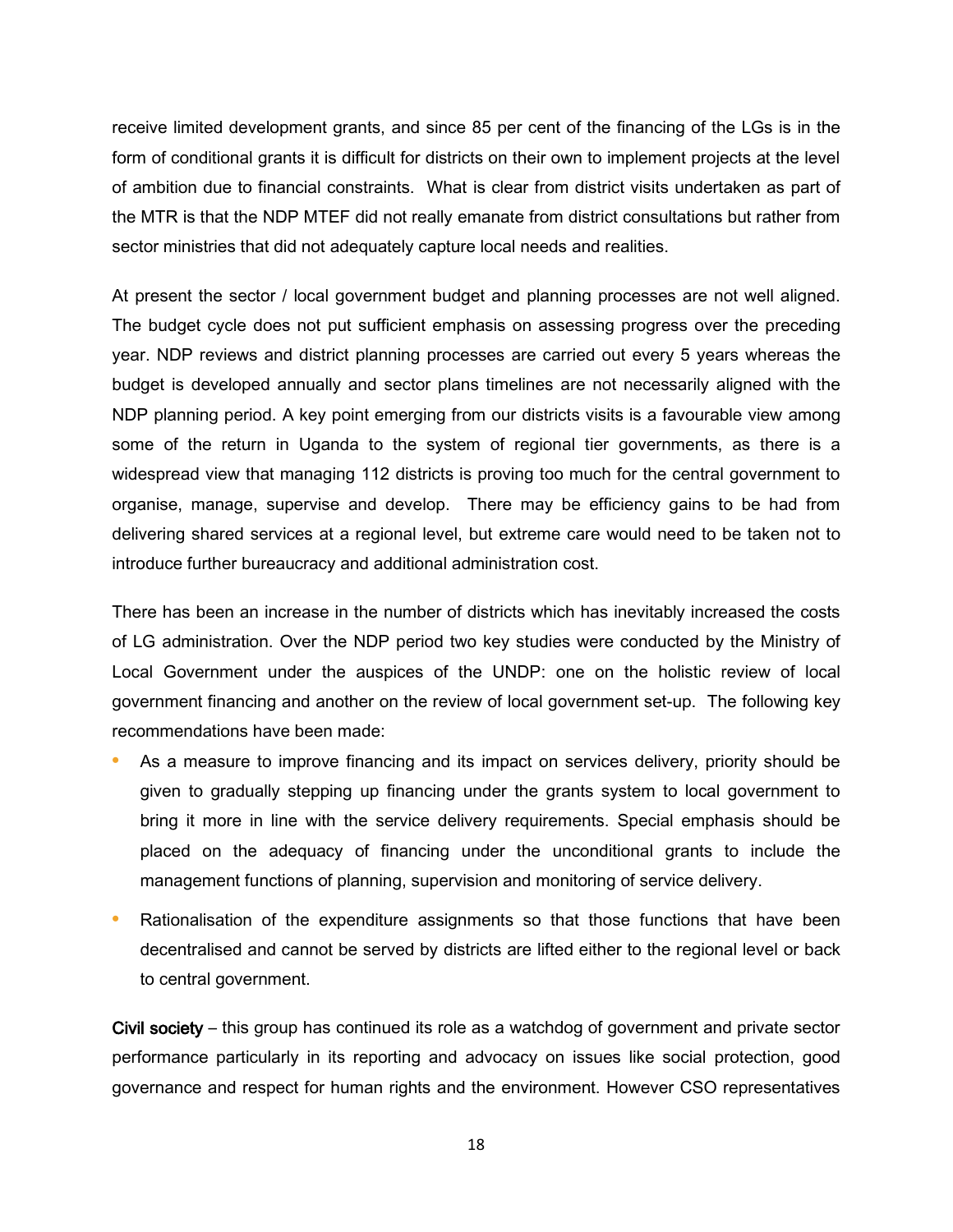who were interviewed as part of this MTR have alluded to 'shrinking space' to contribute ideas with a feeling that government has over the last three years become 'less receptive to constructive criticism' and is passing legislation aimed at curtailing 'the alternative voice of reason' especially on issues of good governance. CSOs have pointed to some issues that need to be tackled:

- **•** The failure to achieve significant transformation in the structure of Ugandan economy and society in spite the impressive economic growth record for over a decade;
- The contradiction between long-term nation building objectives and the short-term survival objectives of sitting governments, or in the case of a multi-party system, the ruling parties;
- **•** Market fundamentalism embedded in the unquestionable belief in neo-liberal economic dogma and the need to find new ways in which the state and the market can interact to deliver equitable and sustainable development;
- Investing in creation of effective demand for good governance through re-energising citizen engagement;
- **•** The need for more decisive policy action to counter Uganda's population growth rate or aggressively investing in improving the quality of life for the population;
- **•** Consolidating peace and preventing the resurgence of conflict in the North or any other part of Uganda;
- **•** Reclaiming the ecological and legal integrity of our Nation's environment and natural resources;
- **•** The need to restate and re-articulate Uganda's commitment to gender equality.

The private sector - Over the NDP period, the private sector has continued to be a key player for Uganda's growth, employment and social transformation. The resilience of Uganda's private sector in the face of a global economic downturn has supported impressive GDP growth rates averaging 5 per cent-6 per cent per annum – way above the global average. With limited opportunities for employment in the public sector, the private sector has played a key role in providing employment across many sectors especially in the services sector. However over the NDP period, comprehensive assessment of the contribution of the private sector to NDP implementation has been lacking due to limitations in analysis in both the GAPR conducted by OPM and the NDR produced by the NPA.

The private sector remains constrained by a number of factors which, once resolved, would go a long way in harnessing its contribution to NDP goals and objectives. Such factors include: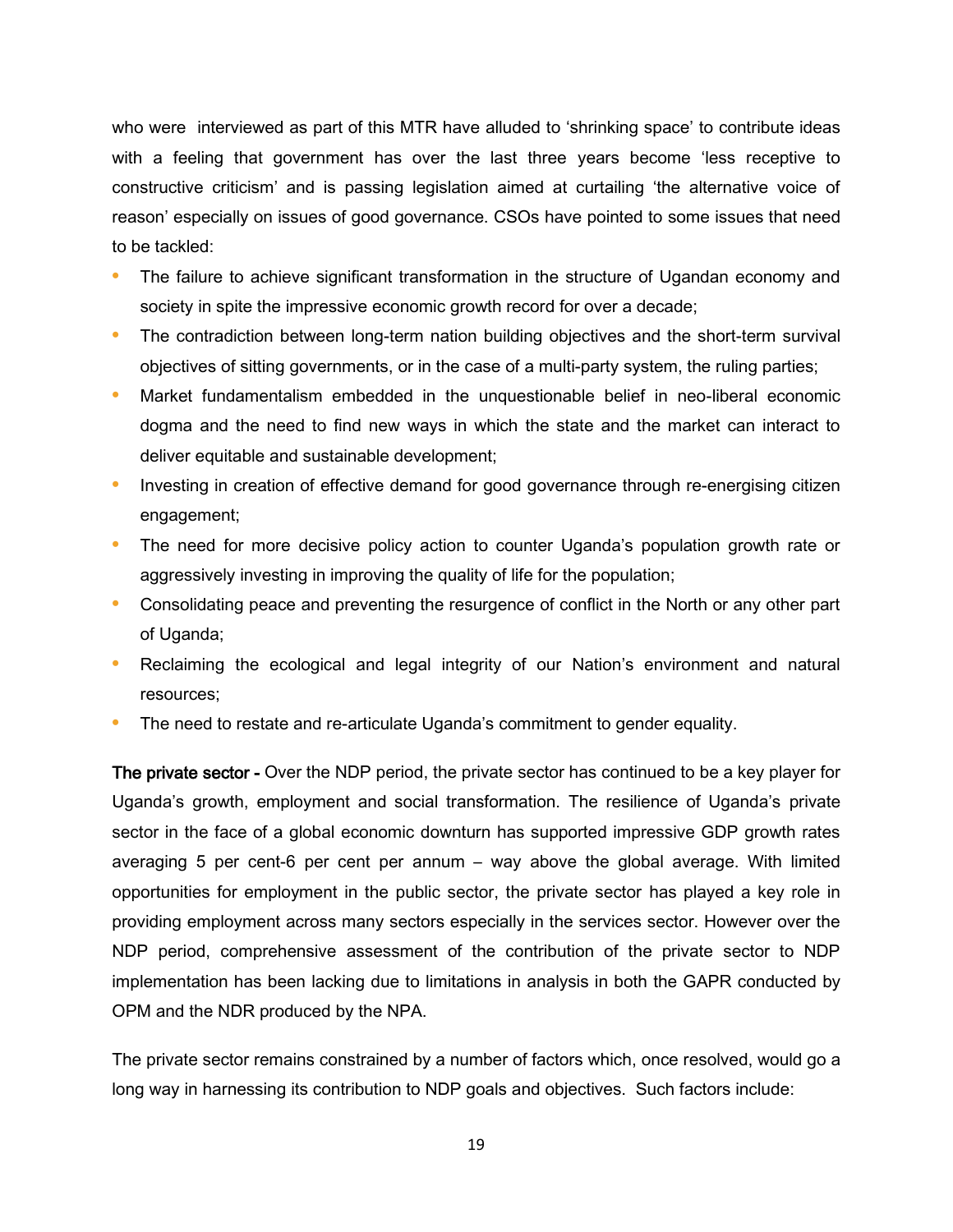- **•** Absence of deliberate strategies for private sector development notably the inability to pass a critical Public-Private Partnership bill;
- **•** High cost of credit, also related to some actions by the central government that have crowded out the private sector and its competitiveness;
- **•** Inability to hire skilled labour in Uganda and hence the reliance on external expatriates in some key private sector areas (telecommunications, engineering and ICT);
- **•** A low consumer demand due to persistent low wages and income inequalities; and
- **•** Competition from foreign firms and proprietors which are seen by some respondents in MTR as a consequence of 'over-opening up' of the economy' and a failure to protect infant indigenous firms.

The broader assessment of the performance of the private sector during the NDP period is covered in detail in the Economic Management and Results Framework thematic reports of this MTR.

The media – As documented in the 2012 National Media Performance Report, released by the Uganda Communications Commission in January 2013, the overall public perception of the media appears to be more positive than it was before the NDP. However, there are some challenges related to the technical quality of services, and the low levels of availability of appropriate programming for children, youth and the elderly. According to this report, there seems to be a clear demand for programming in the local languages and for local content. Not all parts of Uganda are able to access the print media or clear radio and TV signals which have limited reach. Despite growing levels of literacy, national media (New Vision, Monitor and other publications) are accessed / demanded by only by a small proportion of the population.

There has been a keenness by the main media houses to focus on the relaying of national news and entertainment, and most respondents noted the need for more focus on programming around entrepreneurship and wealth creation. The survey also noted the negative influence of film halls and new (western culture style) media that poses potential dangers, particularly to young people, as well as the challenge of the unregulated use of mobile phones and the internet. The proliferation of private radio stations and the media (with the exception of UBC) are thought be some to be increasingly contributing to the development of local identities and less to a national Ugandan identity. CSO representatives to this review also decried increased harassment of the media by state operatives pointing to the recent closures of Monitor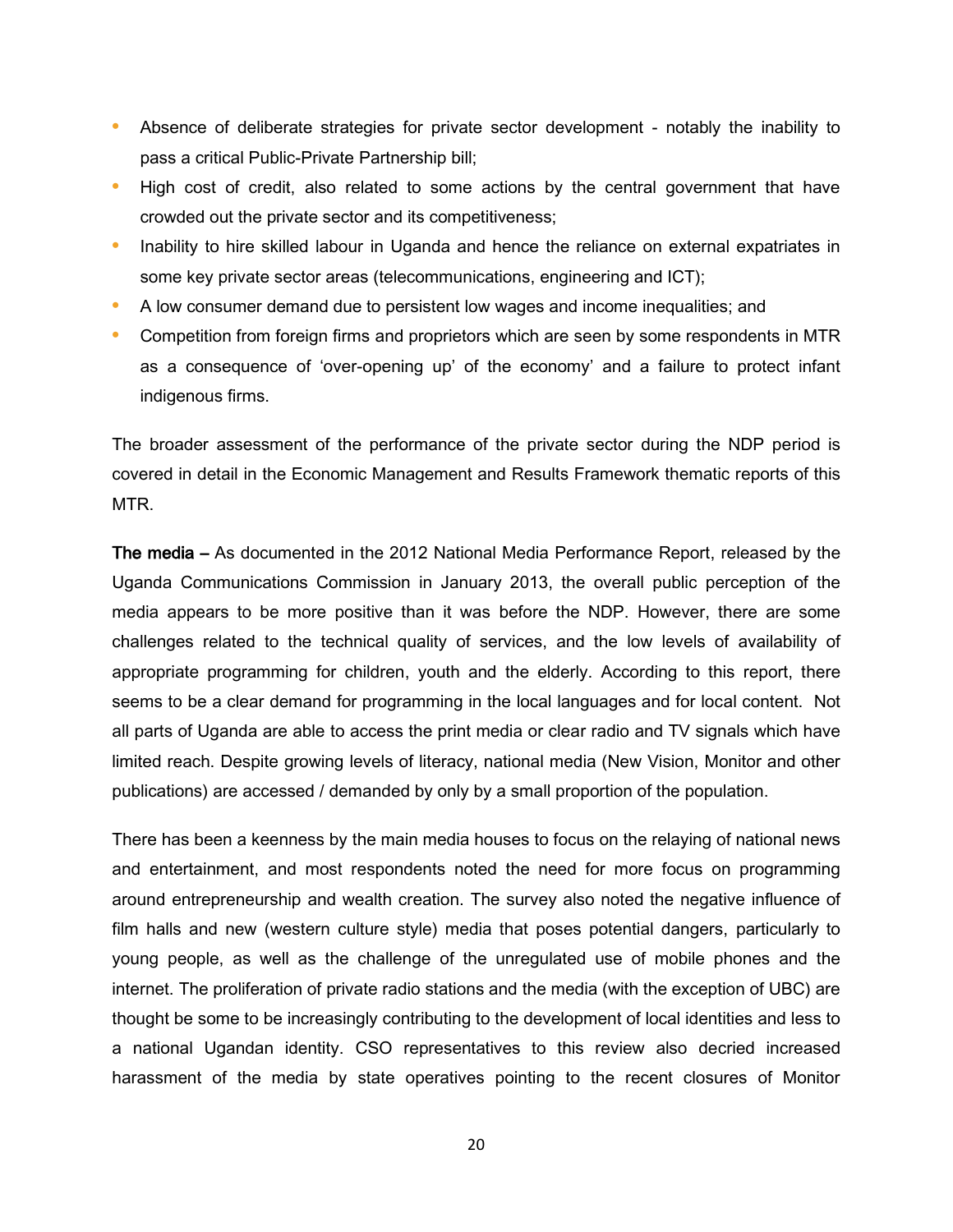Publications and other media houses. In general terms there seems to be a limited understanding of the role the media could play in national development and constituting a forum to encourage the media to advance the benefits of the NDP should be considered.

#### <span id="page-31-0"></span>3.1 Analysis of alignment and coherence for implementation

For a coherent and robust framework for implementation, the NDP points out the following prerequisites: Ownership of the Plan by all, political will at the national and local levels, sustained annual and quarterly planning and commitment of resources, increased private sector capacity, behaviour change, patriotism and progressive reduction of corruption, and effective monitoring and evaluation to support implementation. As the NDP has progressed the existence of these pre-requisites for success became less certain. It became evident one year into NDP implementation that financing did not fully match NDP priorities. Political will (even if it did exist) was inevitably affected and distracted by a Parliamentary and Presidential election period that lifted Parliamentarians and Presidential candidate manifestos into the limelight, to some extent eclipsing the NDP. During its second year the NDP faced economic challenges including high inflation levels, withdrawal of donor funding and a national budget that went into austerity mode with some core investments envisaged under the NDP not getting accorded budget allocations. In addition, sector MDAs that had not elaborated their SIPs at the time of the NDP launch have continued not to do so, while some such as Justice. Law and Order have launched new ones which are not aligned to the NDP.

In general, there are three main factors that have prohibited alignment and coherence for NDP implementation:

Failure to fully align sector and district plans to the NDP – The NDP was based on a number of submissions from sectors, but these submissions did not always reflect the respective sector investment plans. Further, at the time of design of the NDP, some sector investment plans were not in place. In many cases sectors were guided by SIPs rather than their initial submissions to the NDP.) Similarly, when the NDP was developed, districts were asked to align their LGDPs to the NDP with the expectation that the NDP was to have emanated from district and sub-district plans themselves. This made the NDP appear as a top-down centralised planning regime against which all sectors and LGDPs were to plan and align. In some instances, this has worked well. It had been intended that OPM would review sector budgets and plans to ensure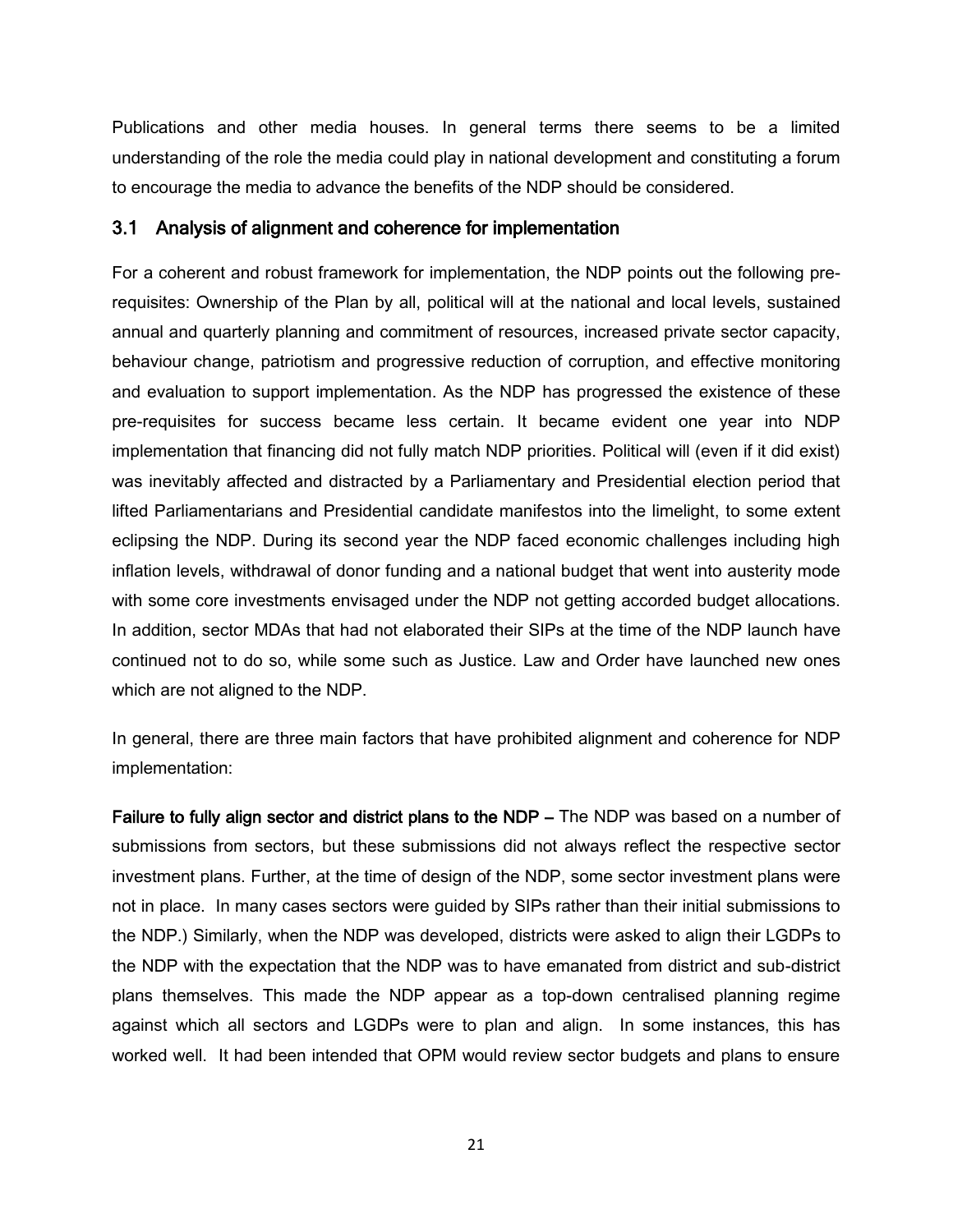alignment to the NDP and to create incentives and sanctions for MDAs to align. However, such systems were not developed.

Inability of the MoFPED MTEF to fully fund NDP strategic thrusts - In order to achieve targets, financial allocations in the MTEF must be broadly in line with those outlined in the NDP, but evidence so far suggests that this is not always the case. When the NPA undertook an exercise to design the NDP MTEF, based on the Cost Implementation Matrix (CIM), it hoped that this would be adopted as the overall MoFPED MTEF. . Funding to sectors continued to a large extent as during the period before the NDP and reversals to align back to the NDP by MoFPED are on-going but not complete. There is a need to harmonize the MoFPED and NDP MTEFs over the remaining period of the NDP.

Lack of cohesion among key NDP implementing institutions - The institutional framework for NDP implementation is clear on who should do what during implementation. However, the changes included in the framework were inevitably going to cause resistance that required firm political guidance. The lack of firm and clear political guidance has, in particular, led to duplication of effort, poor working relations, and wastage of resources in execution of planning and Monitoring and Evaluation among MoFPED, NPA and OPM. This lack of clarity has been played out in the eyes of sector MDAs (and development partners) in a manner that has presented NPA as being 'without the grasp' of its NDP oversight role, especially as regards its inability to ensure that MoFPED allocates resources with sufficient priority to NDP priorities, as was the popular expectation. While this happened, OPM (which was mandated by the NDP to ensure coordination and implementation) was reporting on government performance through the GAPR but not against the NDP - a role taken up by the NDR. From its own institutional review report of 2011-2012, OPM is already overwhelmed by a host of commitments under the auspices of 10 ministers (including ministers of state), and all under its oversight. These are: Information and National Guidance, General duties, Karamoja, Northern Uganda, Bunyoro, Luweero, Tteso, Disaster Preparedness, Chief Whip, East Africa Community Affairs. In addition, large national projects, the Northern Uganda Social Action Fund and the Peace Recovery and Development Program also fall under its mandate.

In addition, the orientation of development partners and their approach to development has in some instances not favoured a coherent approach for NDP implementation. In a number of cases development partners have played it safe by supporting programs without due regard to

22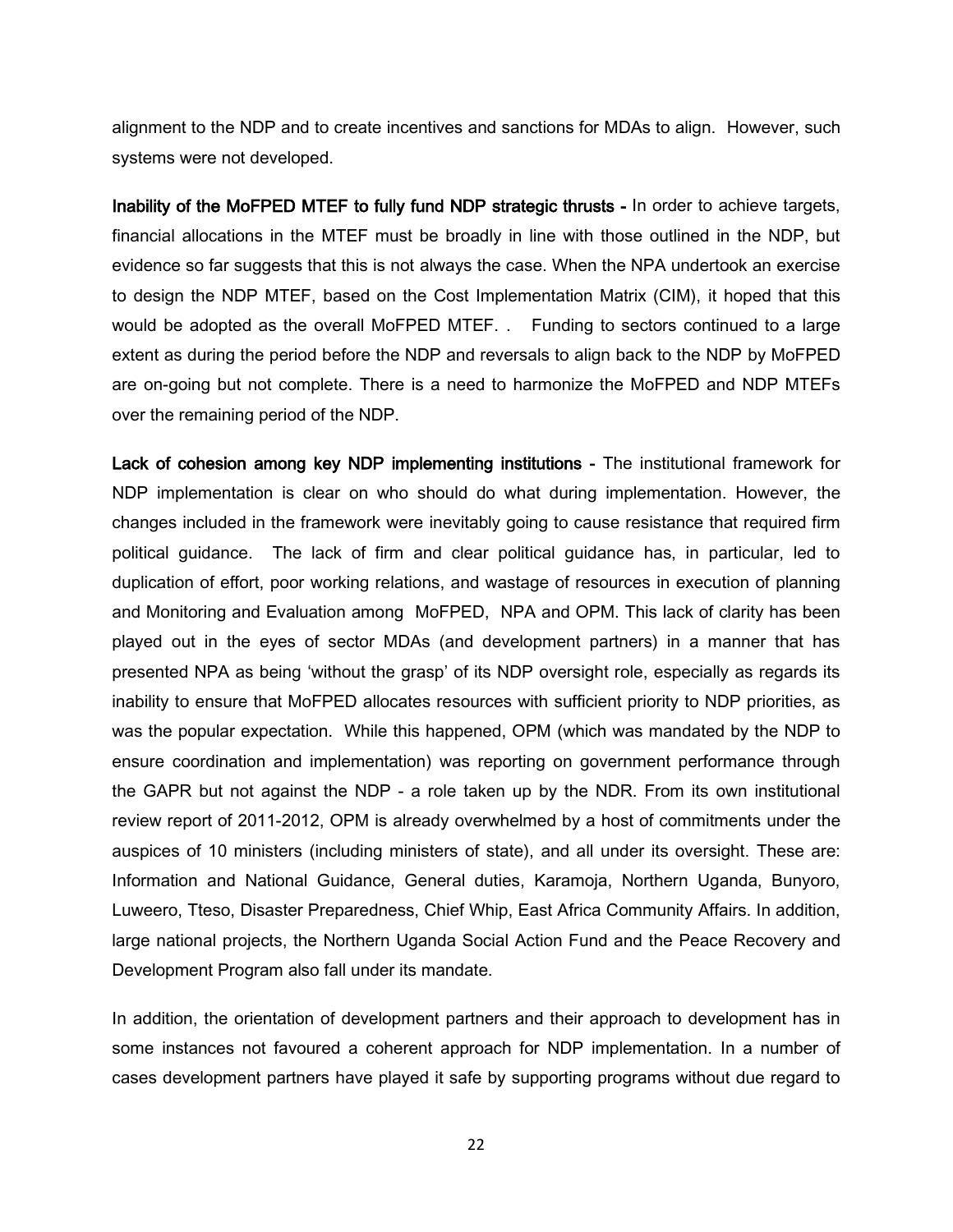mandates and institutional roles, which has led to significant duplication of effort. This MTR has made recommendations in chapter four (4) that would streamline roles, functions and mandates around NDP implementation going forward.

#### <span id="page-33-0"></span>3.2 Analysis of alignment and coherence for M&E

The NDP outlines the strategy for monitoring and evaluation of results of the Plan. The NDP results framework provides the following levels of reporting: i) The goal/theme level; ii) the NDP Objectives, results level; iii) the key results areas level; iv) MDA level; and v) local government level. This was elaborated by the NDP monitoring and evaluation framework produced in the first year of implementation of the Plan. The National Planning Forum, chaired by H.E the President, is the highest institutional M&E organ for monitoring progress of the NDP. According to the NDP, NPA is responsible for establishing the results framework of the Plan and ensuring that relevant institutions of Government and relevant non-state actors develop results indicators consistent with the NDP, including production of the NDR.

On the other hand OPM is responsible for monitoring government performance and production of a six monthly reporting to Cabinet on Government performance. This reporting is required to be based on quarterly submissions by all sectors to OPM against key actions and outputs. In addition, MoFPED is responsible for resource mobilization, formulation of national budgets and disbursement of budgetary resources, financial accountability and budget monitoring and reporting.

Over the NDP period, OPM produced two GAPRs and convened two corresponding Cabinet retreats to review these reports. NPA also produced two NDRs and shared the findings with Committees of Parliament on Finance and Planning, National Economy and Budget. The NDP planning forums were not convened. MoFPED further enhanced the regularity of its budget monitoring reports to quarterly and sector specific reports.

Due to lack of firm political guidance and lack of harmonization of donor programs with domestic legal frameworks, duplication of planning and monitoring and evaluation roles continued to grow over the NDP period. Whereas the NPA continued to develop the NDP M&E framework into a comprehensive NDP M&E system, the OPM on the other hand developed and launched the Public Sector M&E Policy with several clauses that contract both the NDP and the NPA Act. In addition, MoFPED strengthened its planning activities under the Directorate of Economic Affairs contrary to the NDP and NPA Act.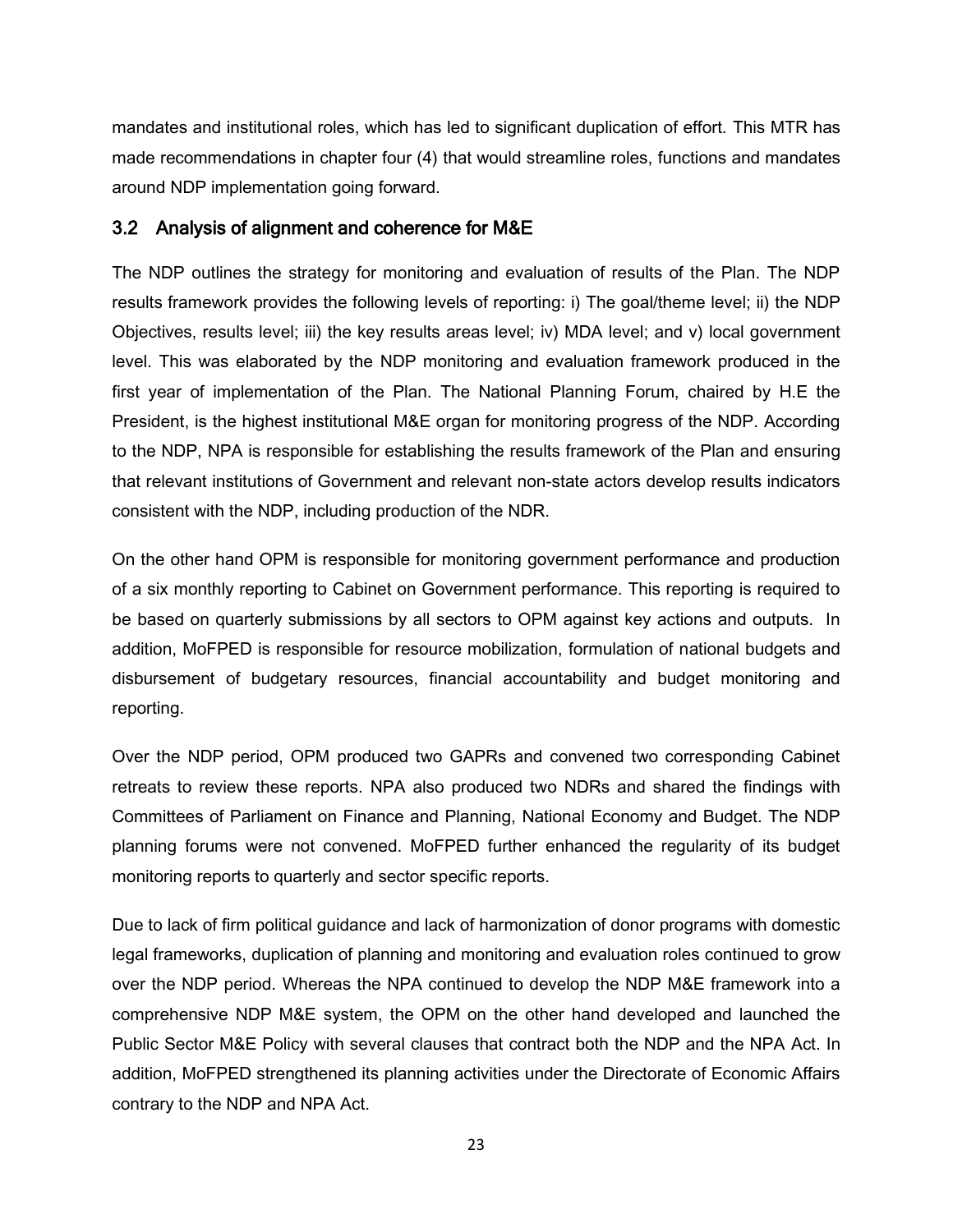#### <span id="page-34-0"></span>3.3 Analysis of alignment and coherence for overall NDP oversight

It is stated in the NDP that H.E the President is responsible for the overall oversight over the progress of the NDP. The President is expected to undertake this role through convening of the annual NDP Planning Forum. The absence of this Forum indicates the lack of a sense of urgency and commitment to drive the changes envisaged in the NDP from Government.

The key institutions for oversight i.e. the Office of the President, OPM, NPA and Parliament have not provided or agreed a sufficiently unambiguous institutional / management 'architecture' for oversight, authority, accountability and management of NDP implementation as a 'programmatic' plan.

Much of the NDP implementation matrix remains blank and the endeavour by the NPA to get sectors and districts to refine indicators and provide statistics on progress has proved slow and problematic. OPM is undertaking monitoring of government performance, but without inclusion of statistics related to performance of the private sector (which should be a strategic partner for government in its pursuit of economic growth) or non-state actors. Recommendations are made in chapter four (4) on how to improve the overall oversight over NDP implementation.

#### <span id="page-34-1"></span>3.4 International examples of good practices

A comparative assessment conducted by the MTR indicated that there are a number of best practices from Kenya, China that the country can learn from to improve its institutional framework particularly for planning. In China, for instance, the planning is led by China Planning and Reform Commission (PRC). Each is responsible for all matters relating to development planning; policy reforms; macroeconomic analysis; and implementation oversight. The political head of the PRC is the Prime Minister of China. It is worthwhile to note that the PRC employs over 2000 persons, has no institutionalized government M&E system and timely executes 100 per cent of its national development plan. Kenya, on the other hand, has recently stood out as a good implementer of its Plans and Programs based on Vision 2030. Kenya has a separate Ministry of Planning and National Development which includes the Central Bureau of Statistics; and an agency for population and development among others. The separation of roles between Government and the State (public service); less duplication of institutional roles; and increased checks and balances for greater accountability, have enhanced the country's execution of NDP policies and programs.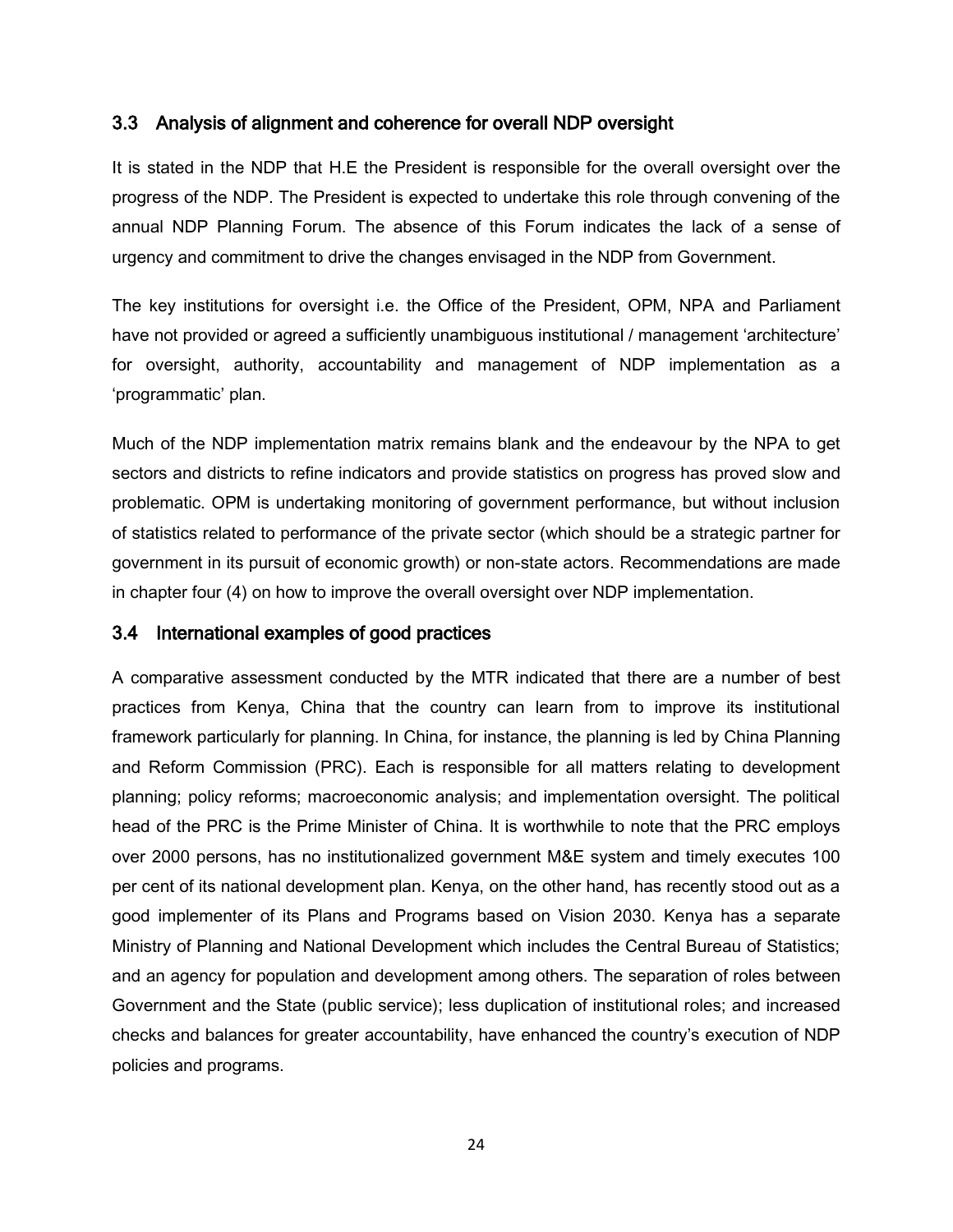## <span id="page-35-0"></span>4.0 KEY INSTITUTIONAL CHANGES REQUIRED FOR EFFECTIVE NDP DESIGN, IMPLEMENTATION, MONITORING AND EVALUATION, AND OVERSIGHT

The previous chapter presented an assessment of the effectiveness of the mechanisms in place for NDP implementation, monitoring and evaluation as well as oversight. Having identified a number of challenges faced during the NDP period, this chapter presents the options of feasible solutions that may be adapted for more effective realization of the NDP goal and objectives. This chapter is presented under four sub-sections, namely: rationalization of roles, functions and mandates for NDP implementation; required changes to support the NDP institutional framework; and setting up of a communication strategy for the NDP.

#### <span id="page-35-1"></span>4.0 Rationalisation of roles, functions and mandates for NDP design

Setting priorities – The Uganda Vision 2040 is the overarching development planning framework for the country. Within the Vision framework, setting priorities for national development ought to be carried out by NPA following evidence-based determination of priority needs, policy and strategic direction and aspirations of the country and macroeconomic analysis. These are articulated in the National Development Plan, which is the main guide to sectors and districts for setting their priorities and preparation of SIPs and DDPs, respectively. Preparation of the NDP, SIPs and DDPs follows the bottom up approach, in line with the constitutional requirements.

The MTR established that there is lack of clarity on the role of setting national priorities particularly for the national budget, PIPs, SIPs, and DDPs. The 1995 Constitution and the NPA Act are equally nonspecific in this regard. This weakness has led to lack of harmonization and consistence among the various plans, including the national budget. The weakness has also created uncoordinated implementation of programs and loopholes in accountability. Going forward, setting of priorities with the view to realizing effective implementation of the NDP will require clear policy and legal framework.

It was further established that parallel planning programs continued to be undertaken by MoFPED, often without involvement of the NPA. For instance, the PIP continued to be produced by MoFPED without involvement of NPA, the body responsible for development planning. Also, the MTEF and development of the Post 2015 Country strategy continued to be undertaken by MoFPED with minimal or no involvement of the NPA. Going forward, there is need to provide firm political guidance that ensures strengthening of the NPA by avoiding duplication and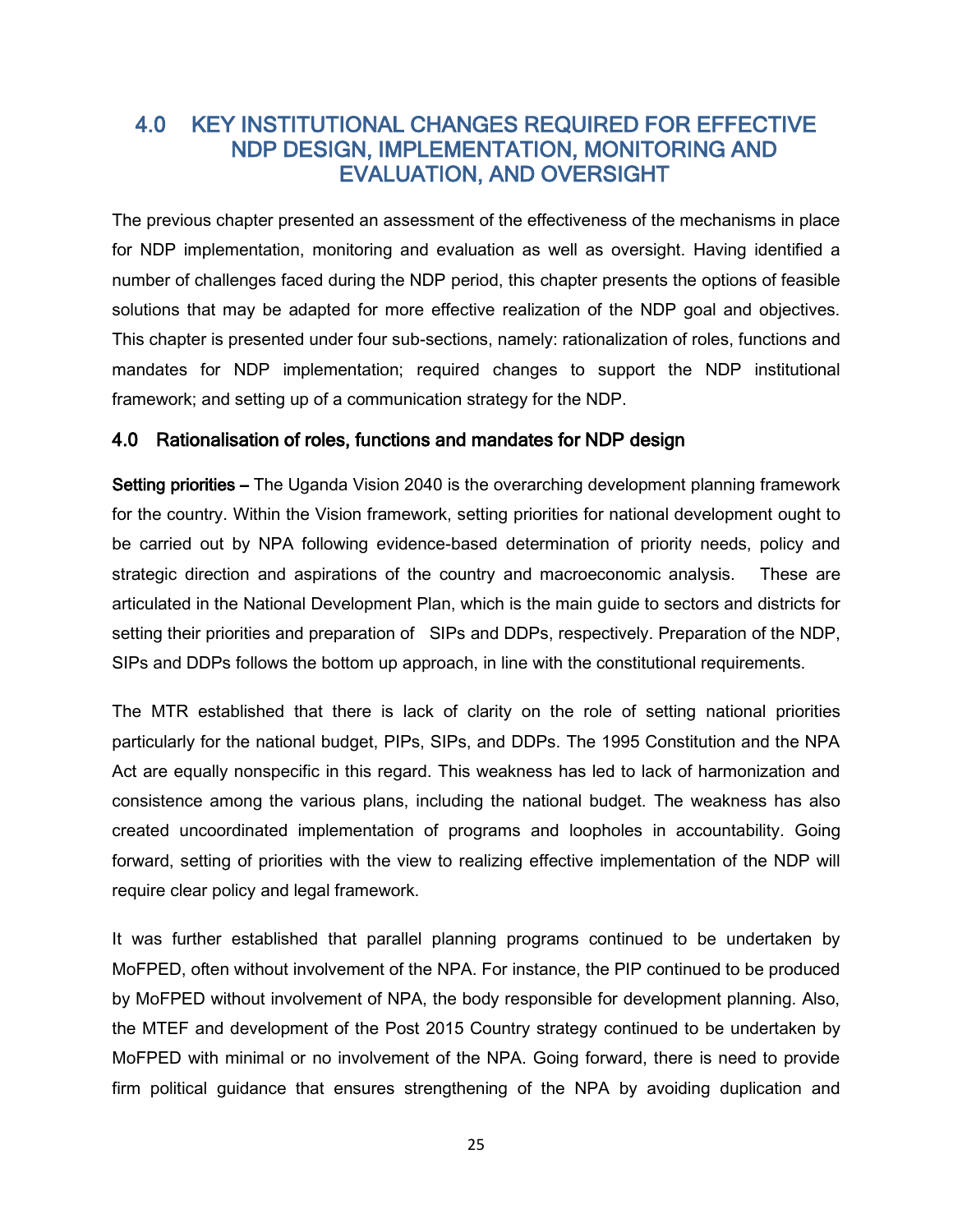fragmentation of planning roles. Overall medium and long range planning remain a new phenomenon in the minds technocrats, politicians and the general public, which will require strong political will and action to be entrenched in the country's planning systems.

#### <span id="page-36-0"></span>4.1 Rationalization of roles and functions for NDP Implementation

According to the NDP, implementation and management of the Plan is under the overall leadership of H.E the President. Implementation of the NDP is, however, a shared responsibility of all Ugandans - all MDAs, districts, the private sector, CSOs, NGOs as well as development Partners. OPM is required to ensure effective coordination of NDP implementation across government.

The MTR noted that close linkage between the NRM Manifesto and the NDP often enabled unconscious budget prioritisation and implementation of programs that are a priority of the NDP. Deliberate focus of the budget on the NDP was only clear in the case of the 15 core projects leaving the rest on the strategies unattended to and with sectors continuing with 'business as usual'. The MTR also noted that as the NDP period progressed, there has been increased appreciation of the need to align planning and budgeting systems, tools and policies to the NDP for achievement of the desired socio economic transformation. Going forward, it will be necessary that collective actions of politicians and technocrats are undertaken to ensure deliberate mainstreaming of the NDP in implementation processes.

Over the NDP period, OPM continued to coordinate implementation of the public sector programs and policies without major review of its institutional structures to focus on the NDP. For instance, the MTR found no evidence to show deliberate strengthening of coordination of implementation for purposes of enhancing NDP implementation. A study of the Functional Review of the OPM held in 2011/12 was more focused on strengthening monitoring and evaluation by creating a new directorate of M&E and re-aligning production of the GAPR. In order to effectively undertake coordination of implementation of the NDP, OPM would require taking charge of the roles of quality assuring and validating sector and district work-plans, BFPs, and Policy Statements. In addition, OPM should in effect be responsible for approving sector and district quarterly and annual work plans and providing approvals to MoFPED for quarterly release of funds to districts and sectors. In order to effectively carry out its mandate on coordination of NDP implementation, OPM requires strengthening in terms of staffing levels and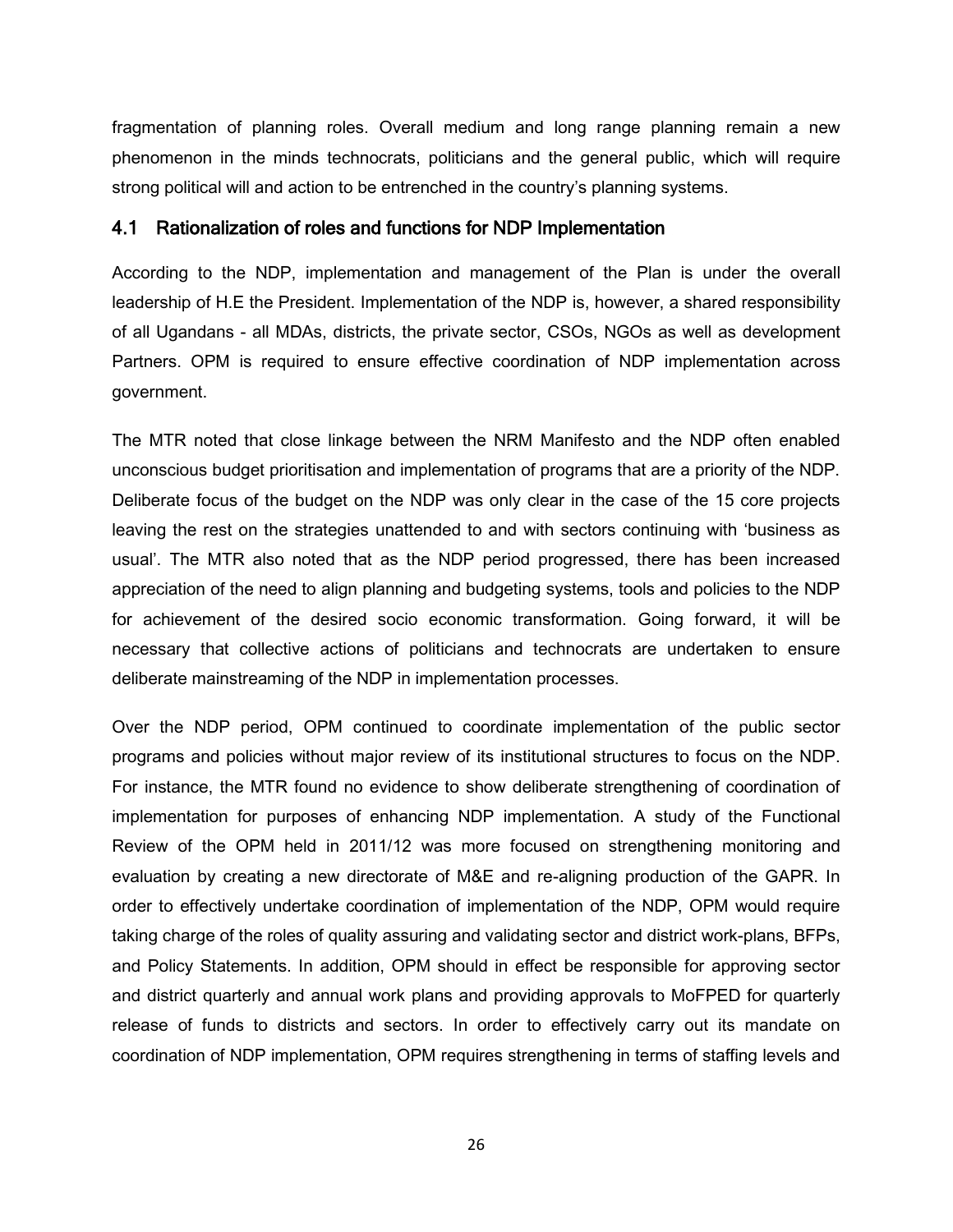logistics under the Directorate of Policy Coordination and Implementation, which is the most critical function under OPM.

MoFPED, undertakes the role of budget monitoring as part of its mandate for resource mobilization, public expenditure and accountability. This role needs to be harmonized with that of budget performance monitoring which was envisaged to be undertaken by OPM in line with the NDP.

The MTR findings indicated that lack of mobilization of the private sector to rally behind programs and strategies outlined in the NDP. For instance, during preparation of the NDP and over the last two and a half years of the Plan, no platform was put in place to facilitate dialogue and buy-in of the private sector in the implementation of the Plan through such means as division of labour. The private sector, however, continued to be the strongest factor behind the country's growth rates achieved over the NDP period due to its resilience and adoption of new innovations. There is therefore a need to put in place a mechanism that facilitates dialogue between the private sector and the NDP managers spearheaded by the Chairperson of the NPA. Similarly there is need to work out mechanisms for CSOs' engagement to public sector service delivery while avoiding duplication of effort.

More involvement of civil Society organisations and development partners – NPA should ensure that the umbrella organisation Uganda National NGO Forum, DENIVA and the Donor Working Group are fully consulted and encouraged to participate in shaping the development agenda for the next NDP - for instance by tackling issues elaborated in the paper: *Unlocking Uganda's* Development Potential- 8 Fundamentals for the success of the NDP<sup>3</sup>. There will also be a need to address key aspects elaborated in Uganda's Partnership Policy, including increase of financing under budget support (or development of new and innovative mechanisms as an alternative to this in light of the unlikely prospect that budget support will now increase); use of government systems where possible; untying of aid; predictability; progress on the division of labour; reporting and transparency and good intent to implement the debt strategy<sup>4</sup>. The interagency forum to link CSOs with the development process has remained inactive over the NDP period. CSOs seem now to proceed with business as usual and do not for the most part feel that they can influence the NDP.

 $\overline{\phantom{a}}$ 

<sup>3</sup> A Civil Society perspective paper published July 2009 by the Uganda National NGO Forum.

<sup>4</sup> Issues concerning the relationship with DPs are set out in a separate thematic report of this MTR.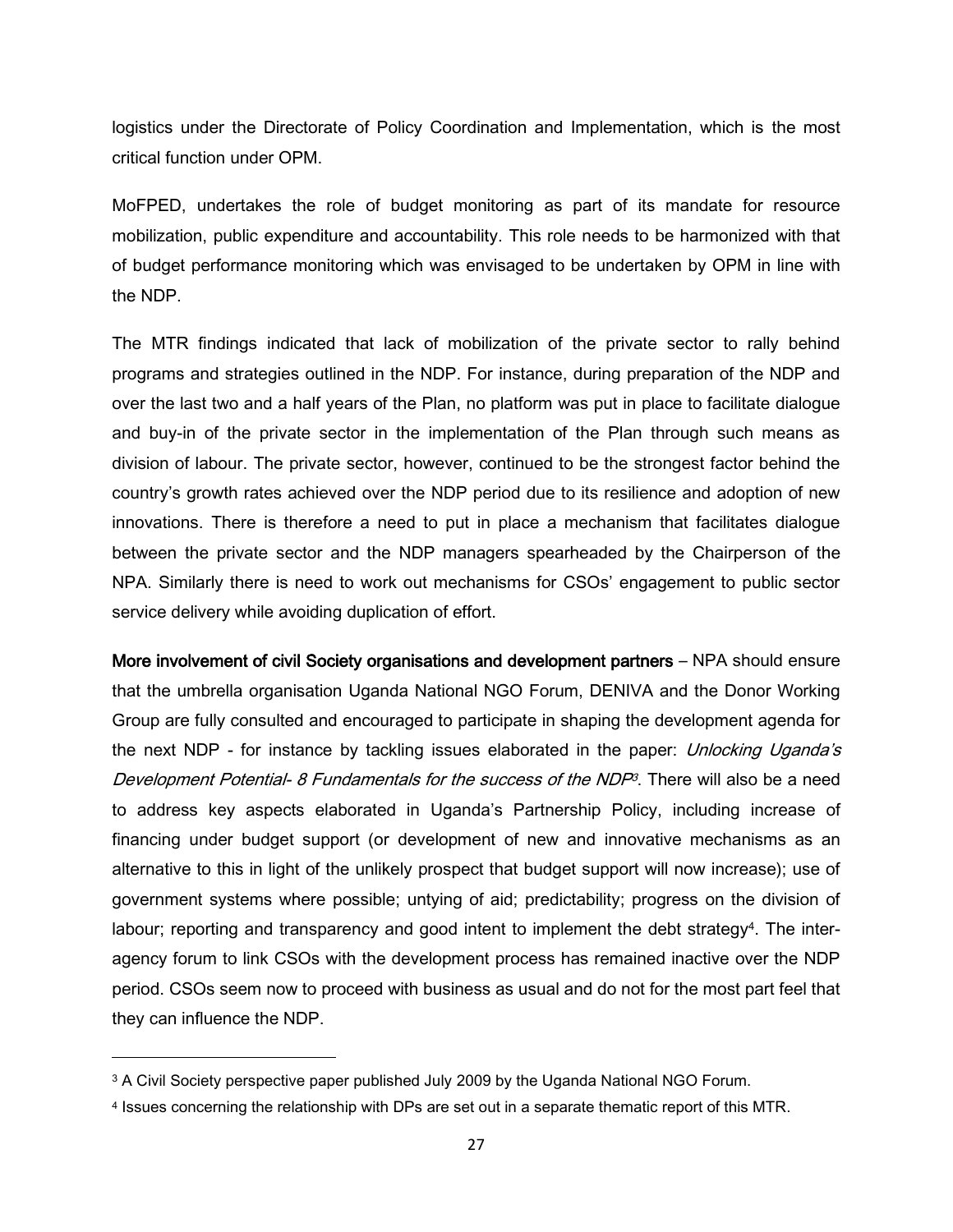#### <span id="page-38-0"></span>4.2 Rationalization of roles and functions for Monitoring and Evaluation

Under the NDP, NPA is responsible for establishing a results framework for the NDP and ensuring that relevant institutions of Government develop result indicators that are consistent with the NDP (para.909 pg.396), including production of the annual National Development Report. The National Planning Forum, chaired by H.E the President, is the highest institutional M&E organ for monitoring progress of the NDP. On the other hand OPM is responsible for monitoring government performance and production of a six monthly reports to Cabinet on Government performance (Para 908, pg.395). In addition, MoFPED is responsible for resource mobilization, formulation of national budgets and disbursement of budgetary resources, financial accountability and budget monitoring and reporting (Para 910 pg.396). These NDP provisions and other provisions under the Constitution and the NDP Act notwithstanding, streamlining institutional roles and functions of M&E of the NDP has been one of the biggest NDP implementation challenges. In order for the country to have a single integrated and comprehensive monitoring and evaluation system for the NDP, there is need to ensure clarity of leadership on all M&E (for public and non-state actors). A comprehensive and integrated M&E system for the NDP would reduce duplication of reporting and fatigue on planners, and enable efficient use of time by planners and statisticians in sectors and local governments.

The challenges of harmonizing roles and functions for M&E are not caused by lack of legal and policy frameworks, as these are in place but struggles over M&E continue due to availability of significant amounts of donor support towards this function. Going forward, it would be incumbent upon Parliament to review the current situation and further clarify, in legal terms, the roles of NPA, OPM and MoFPED in relation to M&E. It may be worthwhile to consider switching the role of Coordination and Implementation from OPM to NPA while re-assigning the leadership on M&E from NPA to OPM. The MTR believes that this will particularly enhance coordination of implementation of the NDP, and that the new role of M&E, if assigned to OPM, would not encumber the Office's political function of leader of Government business in Parliament. NPA would also remain with the role of supporting oversight functions of the Presidency and Parliament as well.

#### <span id="page-38-1"></span>4.3 Rationalization of Roles and Functions for NDP Oversight

NDP oversight is a mandate of the Presidency and Parliament supported by various statutory bodies. The civil society compliments statutory bodies by ensuring that independent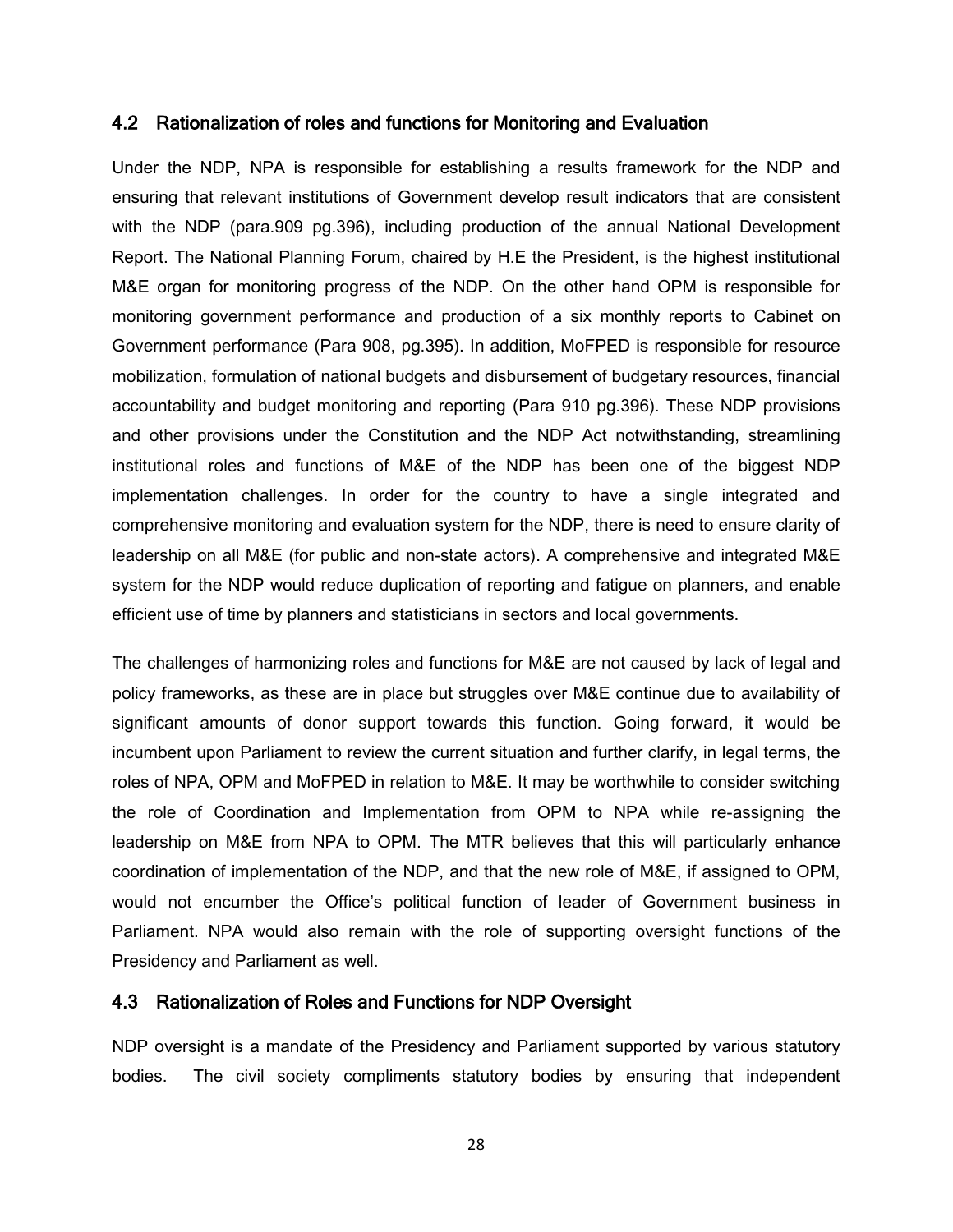assessment of policies and programs, particularly of the NDP, are undertaken and reports are made available to government and general public. Oversight over the NDP has had a number of challenges, which include inadequate capacity of NPA and other statutory bodies to timely provide quality requisite reports to inform the oversight function. Another challenge is the lack of a platform for oversight support institutions to consolidate the various oversight reports (including the oversight monitoring reports of Parliament), in an evidence-based manner, into a single annual oversight report to be presented on the floor of Parliament. In addition, it may be worthwhile for Parliament to consider creating a Sessional Oversight Committee to consider and present in Plenary the Consolidated National Oversight Report. This report will also enable tracking and follow-up of recommendations and action taken by the responsible institutions and officers.

The MTR noted that inadequate institutional framework to support the oversight roles and functions of the Presidency, which has led to congestion of the Office of the President and State House with personalities of various professions and disciplines. It will be worthwhile to consider strengthening the Presidential oversight function by relocating the NPA to be under the direct supervision of the President. Operationally, it will be important to have a reconstituted NPA under a Senior Minister in charge of Planning and Economic Development. This will enable NPA to also be responsible for both the development policy, and policy and strategic direction of the country.

|    | Pros (advantages) of getting NPA to move to the<br><b>Office of the President</b>                                                                                                                                                                                                                                                                 |    | Cons (disadvantages/risks of moving NPA to the Office<br>of the President                                                                                                                                                                                                                                                                                                                                                                                       |
|----|---------------------------------------------------------------------------------------------------------------------------------------------------------------------------------------------------------------------------------------------------------------------------------------------------------------------------------------------------|----|-----------------------------------------------------------------------------------------------------------------------------------------------------------------------------------------------------------------------------------------------------------------------------------------------------------------------------------------------------------------------------------------------------------------------------------------------------------------|
| 1. | NPA will play the role of advising H.E the<br>President timely and effectively through various<br>internal meetings and forums of the Office of the<br>President and State House.<br>2. The NPA will have greater clout and mandate to<br>convene MDAs on Planning and implementation<br>of the NDP and the Vision on behalf of the<br>President. | 1. | Without firm political guidance, planning may<br>continue to be fragmented which may lead to further<br>reduction in the relevance of the NPA to determining<br>budget priorities and the development policies.<br>Moving NPA to OoP has the potential to make it<br>susceptible to unnecessary political influence which<br>could detach the NPA from non-state actors who<br>are critical to NDP monitoring and evaluation and its<br>technical independence. |
| 3. | The Presidential oversight will be boosted in                                                                                                                                                                                                                                                                                                     | 3. | Shifting of NPA to the Office of the President will                                                                                                                                                                                                                                                                                                                                                                                                             |

The pros and cons of relocating the NPA to the Office of the President are presented in the table below.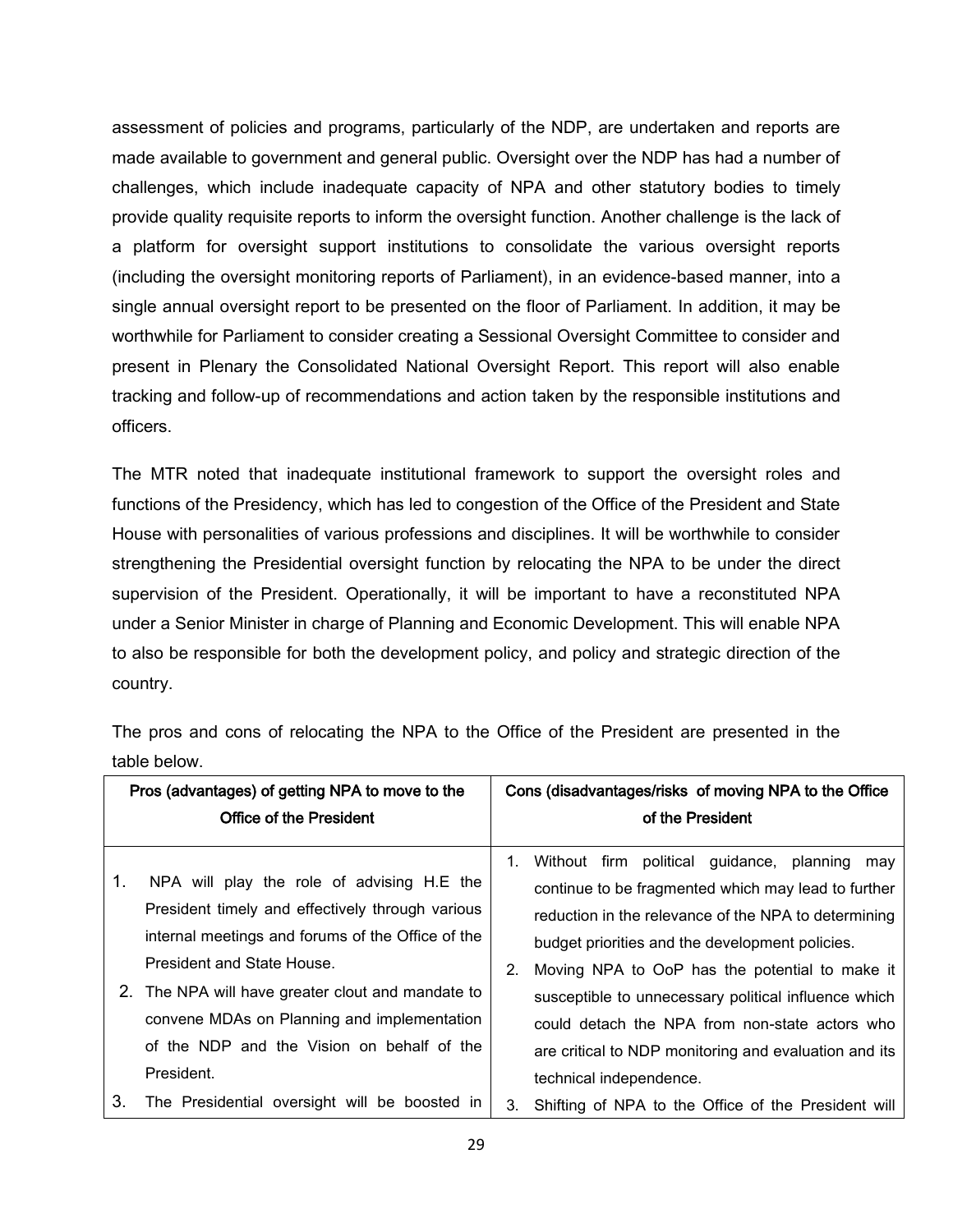| Pros (advantages) of getting NPA to move to the |                                                                                                                                                                                                                                                                                                                                                                                                                            |    | Cons (disadvantages/risks of moving NPA to the Office                                                                                                                                                                                                                                                                                      |
|-------------------------------------------------|----------------------------------------------------------------------------------------------------------------------------------------------------------------------------------------------------------------------------------------------------------------------------------------------------------------------------------------------------------------------------------------------------------------------------|----|--------------------------------------------------------------------------------------------------------------------------------------------------------------------------------------------------------------------------------------------------------------------------------------------------------------------------------------------|
|                                                 | <b>Office of the President</b>                                                                                                                                                                                                                                                                                                                                                                                             |    | of the President                                                                                                                                                                                                                                                                                                                           |
|                                                 | terms of analytical work and coordination of<br>technical work in the country. This will include<br>budget and macroeconomic analysis.<br>4. It will provide the Presidency with more regular<br>and current analytical development performance<br>data and information to inform decision and<br>policy making.                                                                                                           | 4. | automatically lead to restructuring of the MoFPED<br>where resistance to the move will disrupt its<br>performance in the first year of implementation of<br>the change.<br>The change will put heavier responsibilities on NPA<br>and yet it has inadequate capacity to take on these<br>roles namely: policy reform, policy and strategic |
| 5.                                              | The relocation of NPA to OoP will also enable<br>the Authority to more effectively play the role of<br>taking lead of policy reforms as assigned to it by<br>H.E the President and Cabinet                                                                                                                                                                                                                                 |    | direction,<br>macroeconomic<br>analysis<br>and<br>determination of development policy.                                                                                                                                                                                                                                                     |
| 6.                                              | The change will harmonise the institutional<br>framework of planning in Uganda in line with a<br>number of EAC member states such as<br>Tanzania and Kenya (very recent) where<br>Planning bodies are directly supervised by the<br>President. This is also consistent with the<br>structures among middle income countries such<br>and South Africa, Malaysia, South Korea, India<br>and China that Vision 2040 emulates. |    |                                                                                                                                                                                                                                                                                                                                            |

The MTR assessment based on pros and cons deduced that it will be objective and a move in the right direction to relocate the NPA to the Office of the President, under direct supervision of H.E the President and with a Senior Minister in charge of Planning and Economic Development.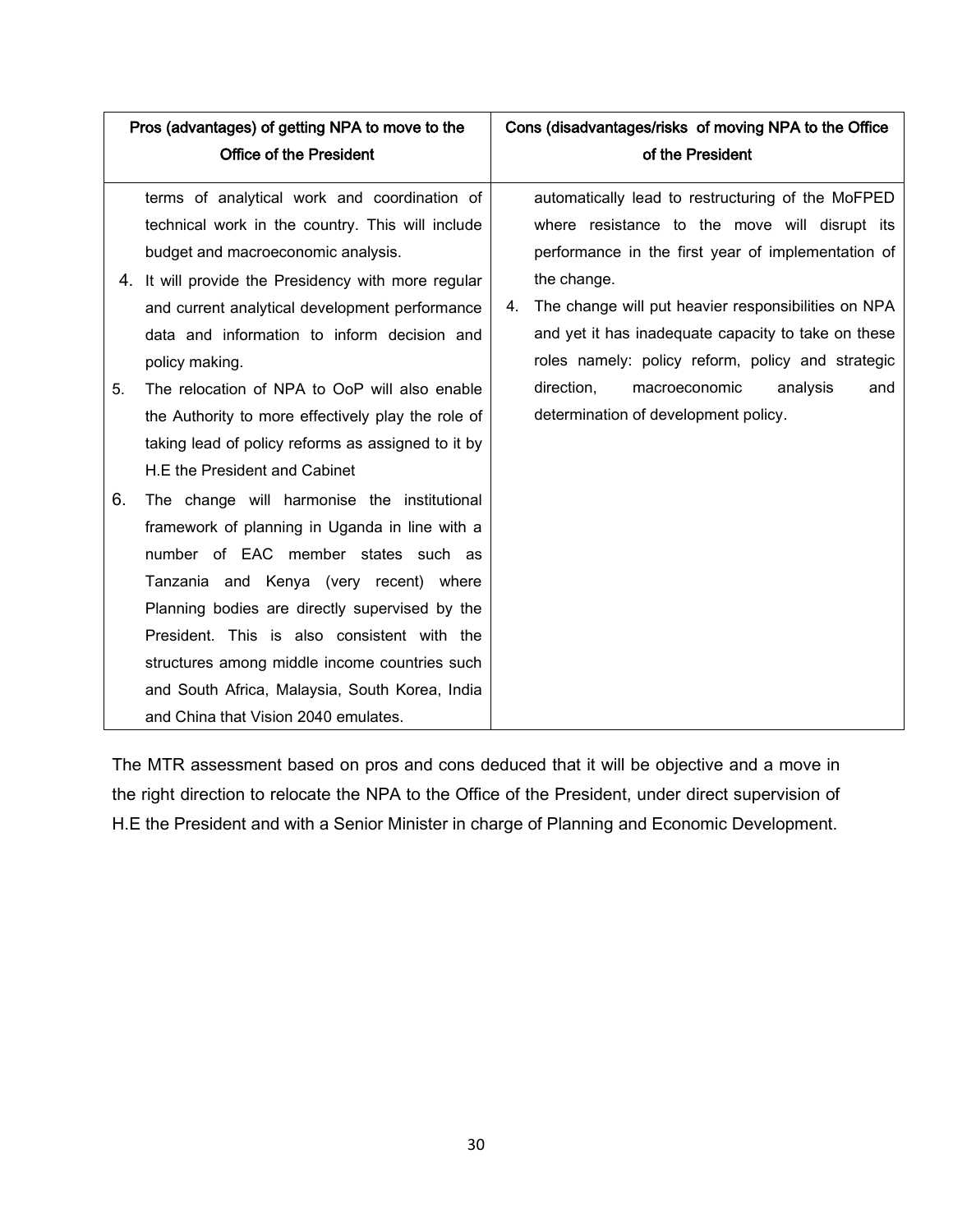## 5.0 CROSS-CUTTING ISSUES

#### <span id="page-41-1"></span><span id="page-41-0"></span>5.1 Overview

This Chapter outlines issues related to the NDP institutional framework regarding cross cutting issues as part of the MTR. The chapter focuses on developments on cross cutting issues that are institutional in nature, including challenges and recommendations for improvement in mainstreaming these issues.

#### <span id="page-41-2"></span>5.2 Democracy and political governance

The democracy and political governance MTR found that there is a wide appreciation among consulted stakeholders that the NDP is articulate in its narrative on the importance of constitutionalism, respect for democratic doctrines and the rule of law. The Plan also stipulates the need to strengthen the doctrine of separation of powers, transparency and accountability as sustainable means for efficient and effective service delivery. There are credible state institutions (Executive, Parliament and a robust judicial system and national army) to ensure these doctrines are upheld. What remains to be a challenge for Uganda is 'a lack of an agreed political values framework' as a requisite for transformative democratic and political governance.

The MTR also found that almost all institutions across the three arms of government are striving to embrace the ideals, principles and practices of democracy and governance. While separation of powers, transparency and accountability, conflict resolution, and management of diversity were identified as weak at the time of NDP design, there has been little progress in addressing these issues. The MTR established that the legislature is doing its constitutional work, but is often influenced by politics. The independence of the media is also often constrained by government. On the other hand, the public sector is underfunded and affected by unclear mandates, roles and functions which often lead to duplication of effort and wastage of resources. However, transformation of the public sector is a foundation for any government driven development framework such as the NDP. The MTR identifies three major areas of reform within the public sector which include:

- Public service infrastructure (processes, systems, structures and practices);
- The public servant (public service staff, salaries/reward mechanism and work environment); and
- The client (the general public for which services are intended).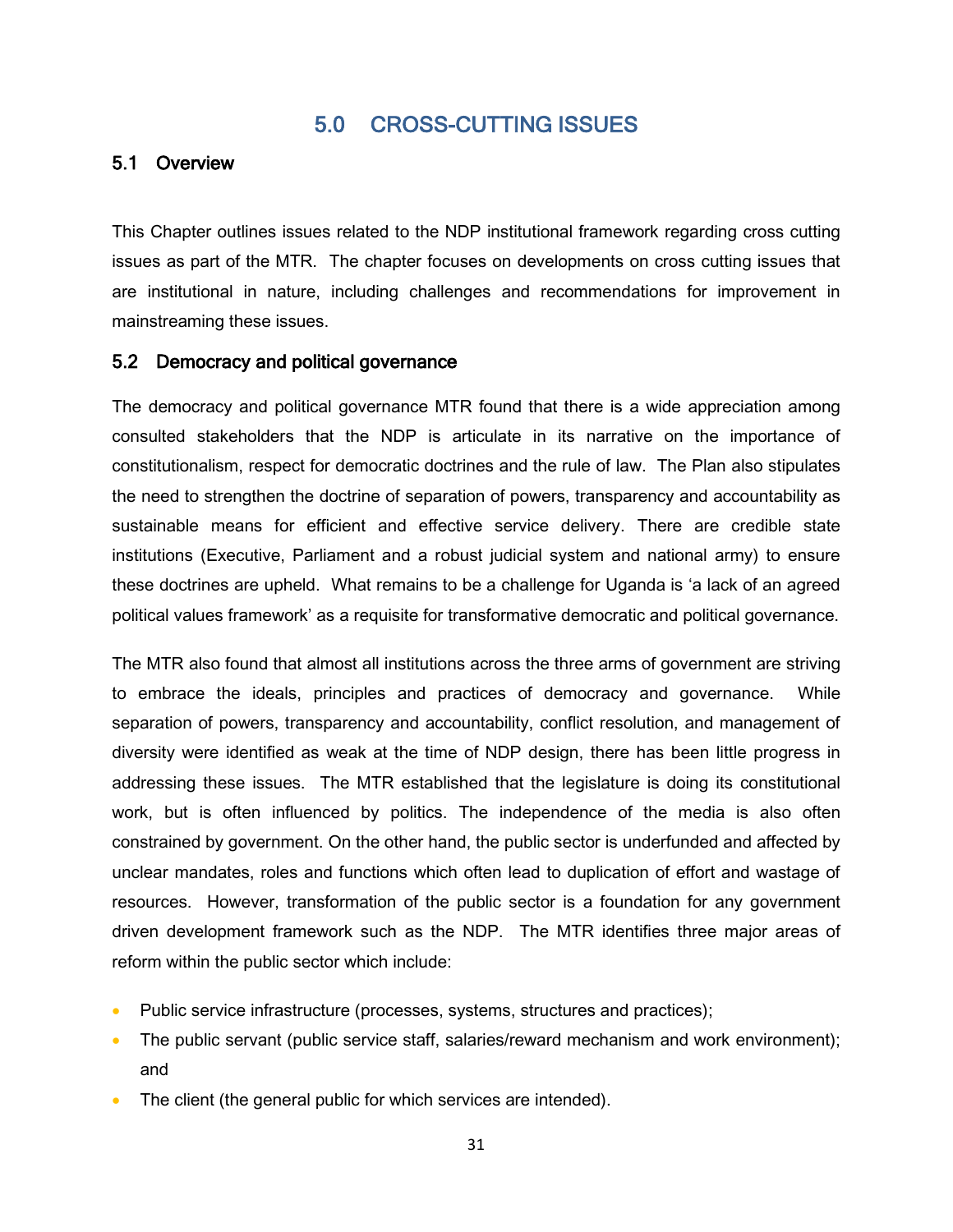To date, issuance and enforcement of key reforms like Results Oriented Management (ROM), performance contracts and Client Charters have by and large been slow and poor. Over the last 10 years, public service reforms are said to have concentrated on the 'hard side' of the sector (on processes, systems) rather than 'the public servant'. Public service recruitment has not generally emphasised meritocracy, but rather other informal systems. Inadequate enforcement of performance contracts and poor service monitoring within institutions have continued to contribute to low productivity and poor implementation of the NDP.

There are other key challenges of an institutional nature noted in this report:

- There has been limited effort to move the country towards a path of ideological orientation that fosters national unity. While there are always divergences in views there should be a re-thinking within the NDP process that domesticates sector and district planning involving all players in the development spectrum including all CSOs and political parties. This will ensure that the Plan is viewed as a non-partisan enterprise and one of national and patriotic stature.
- Communication gaps remain central between central government and local governments / sector MDAs on how to implement the plan in unison. Much as the plan clearly shows what each sector is supposed to implement, options for inter and cross-sectional linkages remain difficult to implement in practice. The structure of the vote systems in the national budgeting framework provides limited technical flexibility for this 'thematic approach to planning and budgeting and let alone implementation'.
- There remains a host of other governance issues that need to be addressed that include: a) expediting of the issuance of National IDs; b) supporting the use of ICT in the electoral process (as has been done in Kenya); c) strengthening the Equal Opportunities Commission with appropriate financing and staffing to adequately address concerns of minority voices in the governance spectrum; d) continuing the national inter-party dialogue that receives input of all political parties in the national development discourse; e) strengthening the local justice system to dispose national and semi-national judicial courts of important cases; and f) designing strategies to ensure that appointment of public officers is open to public scrutiny as in Kenya.

In the context of these constraints to government institutions, the democracy and governance report makes a number of recommendations both for the current NDP and for the next.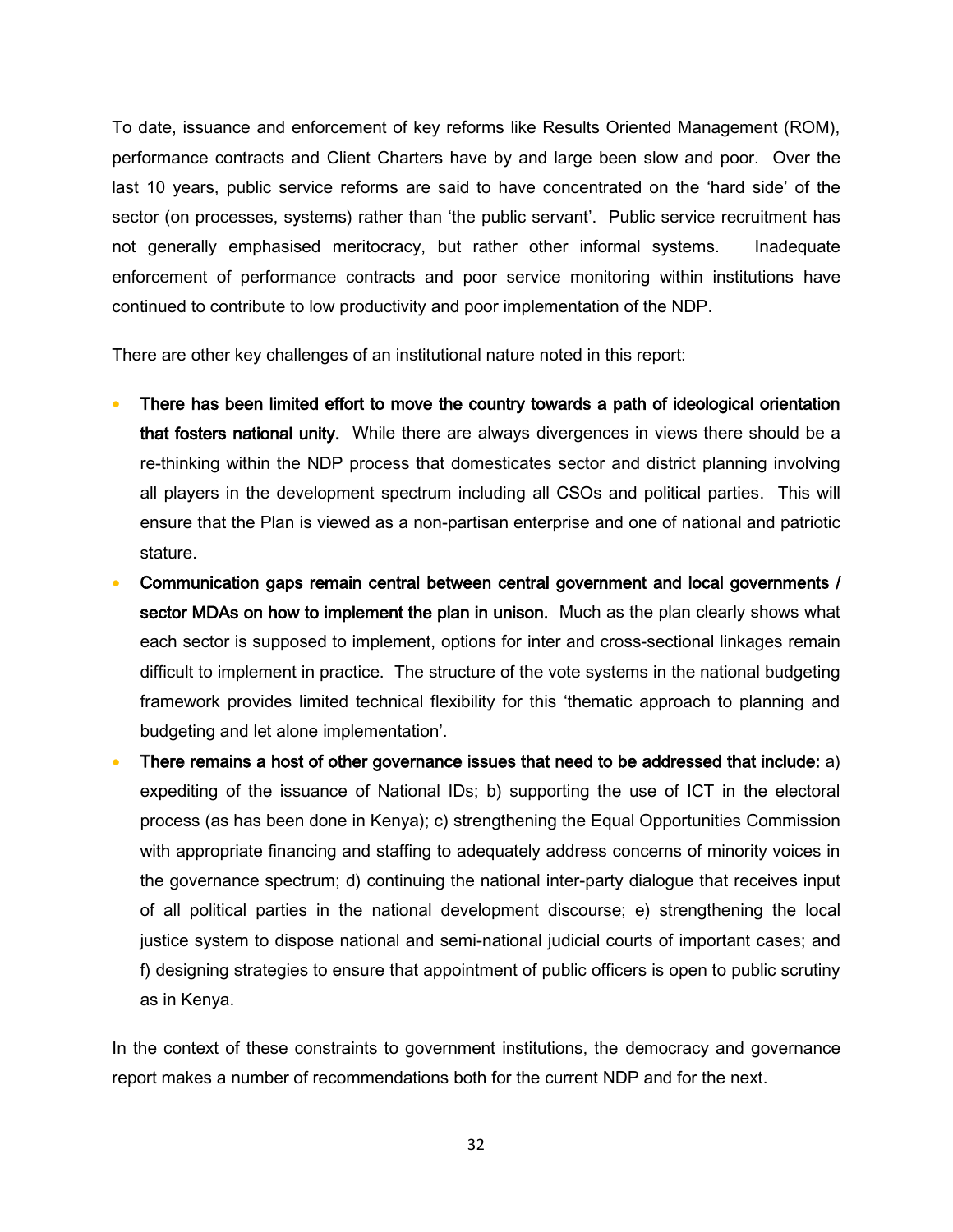#### Recommendations for the current NDP

- The GoU monitoring function should be centralised into one office that can assign officers to specific MDAs and local governments.
- Strengthen the NPA to undertake coordination and implementation of the NDP using coordination and implementation oversight systems which are well 'branched' into sector MDAs and districts. On a periodic basis the NPA should be able to communicate progress on implementation of the plan with action to be taken by different stakeholders for reformation and improvement.
- Increase space for non-state actors (private sector, CSOs, media and the general public) to engage in the preparation of the next NDP with clear guidelines on how they should participate – with which roles, inputs, expectations and results monitoring mechanisms. NPA needs to be supported in its endeavour to undertake this large responsibility.

#### Recommendations for the next NDP

• There is a need to re-think the role of the NPA in relation to all planning bodies within government and the private sector around a common country plan of action devoid of any political intrigue / bias, but one based on national patriotism and culture and character.

#### <span id="page-43-0"></span>5.3 Environment and natural resources

The MTR noted that weak institutional capacity is one of the key constraints facing environmental entities in implementation of their mandated roles. Specifically, this refers to managerial and technical capacity and staffing levels, which are not suitable for the extensive and diverse nature of environmental issues across the country's economic and social sectors. The MTR found that capacity is particularly low in local governments where environmental degradation is on the increase in all districts that were visited by the consultants, yet environmental concerns are not being mainstreamed into District Development Plans.

Currently the Ministry of Water and Environment Directorate of Environmental Affairs (DEA) and the National Environment Management Authority (NEMA) are both responsible for coordination, regulation and policy making. This creates a large degree of confusion over which body is responsible for each of these functions. Further, there are contradictions between the Constitution, the National Environment Act and the Local Government Act which serves to perpetuate the state of confusion over the institutional framework. The MTR recommends that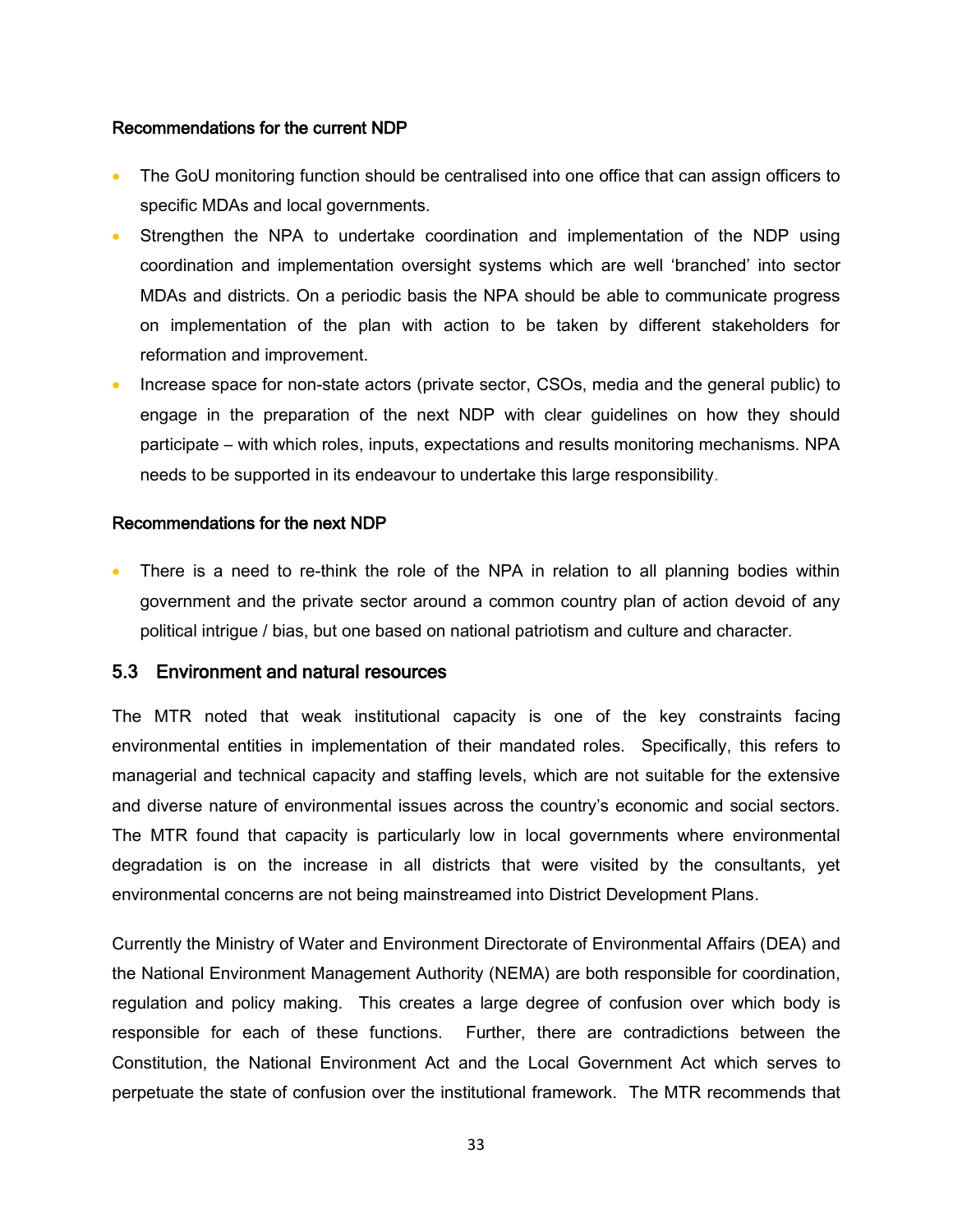an institutional review be conducted to create systems and mechanisms to support improved coordination between DEA, NEMA, NFA and district local governments in policy implementation and regulation of natural resources and environmental management. The MTR also recommends the strengthening of institutional capacity, particularly for collaborative forest management, and creating an institution to manage hazards and risks. Currently disaster risk management and monitoring of hazards is done by several bodies (Meteorology Department, the Department of Geological Survey and Mines, the National Environment management Authority, the Ministry of Health and the Ministry of Agriculture) and as such there is no provision to bring all this information together to provide strong multi-hazard risk assessments.

The MTR therefore presents recommendations for the current and next NDP as below:

#### Recommendations for the current NDP

- Update the early warning system and, during this process, bring on board key stakeholders (disaster preparedness, health, agriculture and water ministries, departments of meteorology, geological survey and mines, NEMA among others) to determine a multihazard risk assessment. Also look at economic impacts and support rapid response to alerts and declarations of 'state of emergency' and design of concrete 'risk mitigation' mechanisms.
- Provide support and training for district leaders in disaster risk reduction and empower them to mobilise communities (especially in high risk areas) to improve readiness to respond to emergencies. This should also include both formal and informal routine arrangements and learning from past experiences (like flooding in Kasese and parts of eastern Uganda and mudslides in Bududa and Elgon).
- Improve financing and logistical support for institutions engaged in environmental protection including: fire brigade; environmental protection police, NEMA and LG Departments of natural resources (some LGs are receiving a paltry UGX 4m for a whole financial year). Other countries like Mozambique set up a National Contingency Fund as part of the National Treasury purposely to track, anticipate, and tackle disasters (famine, floods, disease outbreaks, fires etc.). This can also support National Emergency Coordination and Operation Centres.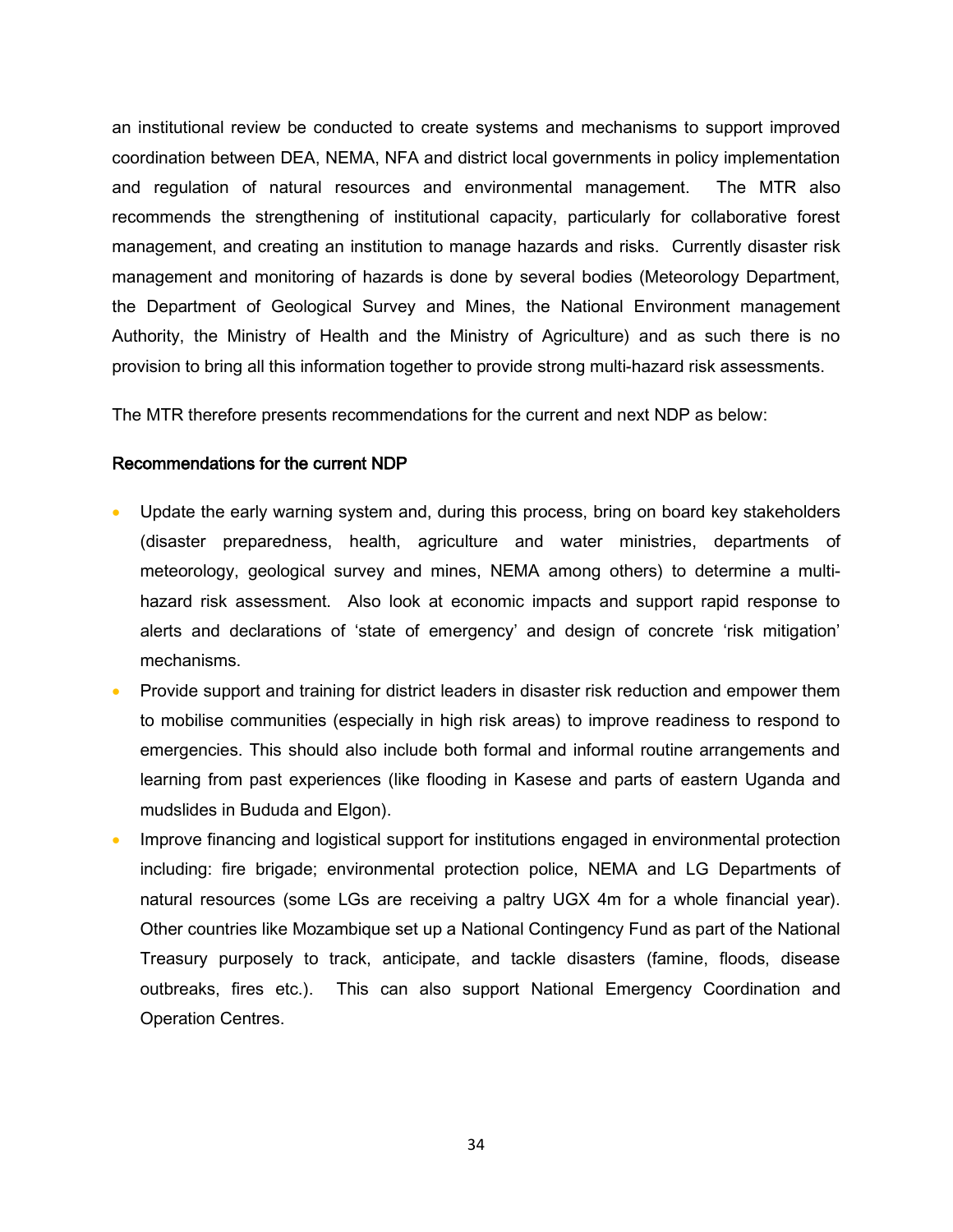#### Recommendations for the next NDP

- As Uganda industrialises and urbanises, there is potential of a shift towards extensive farming. Policy makers and plans should also put emphasis on 'intensive farming' with keen focus on increasing productivity of already tilled farm land even as new land is opened up for agriculture. This will go a long way in preserving the environment.
- Most laws and policies around environmental and natural resources management are 'conservationist in tone and framing' which has partially made implementation as thus. There is now a need to put more effort on 'restoration' as well so that even the depleted resources get a chance to be restored.
- Environmental and natural resource protection should be embedded across all sectors of government. This will require a big communications push. Minimisation of use of plastics and polythene, increase in use of energy saving bulbs and bio-gas as well as recycling of disposables requires a planning framework that triggers national consciousness around these issues.

#### <span id="page-45-0"></span>5.4 Gender and development

The NDP acknowledges that low levels of gender mainstreaming are an impediment to Uganda's development and this is noted as one of the seven most binding constraints. However, while the plan notes ways in which gender inequalities manifest at the macro and micro levels, there are no concrete gender sensitive indicators leaving the plan 'gender neutral' in implementation.

Most gender related interventions are left to the Ministry of Gender, Labour and Social Development (MoGLSD) which 'compartmentalises', rather than mainstreams, gender in the development process.

There are four main concerns for gender and development noted in the first half of the NDP implementation. These are:

 Whereas the NDP sectors are categorised into four groups (primary growth sectors; complementary sectors; social sectors; and enabling sectors); gender is presented as though it is part of the social sub-sector without specific actions to broaden gender mainstreaming across the entire NDP implementation. There seemed to be an assumption in national and sub-national planning that development focuses on all people, including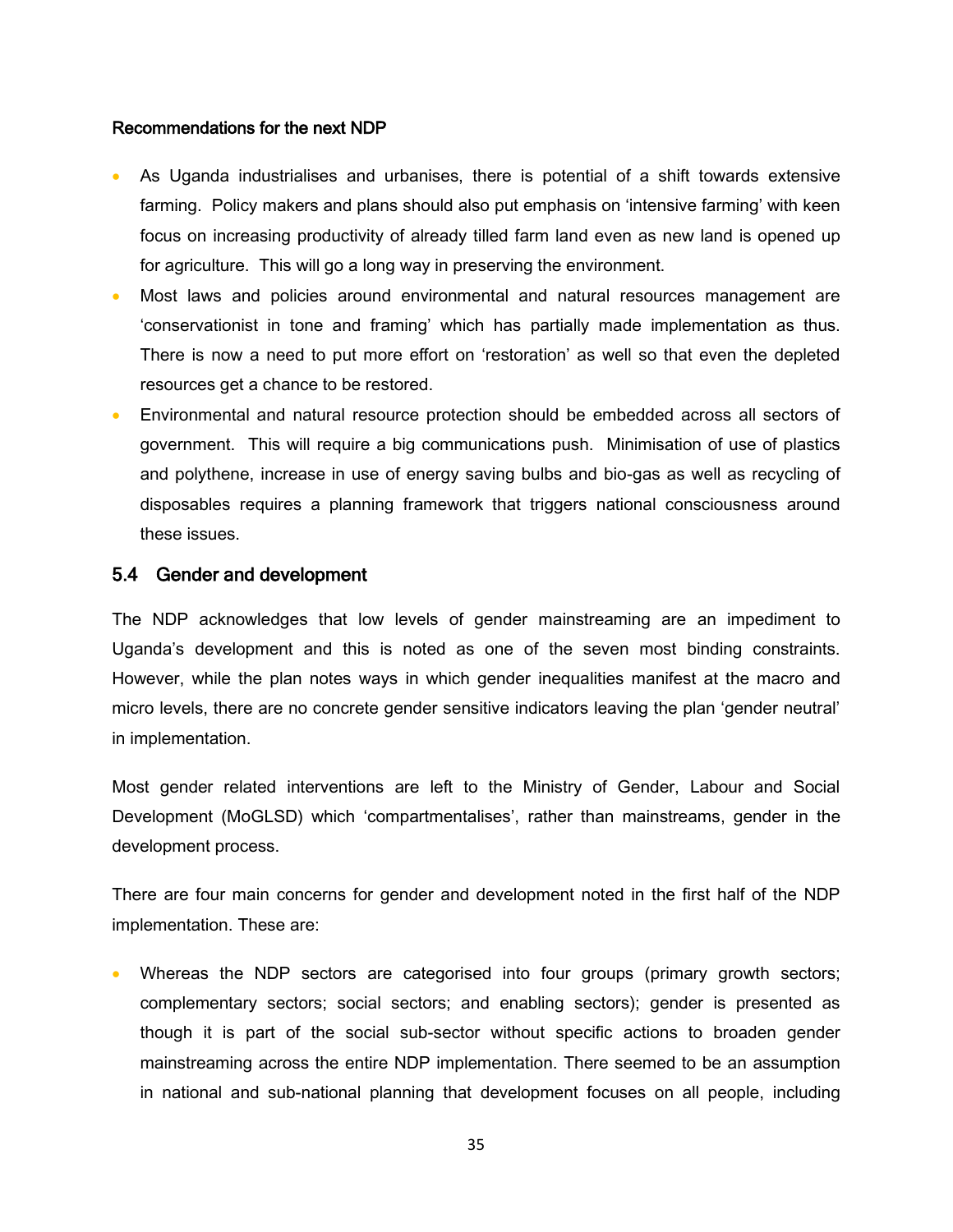men, women and children, and therefore gender issues are indirectly tackled. There needs to be more focus on actions / programmes that ensure that more contribution of women, in particular, is enhanced.

The gender report makes a number of recommendations for the current and the next NDP:

#### Recommendations for the current NDP

- Provide further clarity not just on stating gender indicators but how programmes and interventions under the NDP are designed to address concerns of both, men, women and children.
- Indicate in the costing framework unique allocations within sectors of the NDP going to actions and programmes to address challenges to development, especially those addressing gender constraints.
- Establish 'gender units' in key sector MDAs for example, in the MAAIF a gender unit would ensure agriculture policies, research and programmes sensitive to gender issues. In addition the gender working groups and their representation (of media, CSOs and the private sector) should receive government support to map out concrete strategies for implementing gender based plans in the next NDP.

#### Recommendations for the next NDP

- Start a process that builds national consciousness around the issue of gender so that there is an increase in understanding and the related rights of men, women, children and all minority groups. This will build a foundation for appreciation of gender issues going forward.
- Work out a nationally encompassing approach with requisite technical and financial support to ensure that gender interventions are adequately articulated in sector and national BFPs, ministerial policy statements and local government plans.

#### <span id="page-46-0"></span>5.5 Child rights

Uganda is a signatory to the 1990 UN Convention on the Rights of the Child and in 2003 the Child Act of Parliament was passed to uphold the rights and integrity of children, and bring them up to contribute to the country's development. A number of key child welfare outcomes feature prominently in the MDGs and the NDP. The NDP mentions strategic actions to raise the profile of child welfare and role in national development such as reducing child mortality through a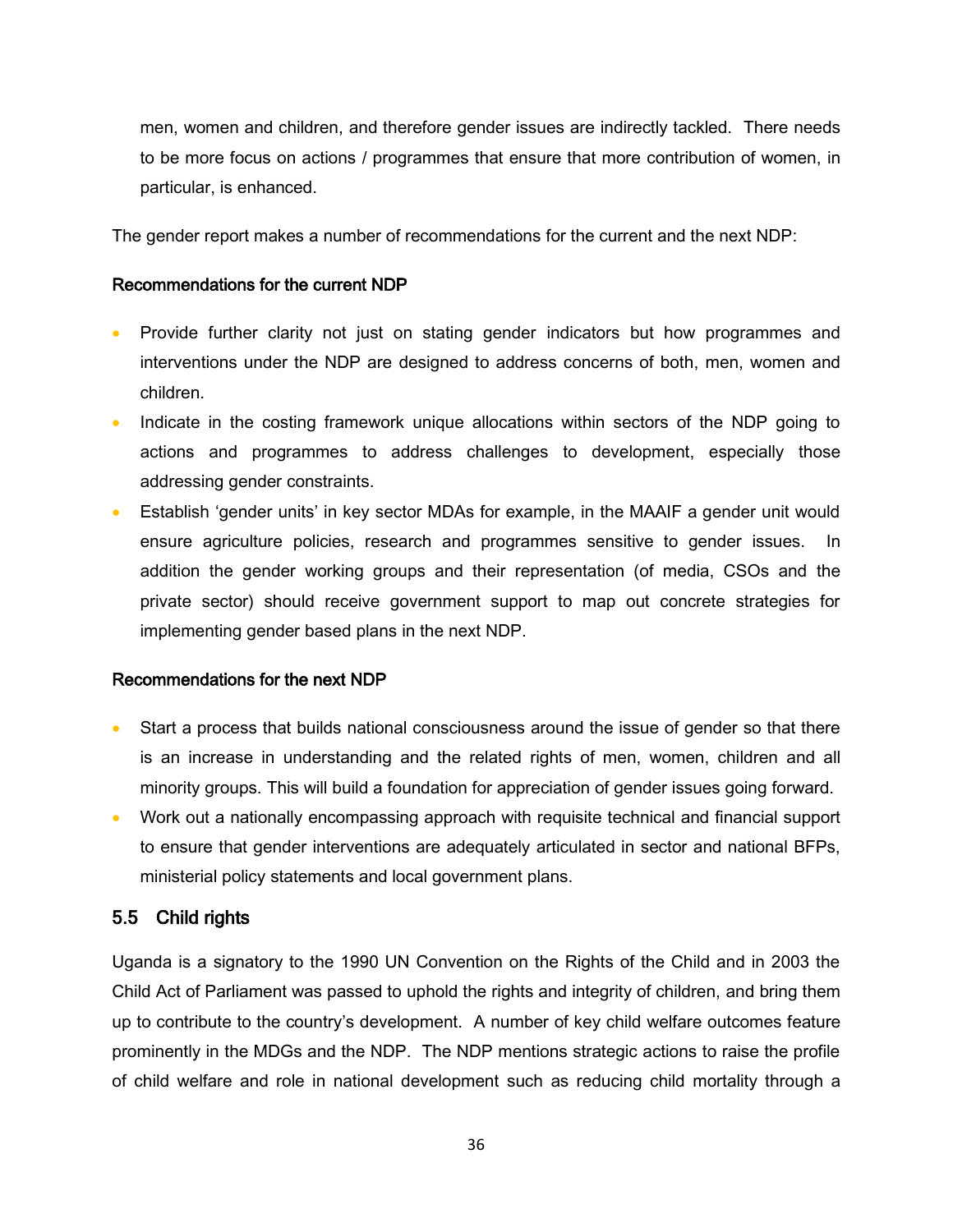drive to achieve 100 per cent immunisation coverage, targeting over 1.5 million children who are orphaned and vulnerable with strategic programs and reducing the overall population growth by reducing number of unwanted pregnancies through family planning so that Uganda progresses towards healthy well planned families.

With national and global targets (NDP and MDGs respectively), spending on health and education gained early prominence in the Uganda national budget. The share of national budget allocated to the two sectors is reported to stagnate at about 33 per cent since 2003/4. Despite Uganda adopting the Convention on the Rights of the Child in 1990, a number of key child issues remained unaddressed in the NDP.

The MTR puts forward various recommendations including those set out below.

#### Recommendations for both the current and next NDP

- Uganda needs to develop monitoring indicators to measure child rights issues within the NDP.
- More support is needed for MoH in implementing critical programmes that affect children including PMTCT, ANC attendance, increased access to contraceptives, health care for children, improvement in immunisation and other community and public health hygiene interventions.
- There is need to set up a coordination mechanism to address a holistic development focus on child development and upholding of child rights.

#### <span id="page-47-0"></span>5.6 Social protection

The NDP outlines challenges that have inhibited progress towards providing comprehensive social protection to Uganda's citizens, as well as clear national and sector-wide objectives for overcoming these challenges. "Expanding social protection measures to reduce vulnerability" is clearly stated as an objective within the NDP, and is seen as a critical input into reducing poverty and inequality at a national scale and preparing the population for development. Social protection commitments have also been mainstreamed within national budgets and sector plans. Social protection under this sector carries a specific vote function to which resources are allocated annually. However, actual resources allocated are said not to fall in line with achieving these outputs and outcomes over the NDP period. Resources allocated to "social protection and vulnerable groups" are reported to have been inadequate and dwindling over the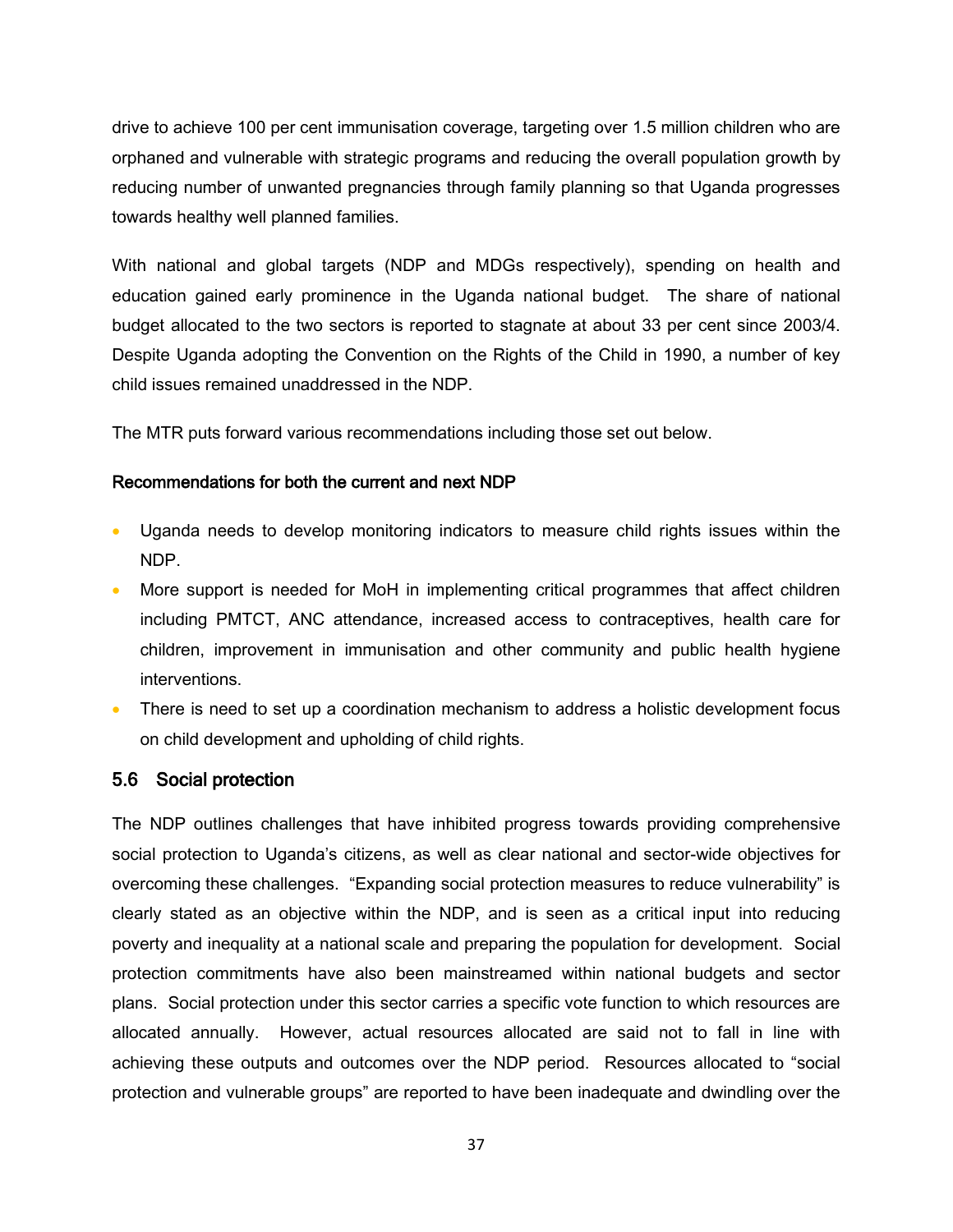NDP period. Other issues that have been observed over the NDP period of institutional nature include the following:

- Social protection is not nationally prioritised. The national focus is put on economic growth with social development on the fringes.
- There is a heavy reliance on donor funding and limited national financial commitment raises concerns over the sustainability of existing social protection interventions.

## There is a multiplicity of social protection related policies, without implementation plans and budgets.

The MRT makes the following general recommendations for the current and next NDP:

#### Recommendations for the current NDP

- Proceed and strengthen the endeavour to roll out the Senior Citizens Grant which in its small size has already made a tremendous help to the elderly. In addition, the Government should pass the Health Insurance Scheme whose bill remains in Parliament.
- It is suggested that in the remainder of this NDP period, the GoU undertakes a detailed scoping study of current social care services, with a plan for the next NDP phase to operationalise a partnership and long-term strategy.

#### Recommendations for the next NDP

- Make social protection a stand-alone sector of the next NDP.
- A study needs to be undertaken to determine the contribution of investments in social protection to GDP so that government and other development partners can understand the role of this sector in development. This would, it is reported, make a strong case for more allocation of resources to this sector. The MTR goes on to say that for Uganda to become a middle income country, it needs to provide a framework that reduces vulnerabilities among children, women, PWDs and the elderly.

#### <span id="page-48-0"></span>5.7 Human rights

The Constitution prescribes the national obligation to promote and protect human rights: it unequivocally states that "fundamental and other rights and freedoms shall be respected,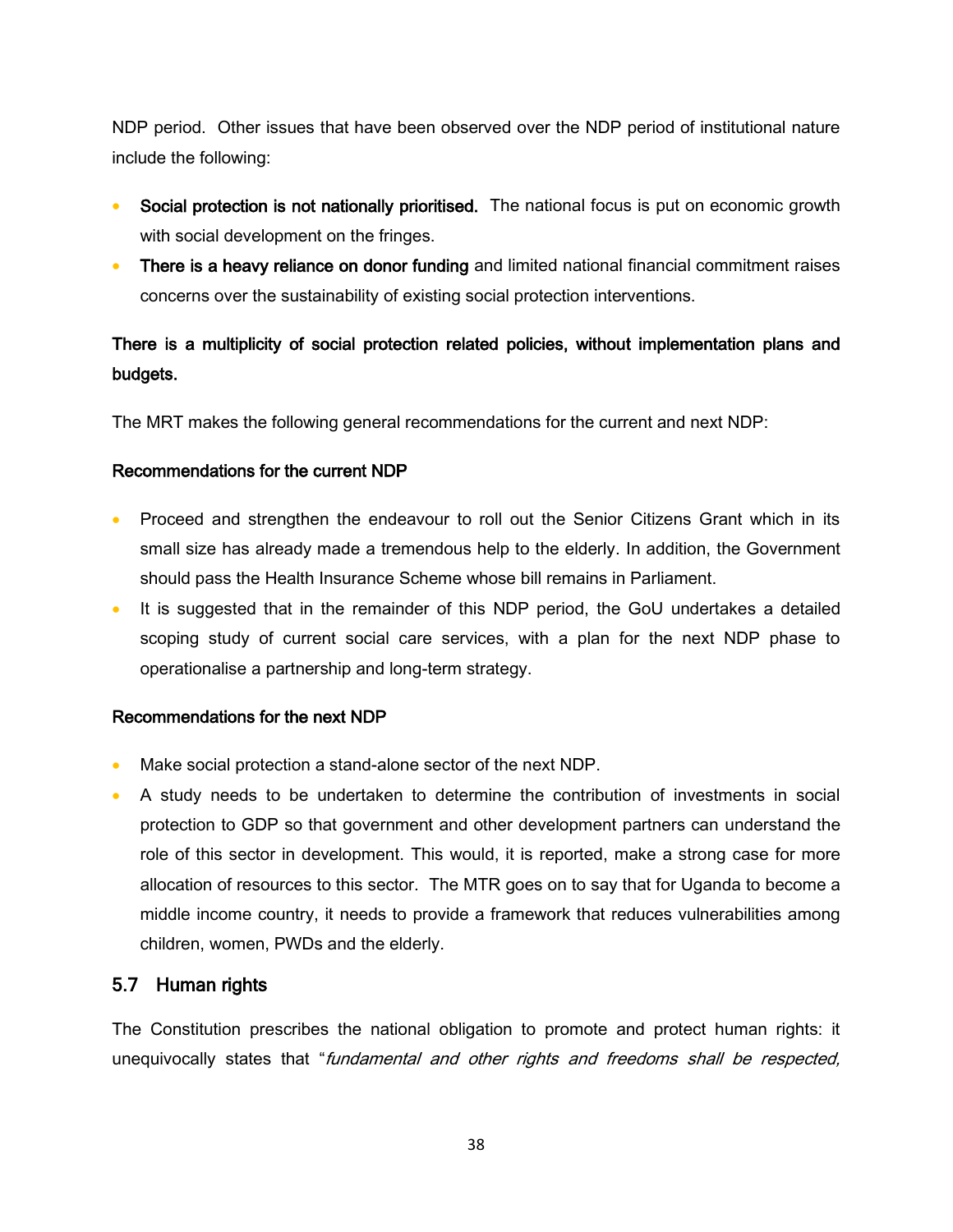upheld and promoted by all organs, agencies and by all persons".<sup>5</sup> The constitution further concretely recognises that "fundamental rights and freedoms of the individual are inherent and not granted by the state". This was also the spirit of the NDP in its attempt to put forth a rightsbased approach to Uganda's development agenda. The appreciation of a rights-based approach to development is by and large-work-in-progress.

The MTR states that there is a demonstrated need for sustained efforts by the State to ensure that all Ugandans can enjoy fundamental freedoms as long as they behave within the confines of the law. The MTR puts forward recommendations that could improve this under the NDP framework which include the following:

- Human rights concerns within each sector / subsector and corresponding strategies for addressing them should be identified as part of the planning process. The NDP should require a human rights impact assessment of every development policy and intervention.
- The next NDP should adopt and integrate the human rights based approaches to development planning
- The NDP should incorporate interventions for the development of a National Action Plan for Human Rights. A developing country like Uganda, should in the development process, design and implement clear strategies for promoting respect, protection and fulfilment of human rights.

l

<sup>5</sup> Article 20 (2) of the Constitution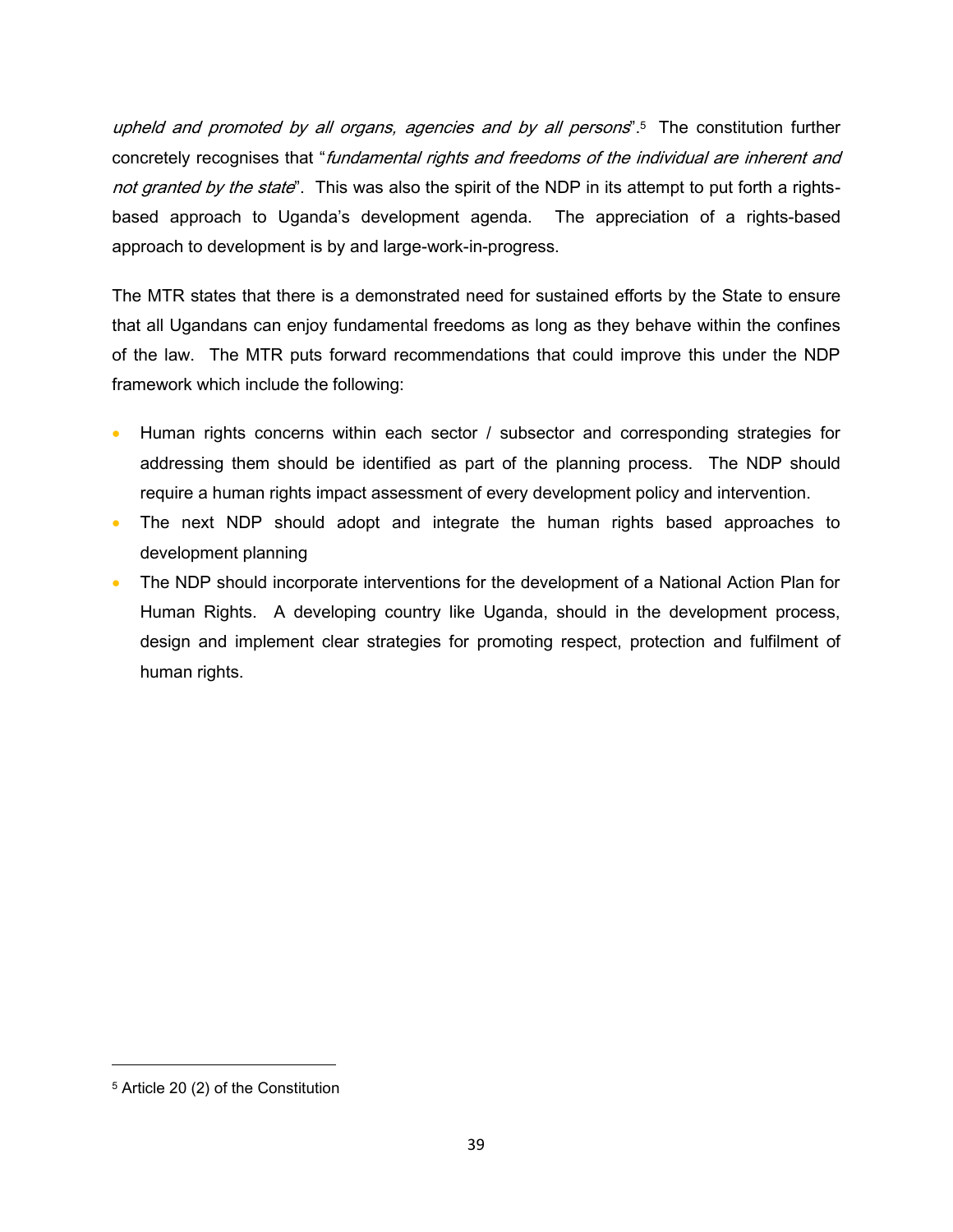## 6.0 CONCLUSIONS AND RECOMMENDATIONS

## <span id="page-50-1"></span><span id="page-50-0"></span>6.0 Uganda's Institutional Architecture

The MTR noted the need to strengthen the current institutional architecture in ways that improve its efficiency and effectiveness. It is recommended that the public sector identifies and reduces unproductive functions to ensure these functions and mandates are harmonized, with optimal levels of staffing. In addition, Government should implement recommendations of institutional reviews of sector MDAs that were undertaken under MoPS during the NDP period.

There is need to streamline and strengthen the reporting mechanism for the CSOs by realigning it to be under the MoGLSD. In addition, a platform should be established to produce a national oversight report constituting key oversight players including NPA, Parliament and NGO Forum. The report should annually be presented to the Plenary of Parliament by the overall chair to the oversight committees of Parliament. This annual oversight report will facilitate follow-up of key recommendations and findings on national development issues.

There is lack of a platform to engage the media. In this regard, the MTR recommends that the media, which is a vanguard of democracy, does more to educate and create awareness among the citizens of Uganda on national development.

## <span id="page-50-2"></span>6.1 Mechanisms for NDP implementation, monitoring and oversight

The MTR noted that Cabinet Secretariat is mandated to provide support to Cabinet by ensuring the consistency of new policies with existing ones to avoid duplication and undertaking analysis of policies in order to provide further guidance on their application. It is therefore recommended Cabinet Secretariat is strengthened in terms of staffing levels and increased collaboration with the NPA.

The MTR team agrees with Parliament that there is need for further engagement between NPA and Parliament to enhance oversight and accountability functions of Parliament. It will also be necessary to build further awareness and capacity of parliamentarians to enhance their appreciation of the new planning dispensation, including the means and how they can play their roles effectively through their committees to ensure alignment of government business with the NDP.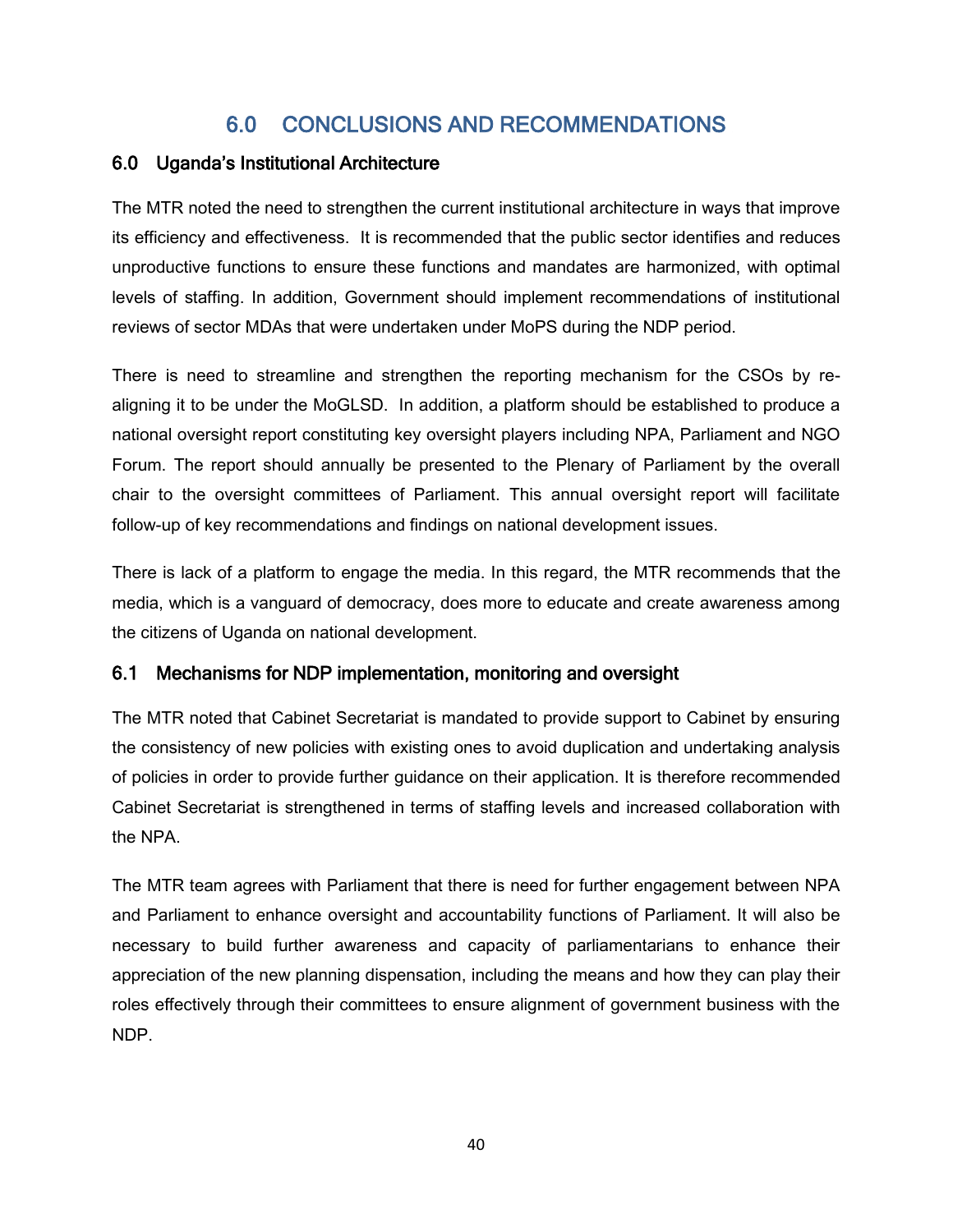It was observed by the MTR that NDP has not effectively influenced the allocation of national resources. However, the close relationship between the NRM manifesto and the NDP has enabled unconscious resource allocation to NDP priorities, although this has generally eluded funding of programs to unlock the key binding constraints.

There is need to strengthen the capacity of the NPA with a view to establish effectively manned desks in charge of the various sectors. The MTR noted that the current effort to coordinate planning and implementation of the NDP by the NPA are haphazard due to limited staffing and general capacity inadequacies (technical, financial, logistical and administrative). In addition, the current structure of the NPA needs to align to both the NPA Act and the NDP.

The MTR identified that Sector MDAs remain institutionally weak due to significant lack of harmonization of structures and the high level of both fragmentation and duplication, among others. There is a need to establish optimal levels of structures and staffing levels for effective delivery of the NDP. In addition, there is need to inculcate good will from technocrats within the public sector and among the political leadership regarding the reforms. This may best be achieved through re-orientation training and capacity building programs.

In addition, there were widespread observations from the MTR respondents over the inadequacy of financing of local governments. Special emphasis should be placed on the adequacy of financing under the unconditional grants to include the management functions of planning, supervision and monitoring of service delivery. There is also a need to explore the option of community contributions levy to enhance local revenue for service delivery. Furthermore, there should be rationalisation of the expenditure assignments so that those functions that have been decentralised and cannot be served by districts are lifted either to the regional level or back to central government.

The MTR noted that CSOs continued to play a significant role in service delivery over the NDP period. There is need for a mechanism within CSOs to report on their performance and contribution to the NDP as well as further alignment of their activities to the NDP.

In general terms there seems to be a limited understanding of the role the media could play in national development and constituting a forum to encourage the media to advance the benefits of the NDP. There is need to take advantage of the proliferation of private radio stations and the media to increase their contribution to national and local development.

41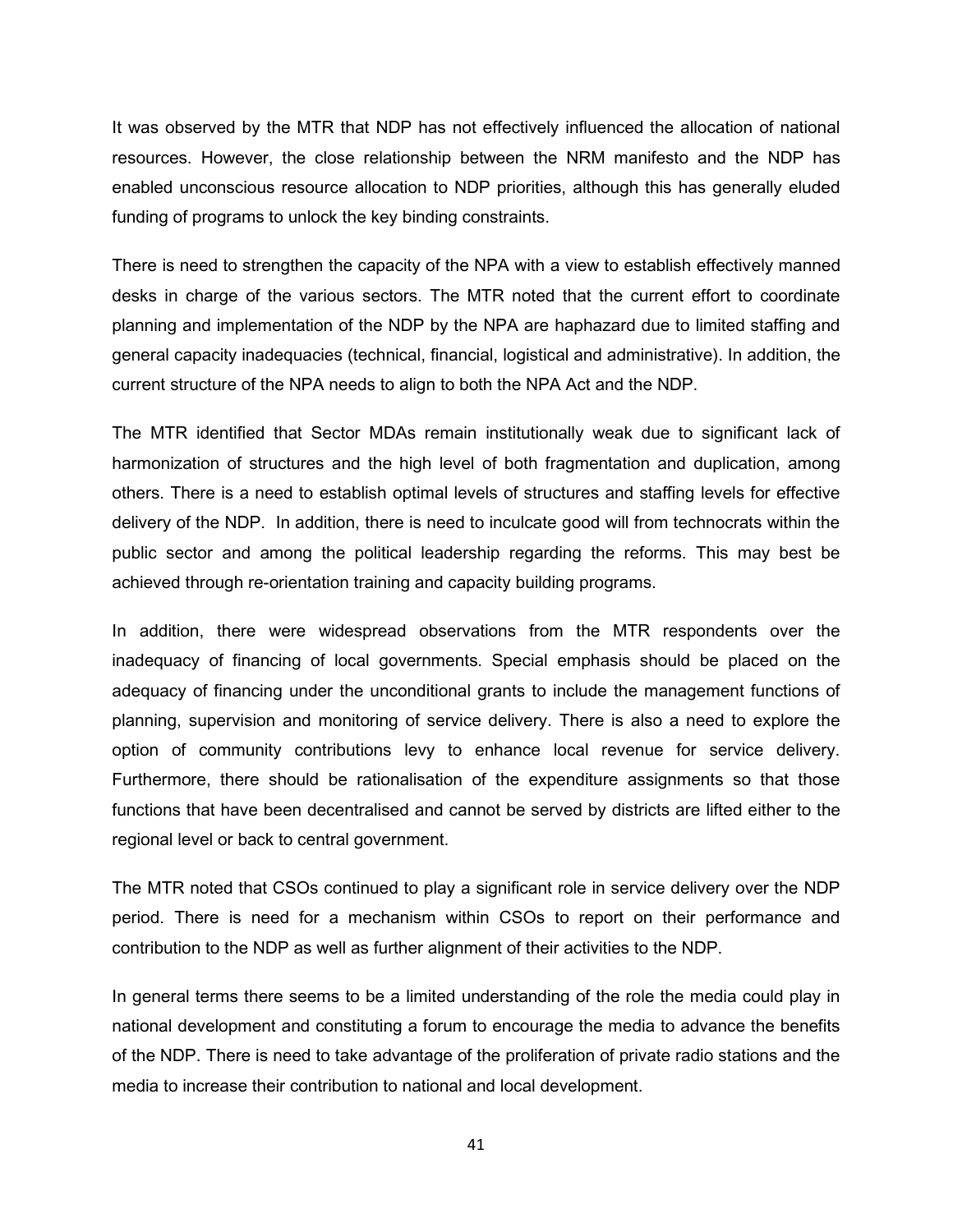#### <span id="page-52-0"></span>6.2 Key Institutional Changes Required for Effective NDP Design, Implementation, Monitoring and Evaluation, and Oversight

#### Roles and Mandates for Planning and NDP Design

The MTR established that there is lack of clarity on the role of setting national priorities particularly for the national budget, PIPs, SIPs, and DDPs, which has led to poor harmonization and inconsistence among the various plans, including the national budget. Going forward, setting of priorities with the view to realizing effective implementation of the NDP will require clear policy and legal framework.

The MTR observed that parallel planning programs continued to be undertaken by MoFPED, often without involvement of the NPA. There is need to provide firm political guidance that ensures strengthening of the NPA by avoiding duplication and fragmentation of planning roles. There is also need for strong political will and action that entrenches medium and long range planning in the minds of technocrats, politicians and the general public to appreciate in the country's planning dispensation.

#### Roles and Mandates for Implementation

It was observed that over the NDP period, deliberate focus of the budget on the NDP was only clear in the case of the 15 core projects leaving the rest on the strategies unattended to and with sectors continuing with 'business as usual'. The MTR also noted that as the NDP period progressed, there has been increased appreciation of the need to align planning and budgeting systems, tools and policies to the NDP for achievement of the desired socio economic transformation. It will be necessary that collective actions of politicians and technocrats are undertaken to ensure deliberate mainstreaming of the NDP in implementation processes.

Over the NDP period, OPM continued to coordinate implementation of the public sector programs and policies without major review of its institutional structures to focus on the NDP. It is recommended that in order to effectively undertake coordination of implementation of the NDP, OPM will require to take charge of the roles of quality assuring and validating sector and district work-plans, BFPs, and Policy Statements. In addition, OPM should in effect be responsible for approving sector and district quarterly and annual work plans and providing approvals to MoFPED for quarterly release of funds to districts and sectors. In order to effectively carry out its mandate on coordination of NDP implementation, OPM requires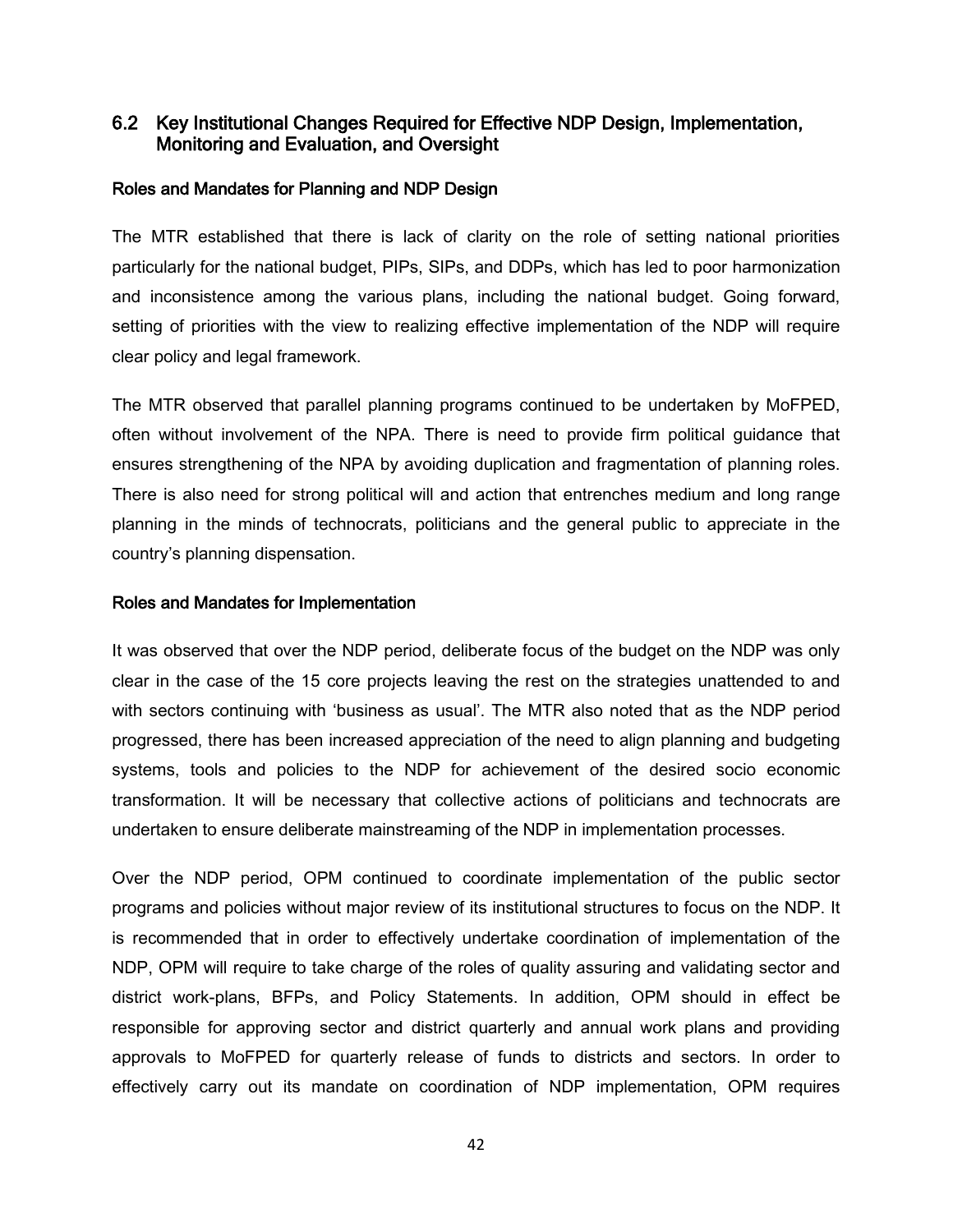strengthening in terms of staffing levels and logistics under the Directorate of Policy Coordination and Implementation, which is the most critical function under OPM.

The MTR noted that while MoFPED continued to undertake the role of budget monitoring, this role needs to be harmonized with that of budget performance monitoring which was envisaged to be undertaken by OPM in line with the NDP.

The MTR findings indicated that there was lack of mobilization of the private sector to rally behind programs and strategies outlined in the NDP. The private sector, however, continued to be the strongest factor behind the country's growth rates achieved over the NDP period due to its resilience and adoption of new innovations. There is therefore a need to put in place a mechanism that facilitates dialogue between the private sector and the NDP managers spearheaded by the Chairperson of the NPA. Similarly there is need to work out mechanisms for CSOs' engagement to public sector service delivery while avoiding duplication of effort.

#### Roles and Mandates for Monitoring and Evaluation

The MTR noted that there were numerous efforts to assess progress of the NDP. This is however still hindered by the lack of an NDP–specific monitoring and evaluation system. It is therefore recommended that a monitoring and evaluation system should be established to facilitate monitoring the NDP and reduce duplication of reporting and fatigue on planners. In addition, there is also need to ensure clarity of leadership on all M&E (for public and non-state actors) to avoid duplication and wastage of resources.

The MTR observed that the challenges of harmonizing roles and functions for M&E are not necessarily as a result of lack of legal and policy frameworks. The MTR recommends that Parliament reviews the current situation and further clarifies, in legal terms, the roles of NPA, OPM and MoFPED in relation to M&E. It may be worthwhile to consider switching the role of Coordination and Implementation from OPM to NPA while re-assigning the leadership on M&E from NPA to OPM.

#### Roles and Mandates for NDP Oversight

NDP highlights oversight as a mandate of the Presidency and Parliament supported by various statutory bodies. The MTR identified that oversight over the NDP has had a number of challenges, which include inadequate capacity of NPA and other statutory bodies to timely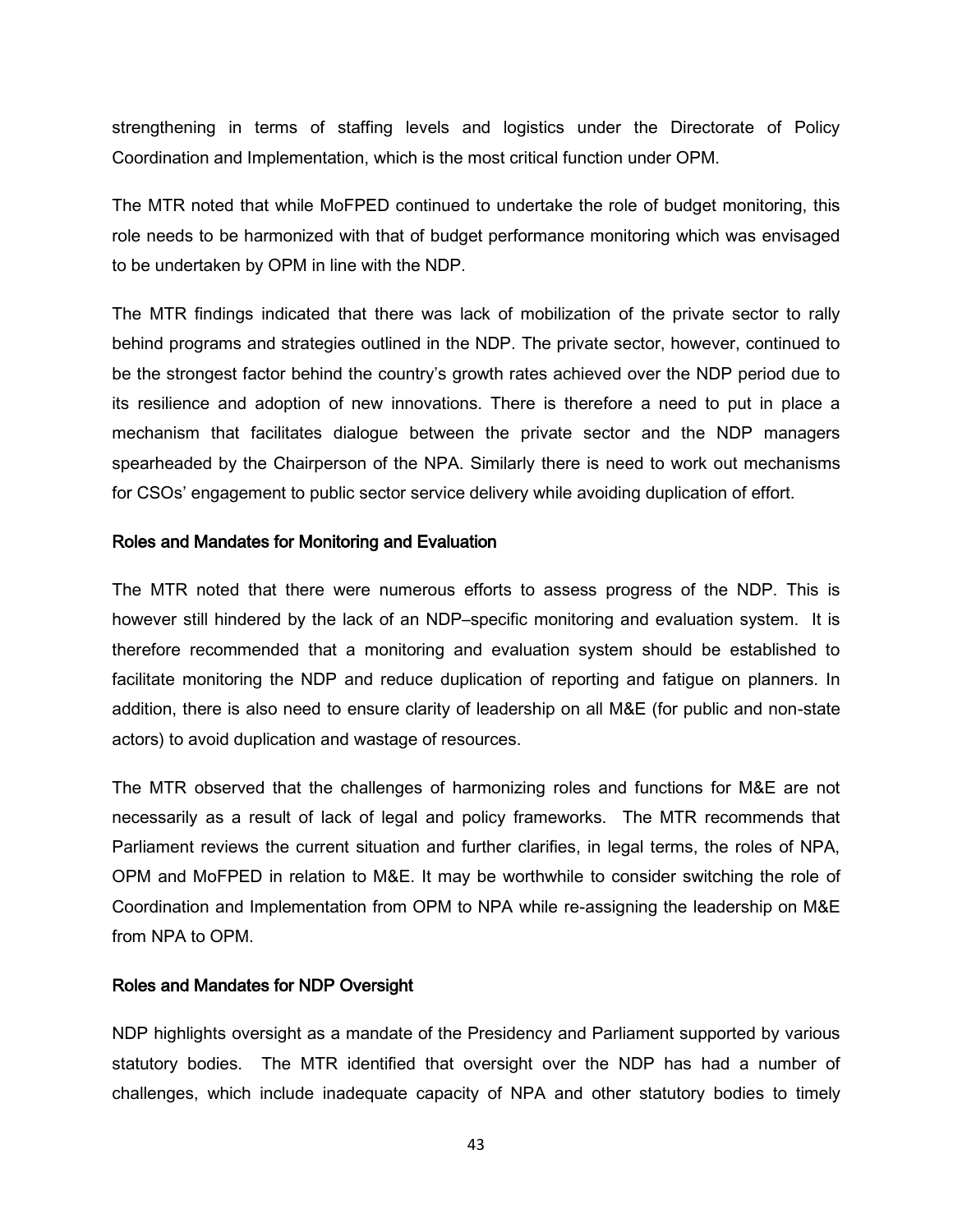provide quality requisite reports to inform the oversight function. It is therefore recommended that NPA and other statutory bodies that support oversight be strengthened including creation of a platform for responsible agencies to prepare an annual oversight report to be presented to the Plenary of Parliament. In addition, it is recommended that Parliament considers creating a Sessional Oversight Committee.

The MTR observed the inadequate institutional framework to support the oversight roles and functions of the Presidency. The MTR recommends strengthening of the Presidential oversight function by relocating the NPA to be under the direct supervision of the President. The MTR assessment based on pros and cons deduced that it will be objective and a move in the right direction to relocate the NPA to the Office of the President, under direct supervision of H.E the President and with a Senior Minister in charge of Planning and Economic Development.

#### <span id="page-54-0"></span>6.3 Cross Cutting Issues

#### Democracy and Political Governance

The MTR noted that the need to increase space for non-state actors (private sector, CSOs, media and the general public) to engage in the preparation of the next NDP. In addition, it is recommended that NPA re-thinks its role in relation to all planning bodies within government and the private sector around a common country plan based on national patriotism and culture.

#### Environment and Natural Resources

Under this theme, the MTR noted the need for update of the early warning systems. There is also need to look at economic impacts and support rapid response to alerts and declarations of 'state of emergency' and design of concrete 'risk mitigation' mechanisms. In addition, it is recommended that support be provided to training for district leaders in disaster risk reduction and empower them to mobilise communities (especially in high risk areas) to improve readiness to respond to emergencies.

The MTR recommends that financing and logistical support for institutions engaged in environmental protection is improved. These include: fire brigade; environmental protection police, NEMA and LG Departments of natural resources.

In addition, as Uganda industrialises and urbanizes, there is potential of a shift towards extensive farming. Policy makers and plans should also put emphasis on 'intensive farming'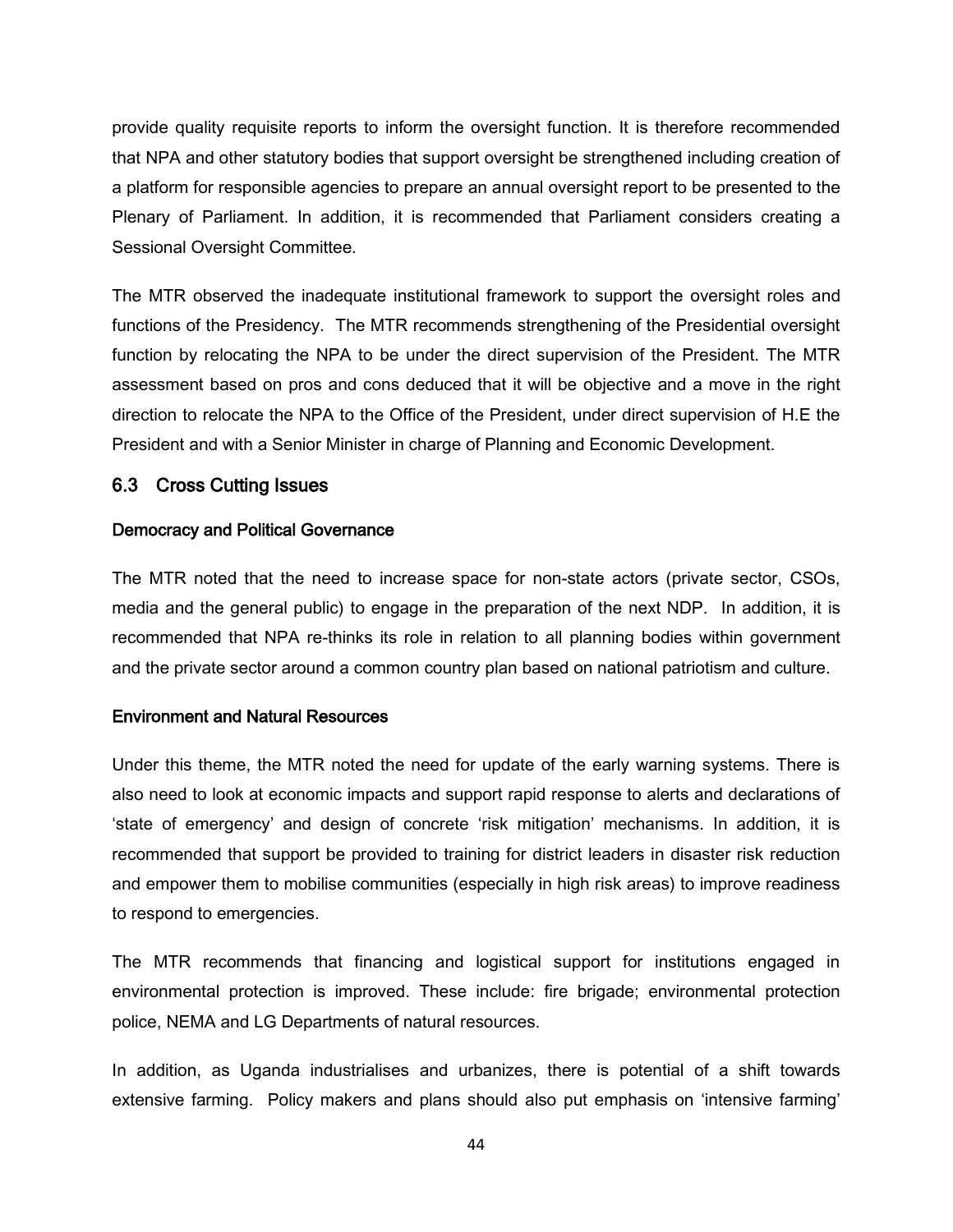with keen focus on increasing productivity of already tilled farm land even as new land is opened up for agriculture. This will go a long way in preserving the environment.

Furthermore, most laws and policies around environmental and natural resources management are 'conservationist in tone and framing' which has partially made implementation as thus. There is a need to put more effort on 'restoration' as well so that even the depleted resources get a chance to be restored.

#### Gender and Development

The MTR noted the need to provide further clarity on how programs and interventions under the NDP are designed to address concerns of both, men, women and children. In addition, there should be a mechanism to indicate in the costing framework unique allocations within sectors of the NDP going to actions and programmes to address challenges to development, especially those addressing gender constraints. There is also need to start a process that builds national consciousness around the issue of gender so that there is an increase in understanding and the related rights of men, women, children and all minority groups.

Lastly, it will be important to work out a nationally encompassing approach with requisite technical and financial support to ensure that gender interventions are adequately articulated in sector and national BFPs, ministerial policy statements and local government plans.

#### Child Rights

The MTR noted the inadequacy of monitoring indicators to measure child rights issues within the NDP results framework, which should be addressed during the remaining period of implementation of the current NDP. In addition, more support is needed for MoH in implementing critical programmes that affect children including PMTCT, ANC attendance, increased access to contraceptives, health care for children, improvement in immunisation and other community and public health hygiene interventions. This will require setting up a coordination mechanism to address a holistic development focus on child development and upholding of child rights.

#### Social Protection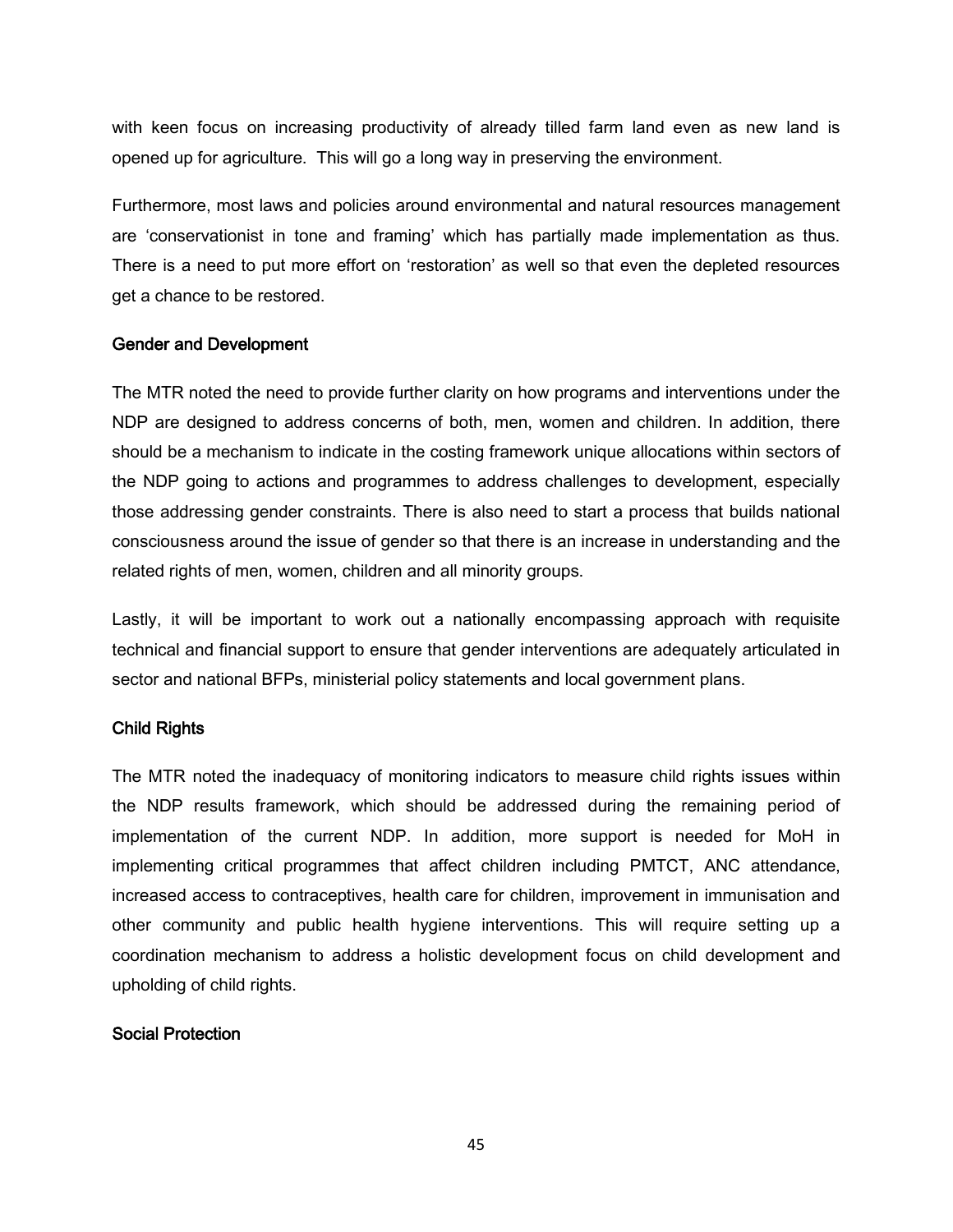The MTR observed that during the NDP period, there was a government endeavour to roll out the Senior Citizens Grant which in its small size has already made a tremendous impact on the elderly. It is recommended that this program be scaled up across the country. In addition, the Government should pass other key legislation to enhance social protection including the Health Insurance Scheme whose bill is already in Parliament. It is further recommended that in the remainder of this NDP period, the GoU undertakes a detailed scoping study of current social care services with a view to operationalize the Social Protection Policy. The MTR notes that in order to become a middle income country, Uganda needs to provide a framework that reduces vulnerabilities among children, women, PWDs and the elderly.

#### Human Rights

In its review of the NDP, the MTR observed that there was inadequate address of human rights concerns across the planning process. This has limited assessment of the impact of development policies and programs on human rights due to lack of baseline information and indicators. Going forward, the MTR strongly recommends the adoption and integration of the human rights based approach in the next NDP and sector and LG plans.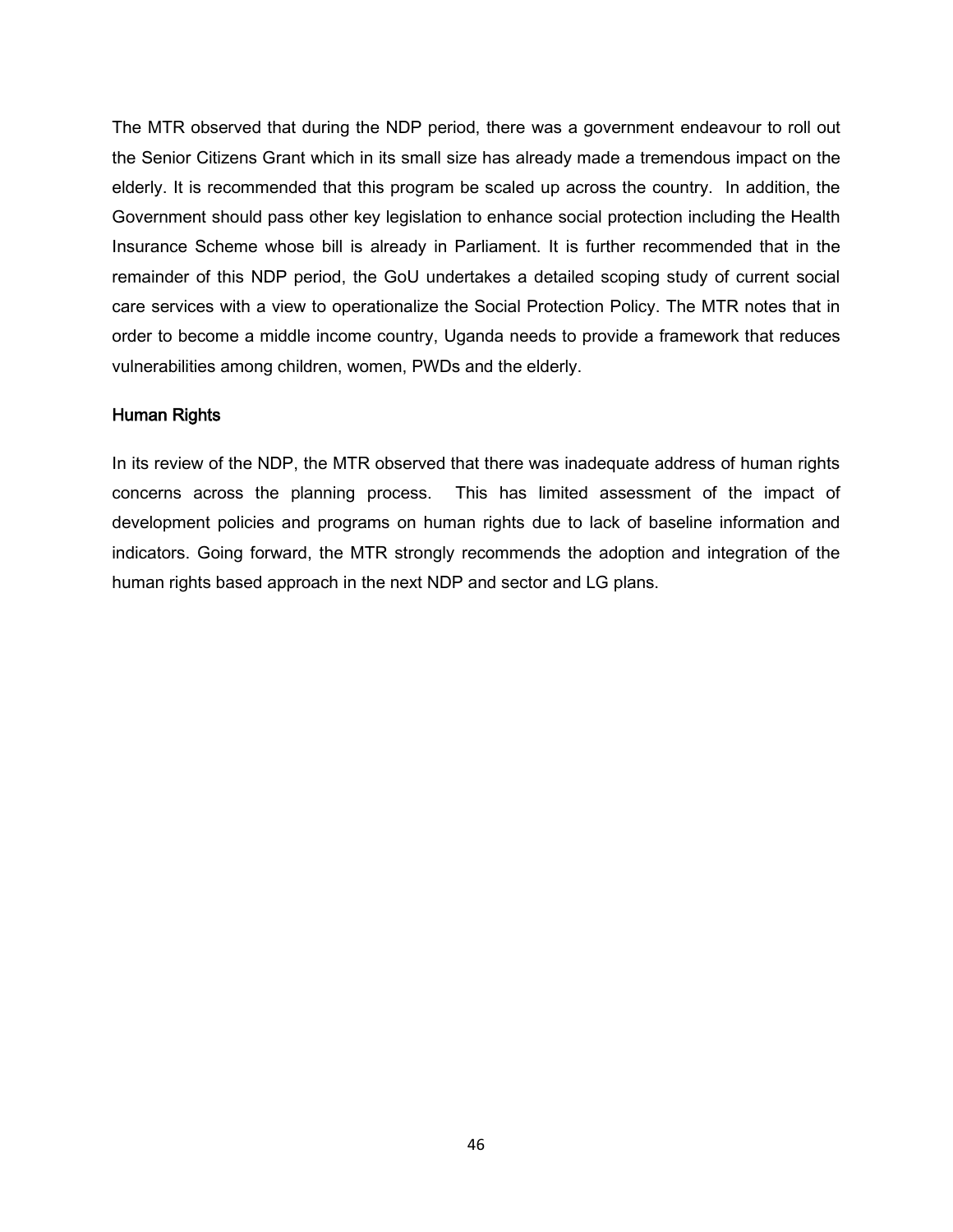## Annex 1: District case studies

## <span id="page-57-0"></span>Katakwi

Katakwi is the district located in Tteso Region bordering Karamoja region in the North East of Uganda. The district is recovering from a blunt of civil conflict and most of the population has now resettled after two decades of displacement in Internally Displaced People's camps. While the resettlement occurs, there are still incidences of social strife connected to cattle rustling. Farming that employs the majority of population is often hampered by dry spells that go on for most of the year and also heavy rains that usually cause devastating floods. The district consultations made the following comments on the implementation of the NDP so far in as far as the institutional framework:

## IF1: On the role of the district and its linkage with other national level institutions in order to maximise efficiency and effectiveness of NDP preparation, implementation and monitoring

The district has now a 5 year Development plan linked to the NDP and the district works closely with Ministry of Local Government and Ministry of Finance (to who reporting is done quarterly using the OBT). However there is no specific linkage with NPA. "NPA just gave us the documents and told us to implement".

## IF7: The extent to which NDP implementation at the Local Government level has been enabled or hindered?

- The NDP priorities are said to be different from the needs of the local population. "Cattle rustling, flooding and resettlement of people are our key needs but not targeted under the NDP."
- Capacity was not built for all district establishments to understand what to do with the NDP "there were no templates or guidelines to help us to reorient to the NDP."

## IF9: The extent to which institutions are working together effectively to develop, deliver and monitor cross sectoral policy outcomes / results relevant to the NDP?

There is an obvious over-stretching of the personality of the President. It seems nothing works in Uganda until the President intervenes.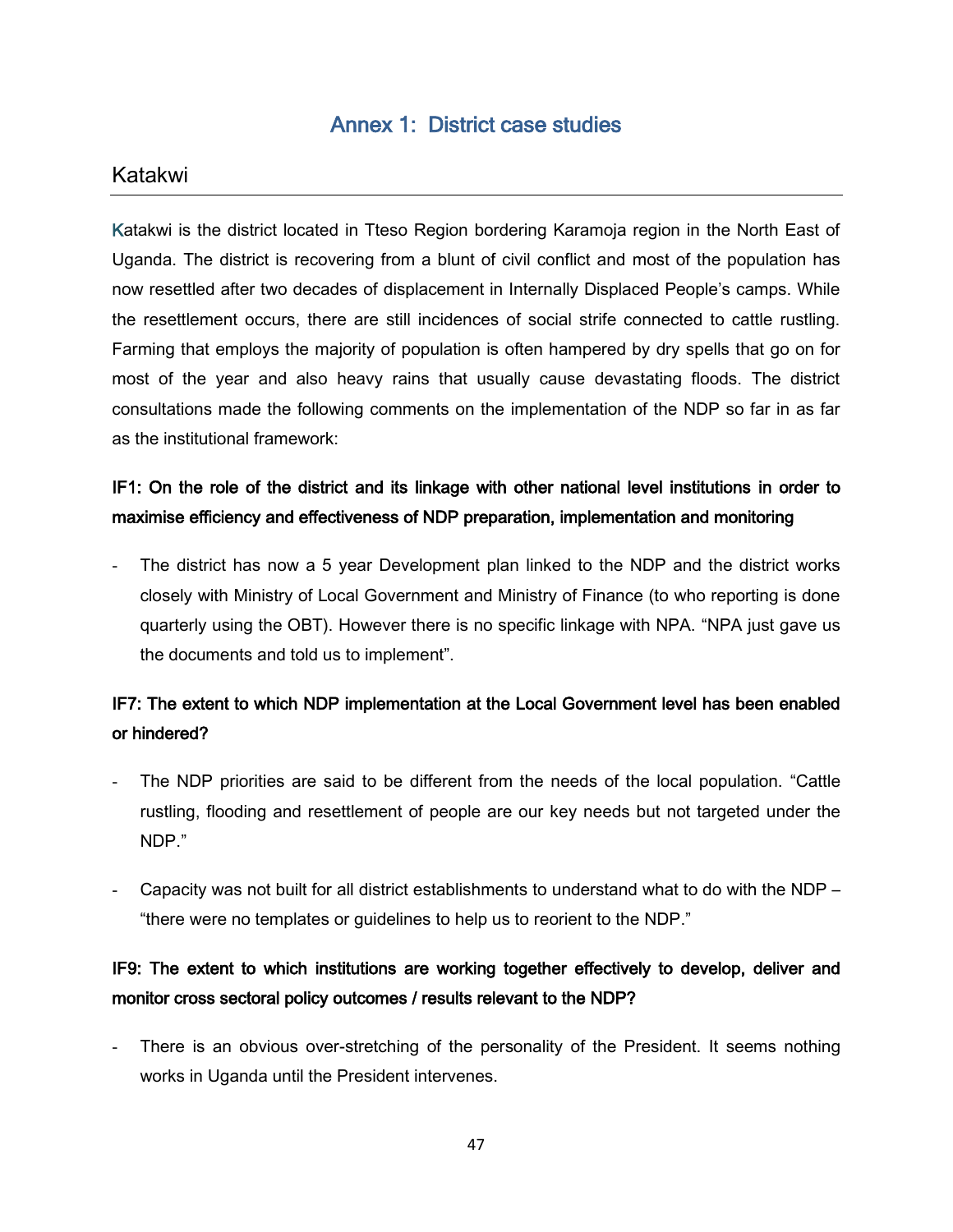The Ministry of Finance does not seem to have the capacity to stop education and health from going against the fiscal decentralisation. Since they started issuing their own guidelines, every sector has followed suit. Now 90 per cent of financing is conditional. "Within this scenario, local revenues cannot support monitoring of district investments".

## IF10: The level of effectiveness in working of central and local government, civil society and the private sector to implement the NDP?

- There is need for investment especially in fruit industry. There has been talk of a Fruits industry in the region, but for years no implementation has been made.
- It is not clear if private sector implemented project link to the NDP or not.

#### Comments made by the Katakwi NGO Forum

- There is now more awareness of the NDP (but below 50 per cent). There is need for follow up and capacity building around planning.
- There is appetite for the Regional Tier form of governance.
- It seems that planning is active around the planning calendar. After the plan there is no more engagement with the population.

## **Nakapiripirit**

Nakapiriprit has over the last 3 years undergone gradual improvement in the socio-political environment and by-and-large has seen a return to peace, security and relative development. As stability returns to the district and Karamoja region in general, challenges for development appear more exposed than ever before. There is need now to provide education, health, water and other services to improve people's livelihoods. The NDP mentions clearly the importance of good governance, resettlement of displaced persons, and an end to ethnic tensions and disarmament in Karamoja.

IF1: On the role of the district and its linkage with other national level institutions in order to maximise efficiency and effectiveness of NDP preparation, implementation and monitoring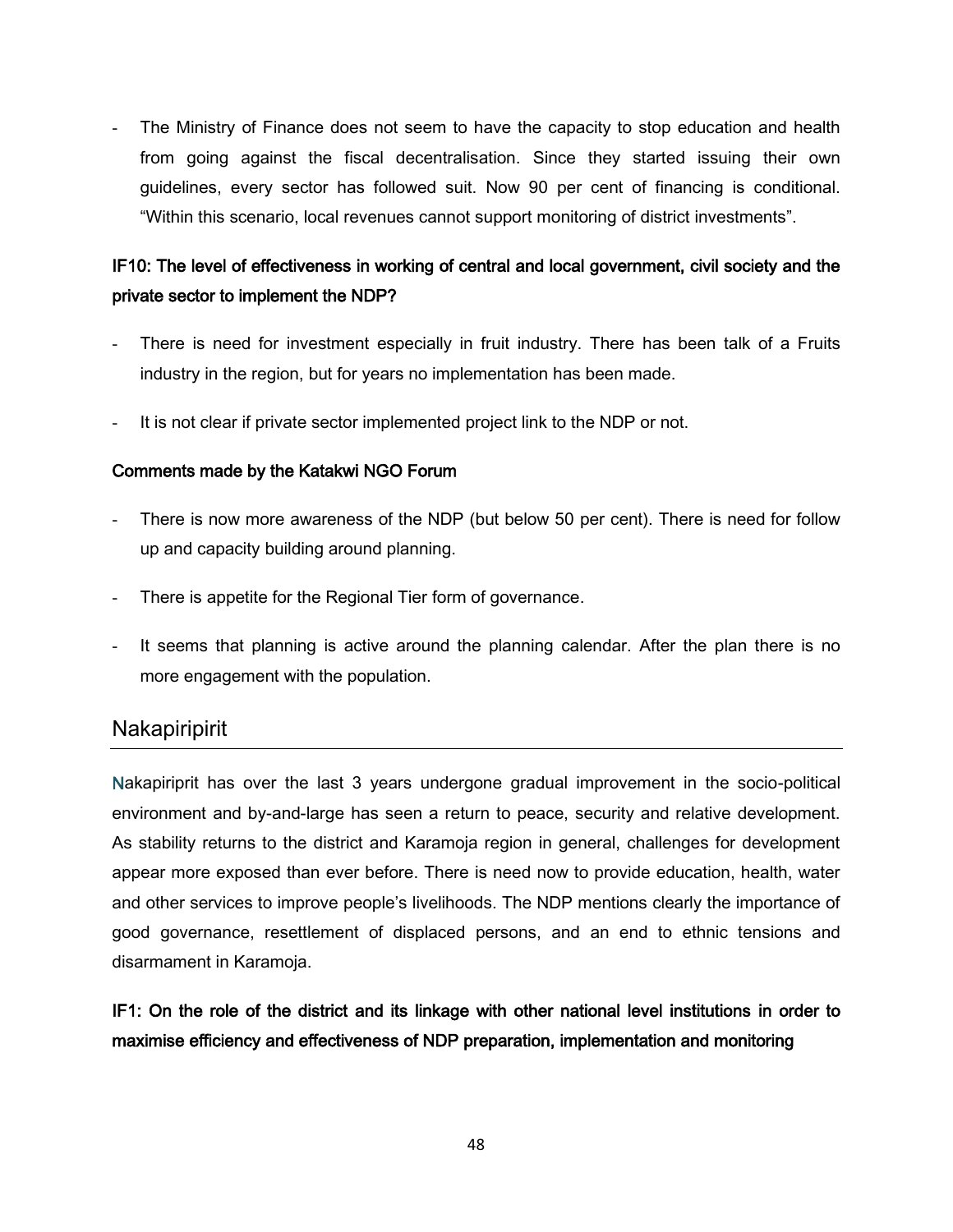- The needs on the ground need unique intervention and they are not adequately addressed explicitly in the NDP, though they are elaborated in the district plans. From discussions held district plans are more linked to their respective sector plans than to the NDP.
- There are functions that are better implemented by a regional government or the central government than at district level.

## IF7: The extent to which NDP implementation at the Local Government level has been enabled or hindered?

- The NDP has encouraged longer range planning, but without assurance that resources will be there to fund this plan.
- LG planning is not being hampered by the NDP in any way; the problem is that implementation is being done at sub-counties but at this level financial and technical capacity is very low in Karamoja. Councillors who represent the people are in most cases not educated and unable to steer a technical process.

## IF9: The extent to which institutions are working together effectively to develop, deliver and monitor cross sectoral policy outcomes/results relevant to the NDP?

The district plans are coordinated by MoLG and MoFPED, but "we have also the guidance of the plan by the NPA". The challenge is that the NDP is a national plan and "how we as Nakapiriprit fit in the picture is not clear." NPA should work with the MoLG and MoFPED to show the district contribution expected as part of NDP implementation.

## IF10: The level of effectiveness in working of central and local government, civil society and the private sector to implement the NDP?

- There is an increased presence of NGOs and other CSOs. The problem has been that CSOs operating in the districts work in a disjointed manner and do not disclose their workplans to allow cohesive implementation of district programmes.
- There is a lot of potential for gold and other resources, but no capacity to attract and maintain investors.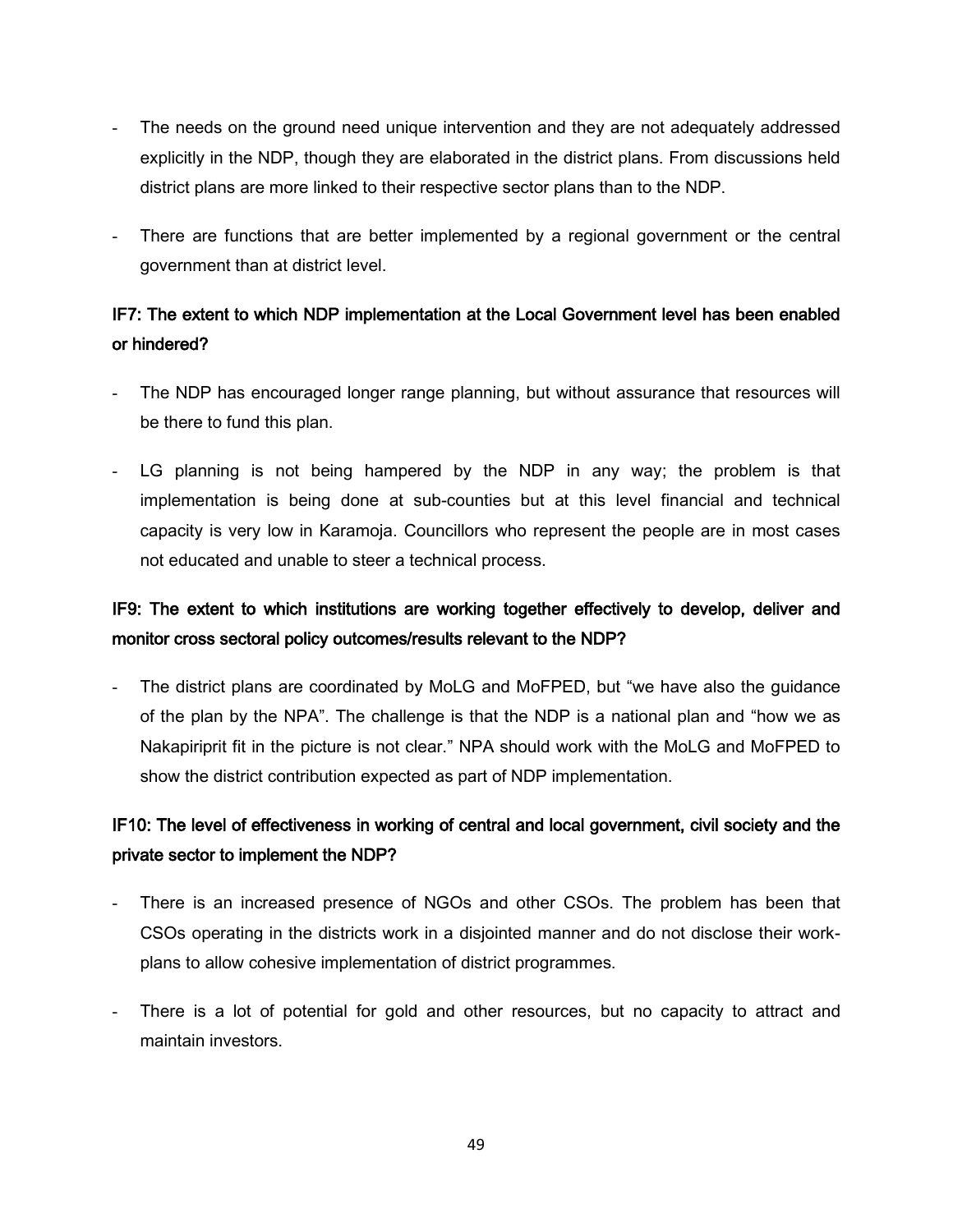It is also not clear from the NDP what approach there is to turn investment potential into real projects. Were the national level sectors supposed to assist on this front?

#### Comments made by the Nakapiriprit Civil Society Forum

- The Forum is linked to the Uganda NGO Forum.
- CSOs and NGOs worked with districts to set up a District NGO Monitoring Committee, but it lacks both the political will and resources to supervise all work done by NGOs in the district.

#### Kabale

Kabale is one the oldest districts in Uganda located in Western Uganda and borders Rwanda to the south-west. As a boarder district it benefits from economic activity related to cross border trade and has a high population of over 480,000 heavily engaged in farming of food crops. Kabale is also proud to be the home of the Lake Bunyoyi- one of the worlds' most pleasant and deepest crater lakes.

## IF1: On the role of the district and its linkage with other national level institutions in order to maximise efficiency and effectiveness of NDP preparation, implementation and monitoring

The NDP was expected to highlight projects that were supposed to be implemented by Kabale district as far down as at the sub-county level. "At the moment we have some confusion of whether we follow the past planning and budgeting guidelines since the National Assessment Team is rating zero marks for not having grass root work-plans." NPA had told districts that fetching local priorities was no longer necessary so local leaders are confused. Planning is said to have come to a halt under the NDP dispensation.

## IF7: The extent to which NDP implementation at the Local Government level has been enabled or hindered?

NDP is said to have hindered planning. The district is at a standstill. Planning is on hold because NPA guidelines suggest that we do not have to do collection of annual plans and priorities from the lower local governments. This used to be the core activity of councillors and chiefs. While there is a guide at the district level for linking planning to the NDP, there is no guide for the sub-county level. "For the Next NDP, let there be a guiding tool."